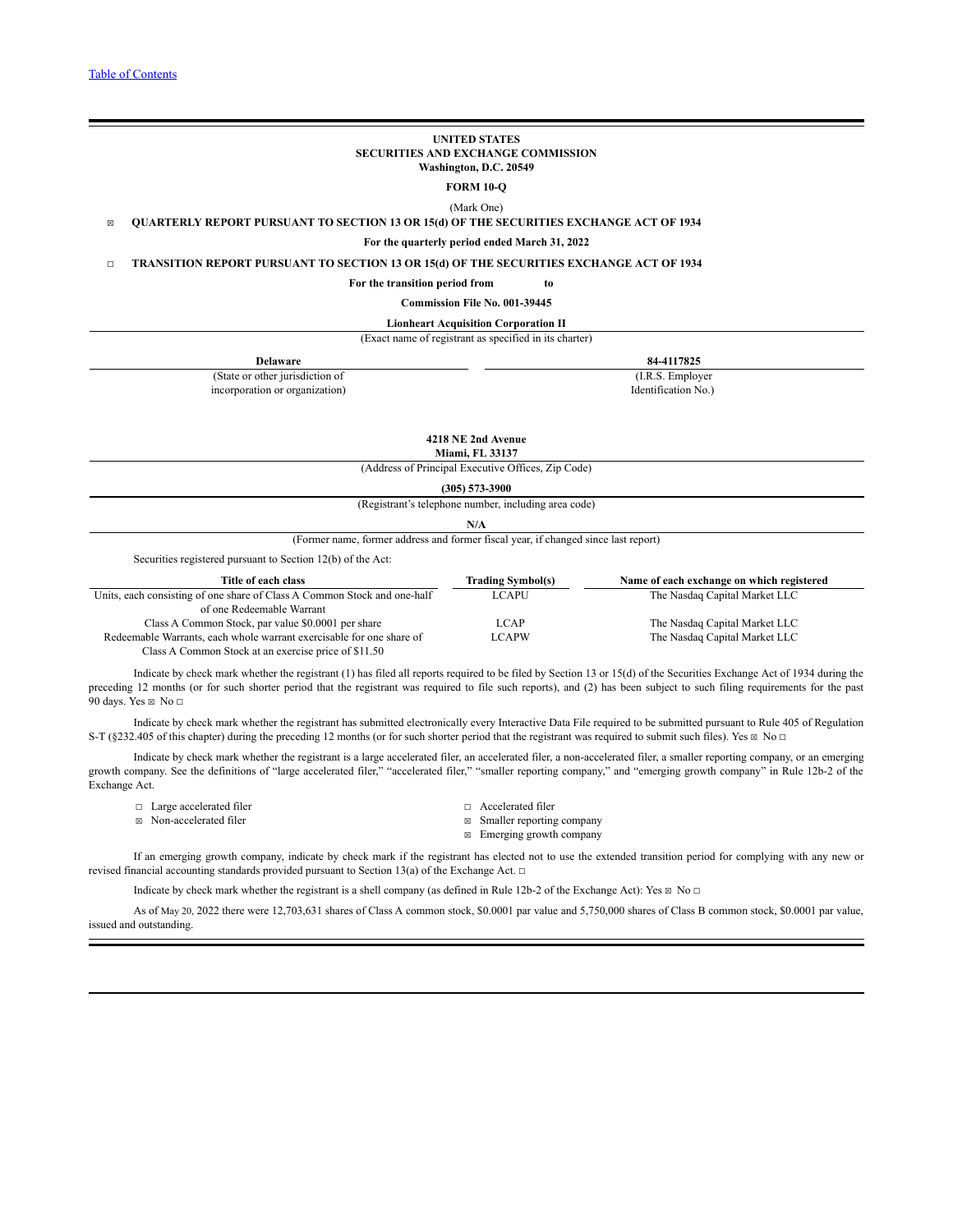## **LIONHEART ACQUISITION CORPORATION II FORM 10-Q FOR THE QUARTER ENDED MARCH 31, 2022 TABLE OF CONTENTS**

<span id="page-1-0"></span>

|                   | <b>PART 1 - FINANCIAL INFORMATION</b>                                                                                                   | Page           |
|-------------------|-----------------------------------------------------------------------------------------------------------------------------------------|----------------|
| Item 1.           | <b>Financial Statements</b>                                                                                                             |                |
|                   | Condensed Consolidated Balance Sheets as of March 31, 2022 (Unaudited) and December 31, 2021                                            | 1              |
|                   | Condensed Consolidated Statements of Operations for the three months ended March 31, 2022 and 2021 (Unaudited)                          | $\overline{2}$ |
|                   | Condensed Consolidated Statements of Changes in Stockholders' Deficit for the three months ended March 31, 2022 and<br>2021 (Unaudited) | 3              |
|                   | Condensed Consolidated Statements of Cash Flows for the three months ended March 31, 2022 and 2021 (Unaudited)                          | 4              |
|                   | <b>Notes to Condensed Consolidated Financial Statements</b>                                                                             | 5              |
| Item 2.           | <u>Management's Discussion and Analysis of Financial Condition and Results of Operations</u>                                            | 24             |
| Item 3.           | Quantitative and Qualitative Disclosures about Market Risk                                                                              | 29             |
| Item 4.           | <b>Control and Procedures</b>                                                                                                           | 29             |
|                   | <b>PART II - OTHER INFORMATION</b>                                                                                                      |                |
| Item 1.           | <b>Legal Proceedings</b>                                                                                                                | 29             |
| Item 1A.          | <b>Risk Factors</b>                                                                                                                     | 29             |
| Item 2.           | Unregistered Sales of Equity Securities and Use of Proceeds                                                                             | 30             |
| Item 3.           | <b>Defaults Upon Senior Securities</b>                                                                                                  | 30             |
| Item 4.           | <b>Mine Safety Disclosures</b>                                                                                                          | 30             |
| Item 5.           | <b>Other Information</b>                                                                                                                | 30             |
| Item $6.$         | <b>Exhibits</b>                                                                                                                         | 31             |
| <b>SIGNATURES</b> |                                                                                                                                         | 32             |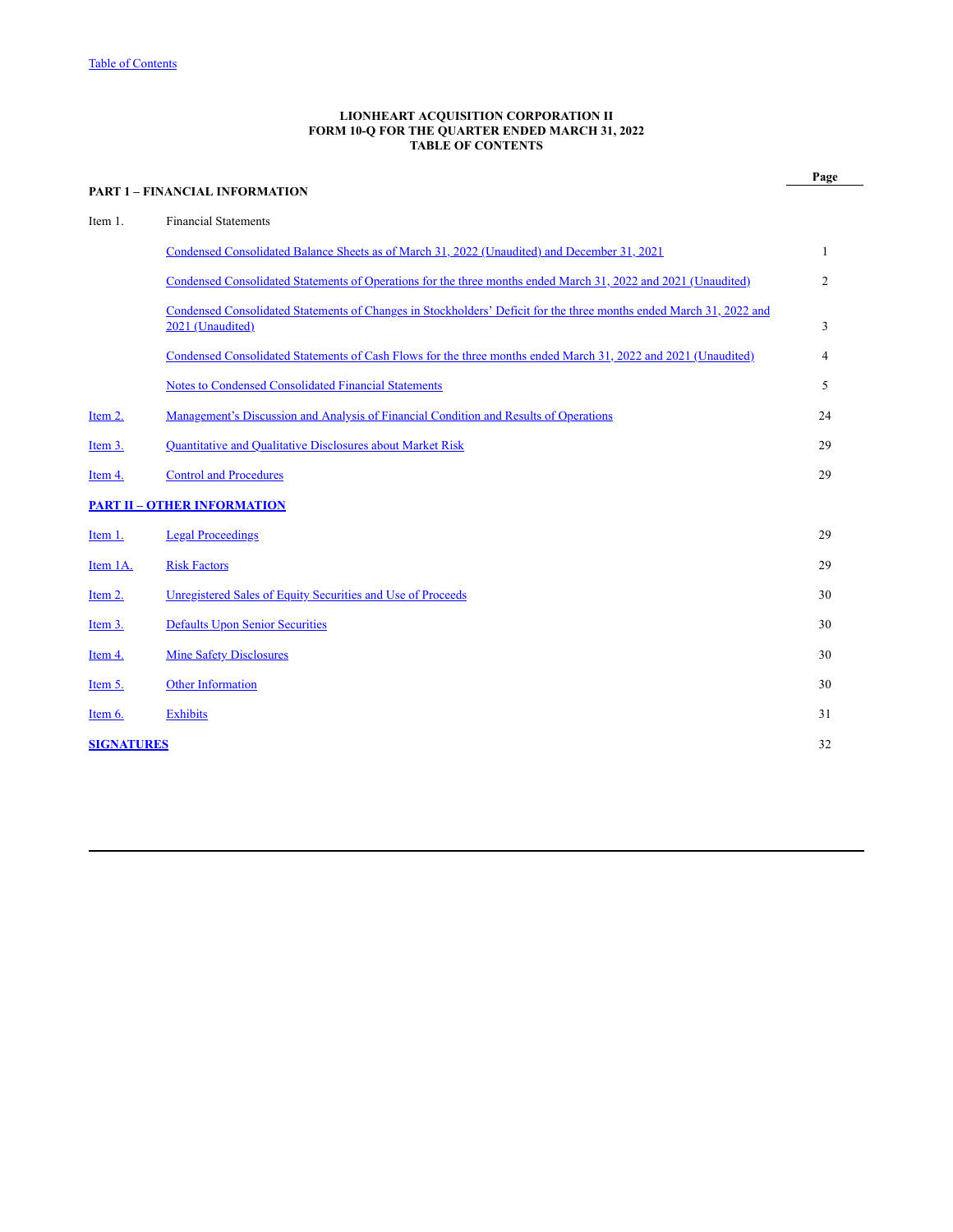## **LIONHEART ACQUISITION CORPORATION II CONDENSED CONSOLIDATED BALANCE SHEETS**

<span id="page-2-0"></span>

|                                                                                                                                                                                                                | March 31,<br>2022 (Unaudited) |                |              | December 31,<br>2021 |  |  |
|----------------------------------------------------------------------------------------------------------------------------------------------------------------------------------------------------------------|-------------------------------|----------------|--------------|----------------------|--|--|
| <b>ASSETS</b>                                                                                                                                                                                                  |                               |                |              |                      |  |  |
| Current assets                                                                                                                                                                                                 |                               |                |              |                      |  |  |
| Cash                                                                                                                                                                                                           | \$                            | 39,058         | $\mathbf S$  | 177,386              |  |  |
| Prepaid expenses                                                                                                                                                                                               |                               |                |              | 8,611                |  |  |
| <b>Total Current Assets</b>                                                                                                                                                                                    |                               | 39,058         |              | 185,997              |  |  |
|                                                                                                                                                                                                                |                               |                |              |                      |  |  |
| Marketable securities held in Trust Account                                                                                                                                                                    |                               | 121,354,431    |              | 230,013,074          |  |  |
| <b>TOTAL ASSETS</b>                                                                                                                                                                                            | \$                            | 121,393,489    | S.           | 230,199,071          |  |  |
| <b>LIABILITIES AND STOCKHOLDERS' DEFICIT</b>                                                                                                                                                                   |                               |                |              |                      |  |  |
| <b>Current liabilities</b>                                                                                                                                                                                     |                               |                |              |                      |  |  |
| Accounts payable and accrued expenses                                                                                                                                                                          | \$                            | 5,715,912      | \$           | 3,985,037            |  |  |
| Promissory note – related party                                                                                                                                                                                |                               | 750,000        |              |                      |  |  |
| Accrued offering costs                                                                                                                                                                                         |                               |                |              |                      |  |  |
| <b>Total Current Liabilities</b>                                                                                                                                                                               |                               | 6,465,912      |              | 3,985,037            |  |  |
|                                                                                                                                                                                                                |                               |                |              |                      |  |  |
| Warrant liability                                                                                                                                                                                              |                               | 5,679,250      |              | 6,388,750            |  |  |
| Deferred underwriting fee payable                                                                                                                                                                              |                               | 8,050,000      |              | 8,050,000            |  |  |
| <b>TOTAL LIABILITIES</b>                                                                                                                                                                                       |                               | 20,195,162     |              | 18,423,787           |  |  |
| <b>Commitments and Contingencies (Note 6)</b>                                                                                                                                                                  |                               |                |              |                      |  |  |
|                                                                                                                                                                                                                |                               |                |              |                      |  |  |
| Class A common stock subject to possible redemption, 12,053,631 and 23,000,000 shares at redemption value                                                                                                      |                               |                |              |                      |  |  |
| as of March 31, 2022 and December 31, 2021, respectively                                                                                                                                                       |                               | 121,332,983    |              | 230,000,000          |  |  |
|                                                                                                                                                                                                                |                               |                |              |                      |  |  |
| <b>Stockholders' Deficit</b>                                                                                                                                                                                   |                               |                |              |                      |  |  |
| Preferred stock, \$0.0001 par value; 1,000,000 shares authorized; none issued and outstanding                                                                                                                  |                               |                |              |                      |  |  |
| Class A common stock, \$0.0001 par value; 100,000,000 shares authorized; 650,000 issued and outstanding                                                                                                        |                               | 65             |              | 65                   |  |  |
| (excluding 12,053,631 shares subject to possible redemption) as of March 31, 2022 and December 31, 2021<br>Class B common stock, \$0.0001 par value; 10,000,000 shares authorized; 5,750,000 shares issued and |                               |                |              |                      |  |  |
| outstanding as of March 31, 2022 and December 31, 2021                                                                                                                                                         |                               | 575            |              | 575                  |  |  |
| Accumulated deficit                                                                                                                                                                                            |                               | (20, 135, 296) |              | (18, 225, 356)       |  |  |
| <b>Total Stockholders' Deficit</b>                                                                                                                                                                             |                               | (20, 134, 656) |              | (18, 224, 716)       |  |  |
| TOTAL LIABILITIES AND STOCKHOLDERS' DEFICIT                                                                                                                                                                    | \$                            | 121,393,489    | $\mathbf{s}$ | 230,199,071          |  |  |

The accompanying notes are an integral part of the unaudited condensed consolidated financial statements.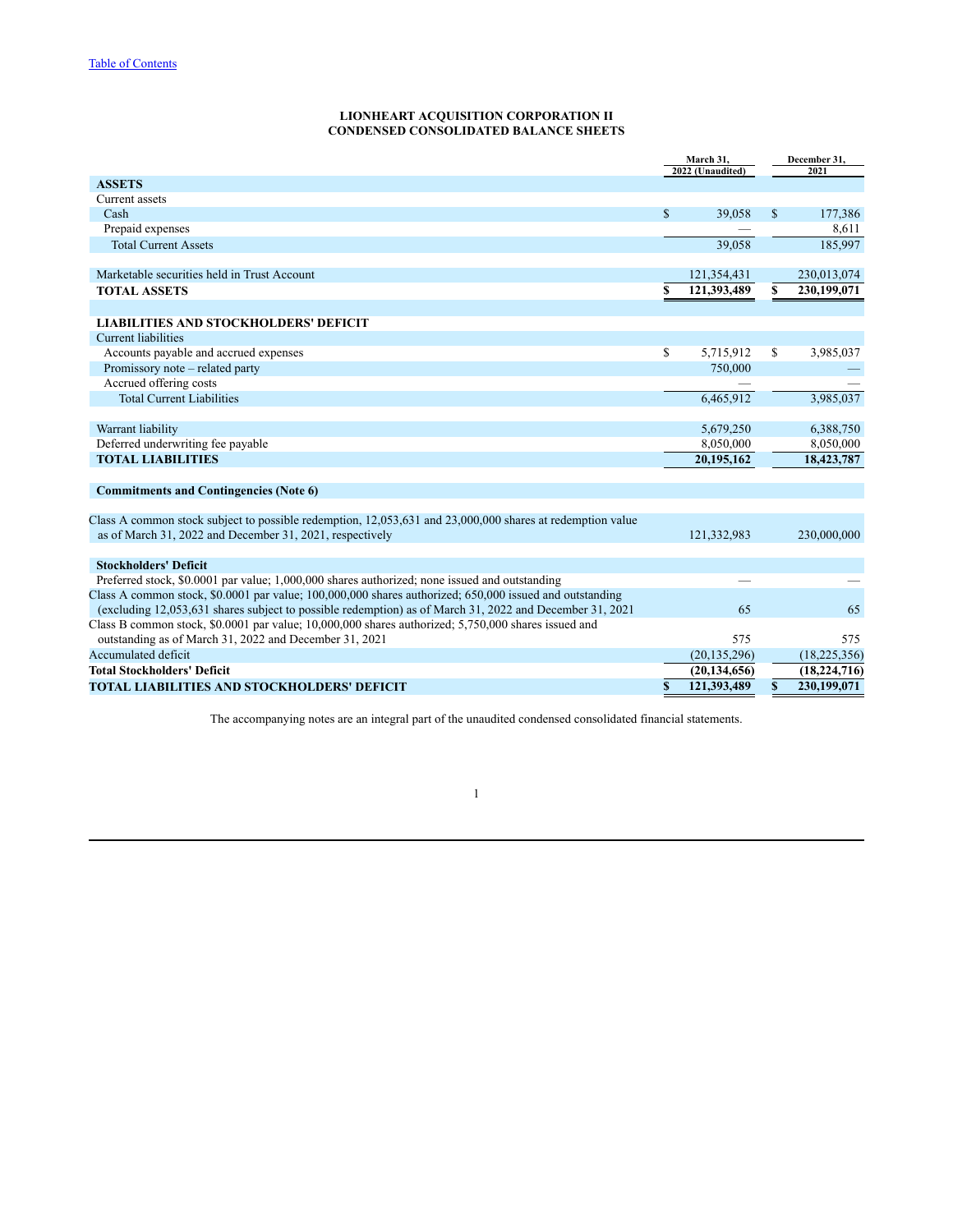## **LIONHEART ACQUISITION CORPORATION II CONDENSED CONSOLIDATED STATEMENTS OF OPERATIONS (Unaudited)**

<span id="page-3-0"></span>

|                                                                             |   | For the Three<br><b>Months Ended</b><br>March 31, |   | <b>For the Three</b><br><b>Months Ended</b><br>March 31, |
|-----------------------------------------------------------------------------|---|---------------------------------------------------|---|----------------------------------------------------------|
|                                                                             |   | 2022                                              |   | 2021                                                     |
| Operating and formation costs                                               | S | 1,825,042                                         | S | 209,938                                                  |
| <b>Loss from operations</b>                                                 |   | (1,825,042)                                       |   | (209, 938)                                               |
| Other income:                                                               |   |                                                   |   |                                                          |
| Interest earned on marketable securities held in Trust Account              |   | 8,374                                             |   | 3,398                                                    |
| Change in fair value of warrant liabilities                                 |   | 709,500                                           |   | 4,848,250                                                |
| Other income                                                                |   | 717,874                                           |   | 4,851,648                                                |
| Net (loss) income                                                           |   | (1,107,168)                                       | ъ | 4,641,710                                                |
| Basic and diluted weighted average shares outstanding, Class A Common stock |   | 15,987,542                                        |   | 23,650,000                                               |
| Basic and diluted net income per share, Class A Common stock                |   | (0.05)                                            |   | 0.16                                                     |
|                                                                             |   |                                                   |   |                                                          |
| Basic and diluted weighted average shares outstanding, Class B Common Stock |   | 5,750,000                                         |   | 5,750,000                                                |
| Basic and diluted net income per share, Class B Common Stock                |   | (0.05)                                            |   | 0.16                                                     |

The accompanying notes are an integral part of the unaudited condensed consolidated financial statements.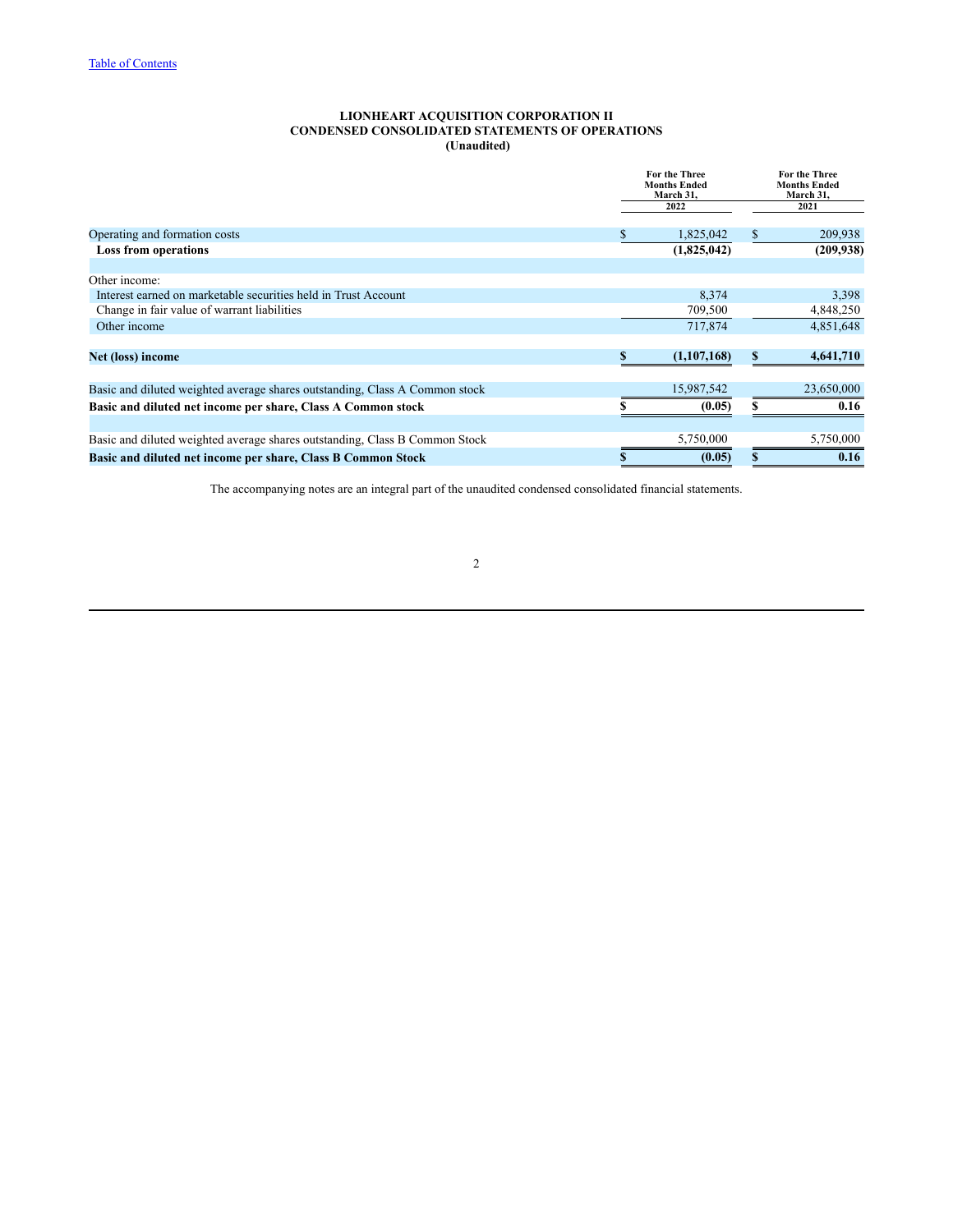## **LIONHEART ACQUISITION CORPORATION II CONDENSED CONSOLIDATED STATEMENTS OF CHANGES IN STOCKHOLDERS' DEFICIT (Unaudited)**

# **FOR THE THREE MONTHS ENDED MARCH 31, 2022**

<span id="page-4-0"></span>

|                                                                                                       | <b>Shares</b> | <b>Class A</b><br><b>Common Stock</b> | Amount | <b>Common Stock</b><br><b>Shares</b>             | <b>Class B</b> | Amount | Additional<br>Paid-in<br>Capital |   | Accumulated<br>Deficit |              | <b>Total</b><br>Stockholders'<br>Deficit |
|-------------------------------------------------------------------------------------------------------|---------------|---------------------------------------|--------|--------------------------------------------------|----------------|--------|----------------------------------|---|------------------------|--------------|------------------------------------------|
| Balance — January 1, 2022                                                                             | 650,000       |                                       | 65     | 5,750,000                                        |                | 575    | –                                |   | (18, 225, 356)         |              | (18, 224, 716)                           |
| Remeasurement of Class A common stock subject to possible<br>redemption due to extension contribution |               |                                       |        |                                                  |                |        |                                  |   | (802,772)              |              | (802,772)                                |
| Net income                                                                                            |               |                                       |        |                                                  |                |        |                                  |   | (1,107,168)            |              | (1,107,168)                              |
| <b>Balance - March 31, 2022</b>                                                                       | 650,000       |                                       | 65     | 5,750,000                                        |                | 575    |                                  |   | (20, 135, 296)         |              | (20, 134, 656)                           |
|                                                                                                       |               |                                       |        | <b>FOR THE THREE MONTHS ENDED MARCH 31, 2021</b> |                |        |                                  |   |                        |              |                                          |
|                                                                                                       | <b>Shares</b> | <b>Class A</b><br><b>Common Stock</b> | Amount | <b>Common Stock</b><br><b>Shares</b>             | <b>Class B</b> | Amount | Additional<br>Paid-in<br>Capital |   | Accumulated<br>Deficit |              | <b>Total</b><br>Stockholders'<br>Deficit |
| Balance — January 1, 2021                                                                             | 650,000       |                                       | 65     | 5,750,000                                        |                | 575    | –                                | S | (21, 431, 991)         | $\mathbf{s}$ | (21, 431, 351)                           |
| Net income                                                                                            |               |                                       |        |                                                  |                |        |                                  |   | 4,641,710              |              | 4,641,710                                |
| <b>Balance - March 31, 2021</b>                                                                       | 650,000       |                                       | 65     | 5,750,000                                        |                | 575    | –                                |   | (16,790,281)           |              | (16,789,641)                             |

The accompanying notes are an integral part of the unaudited condensed consolidated financial statements.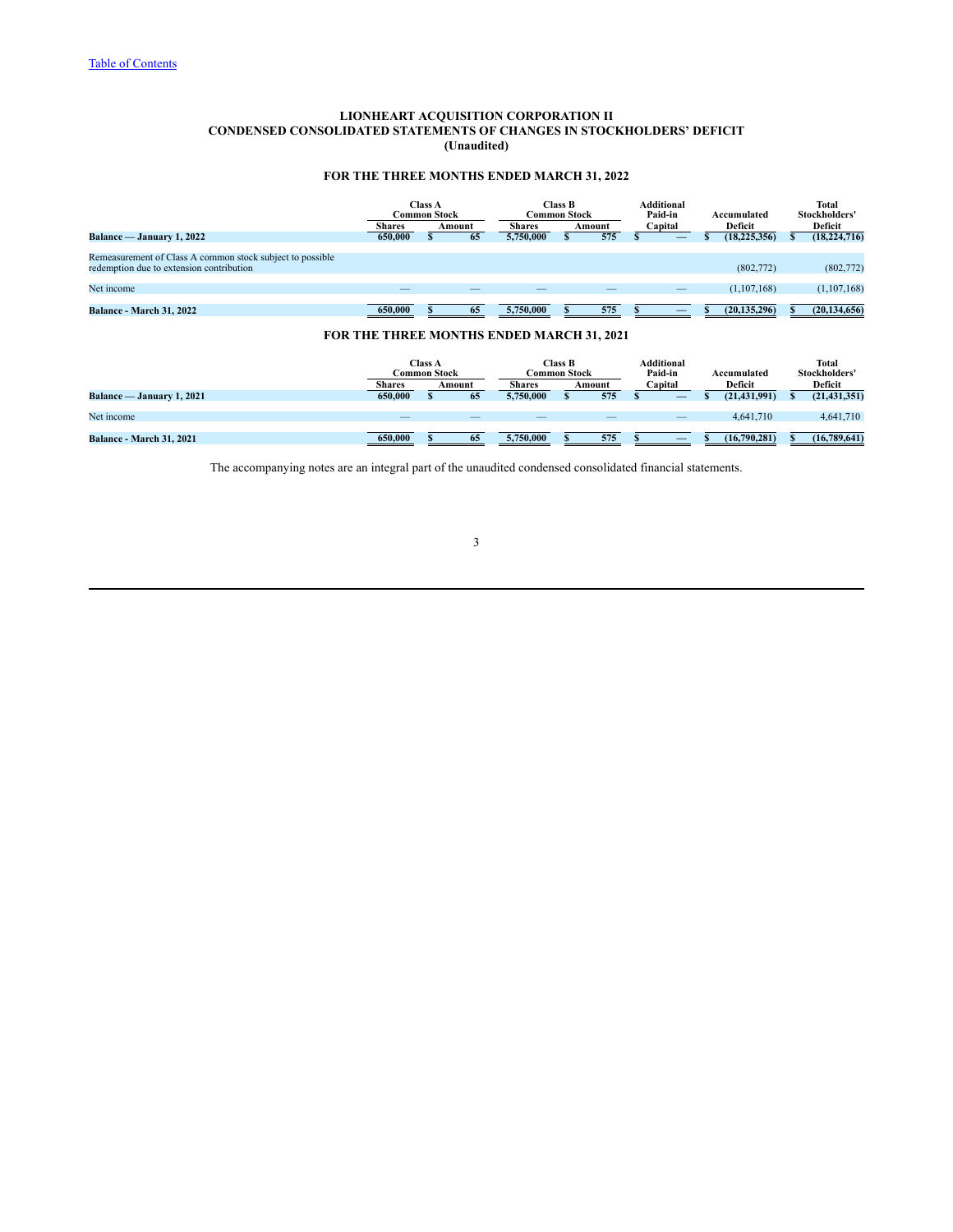#### **LIONHEART ACQUISITION CORPORATION II CONDENSED CONSOLIDATED STATEMENTS OF CASH FLOWS (Unaudited)**

<span id="page-5-0"></span>

|                                                                               | For the Three<br><b>Months Ended</b><br>March 31,<br>2022 |    | For the Three<br><b>Months Ended</b><br>March 31.<br>2021 |
|-------------------------------------------------------------------------------|-----------------------------------------------------------|----|-----------------------------------------------------------|
| <b>Cash Flows from Operating Activities:</b>                                  |                                                           |    |                                                           |
| Net income                                                                    | (1,107,168)<br>S                                          | S  | 4,641,710                                                 |
| Adjustments to reconcile net income to net cash used in operating activities: |                                                           |    |                                                           |
| Change in fair value of warrant liability                                     | (709, 500)                                                |    | (4,848,250)                                               |
| Interest earned on marketable securities held in Trust Account                | (8,374)                                                   |    | (3,398)                                                   |
| Changes in operating assets and liabilities:                                  |                                                           |    |                                                           |
| Prepaid expenses                                                              | 8,611                                                     |    | (24, 012)                                                 |
| Accounts payable and accrued expenses                                         | 1,730,875                                                 |    | 9,552                                                     |
| Net cash used in operating activities                                         | (85, 556)                                                 |    | (224, 398)                                                |
| <b>Cash Flows from Investing Activities:</b>                                  |                                                           |    |                                                           |
| Extension contribution into Trust Account                                     | (802,772)                                                 |    |                                                           |
| Cash withdrawn from Trust Account in connection with redemption               | 109,469,789                                               |    |                                                           |
| Cash withdrawn from Trust Account to pay franchise and income taxes           |                                                           |    | 13,368                                                    |
| Net cash provided by investing activities                                     | 108,667,017                                               |    | 13,368                                                    |
| <b>Cash Flows from Financing Activities:</b>                                  |                                                           |    |                                                           |
| Proceeds from promissory notes – related party                                | 750,000                                                   |    |                                                           |
| Redemption of Class A common stock subject to possible redemption             | (109, 469, 789)                                           |    |                                                           |
| Net cash used in financing activities                                         | (108, 719, 789)                                           |    |                                                           |
|                                                                               |                                                           |    |                                                           |
| <b>Net Change in Cash</b>                                                     | (138, 328)                                                |    | (211, 030)                                                |
| $Cash - Beginning$                                                            | 177,386                                                   |    | 1,017,137                                                 |
| $Cash - Ending$                                                               | 39,058<br>\$                                              | \$ | 806,107                                                   |
| Non-cash investing and financing activities:                                  |                                                           |    |                                                           |
| Offering costs included in accrued offering costs                             |                                                           |    | 5,450                                                     |
| Remeasurement of Class common stock to redemption value                       | \$<br>802,772                                             | \$ |                                                           |

The accompanying notes are an integral part of the unaudited condensed consolidated financial statements.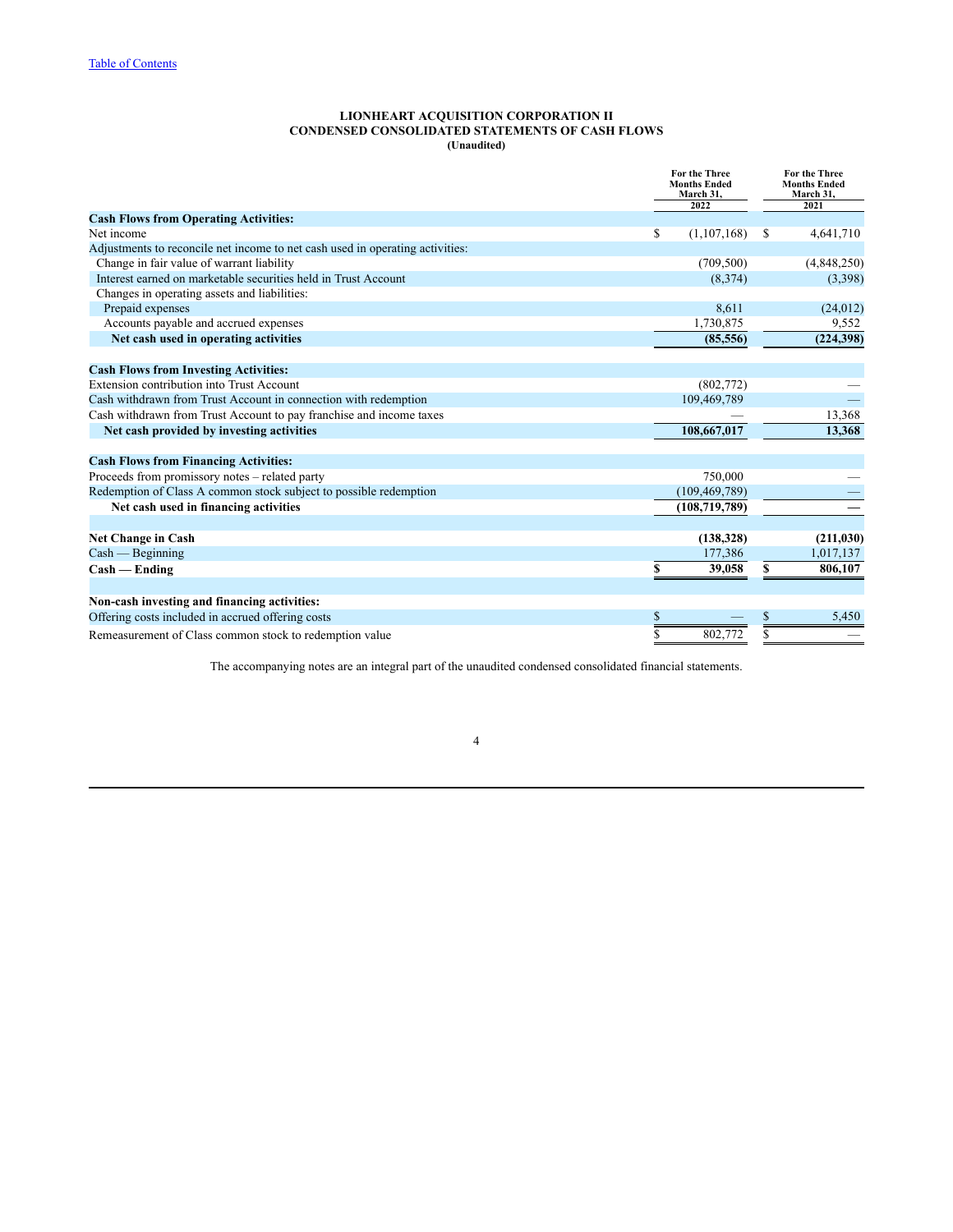### <span id="page-6-0"></span>**NOTE 1. DESCRIPTION OF ORGANIZATION AND BUSINESS OPERATIONS**

Lionheart Acquisition Corporation II (formerly known as Lionheart Acquisition Corp.) (the "Company") was incorporated in Delaware on December 23, 2019. The Company was formed for the purpose of effecting a merger, capital stock exchange, asset acquisition, stock purchase, reorganization or similar business combination with one or more businesses (the "Business Combination").

The Company is not limited to a particular industry or sector for purposes of consummating a Business Combination. The Company is an early stage and emerging growth company and, as such, the Company is subject to all of the risks associated with early stage and emerging growth companies. The Company has one subsidiary, Lionheart II Holdings, LLC, a wholly owned subsidiary incorporated in Delaware on July 9, 2021.

As of March 31, 2022, the Company had not commenced any operations. All activity through March 31, 2022 relates to the Company's formation, the initial public offering ("Initial Public Offering"), which is described below, and, subsequent to the Initial Public Offering, identifying a target company for a Business Combination, in particular activities in connection with the potential acquisition of MSP Recovery (see Proposed Business Combination within Note 1). The Company will not generate any operating revenues until after the completion of its initial Business Combination, at the earliest. The Company generates non-operating income in the form of interest income from the proceeds derived from the Initial Public Offering.

The registration statement for the Company's Initial Public Offering was declared effective on August 12, 2020. On August 18, 2020, the Company consummated the Initial Public Offering of 20,000,000 units (the "Units" and, with respect to the shares of Class A common stock included in the Units sold, the "Public Shares"), at \$10.00 per Unit, generating gross proceeds of \$200,000,000, which is described in Note 3.

Simultaneously with the closing of the Initial Public Offering, the Company consummated the sale of 650,000 units (the "Private Placement Units") at a price of \$10.00 per Private Placement Unit in a private placement to Lionheart Equities, LLC, a Delaware Limited Liability Company (the "Sponsor"), and Nomura Securities International, Inc. ("Nomura"), an underwriter in the Initial Public Offering, generating gross proceeds of \$6,500,000, which is described in Note 4.

Following the closing of the Initial Public Offering on August 18, 2020, an amount of \$200,000,000 (\$10.00 per Unit) from the net proceeds of the sale of the Units in the Initial Public Offering and the sale of the Private Placement Units was placed in a trust account (the "Trust Account") located in the United States and invested only in U.S. government securities, within the meaning set forth in Section  $2(a)(16)$  of the Investment Company Act of 1940, as amended (the "Investment Company Act"), with a maturity of 180 days or less or in any open-ended investment company that holds itself out as a money market fund selected by the Company meeting the conditions of Rule 2a-7 of the Investment Company Act, as determined by the Company, until the earlier of: (i) the completion of a Business Combination and (ii) the distribution of the funds in the Trust Account, as described below.

On August 20, 2020, the underwriters notified the Company of their intention to exercise their over-allotment option in full, resulting in an additional 3,000,000 Units issued on August 24, 2020 for \$30,000,000. A total of \$30,000,000 was deposited into the Trust Account, bringing the aggregate proceeds held in the Trust Account to \$230,000,000.

Transaction costs amounted to \$13,128,937 consisting of \$4,600,000 of underwriting fees, \$8,050,000 of deferred underwriting fees and \$478,937 of other offering costs.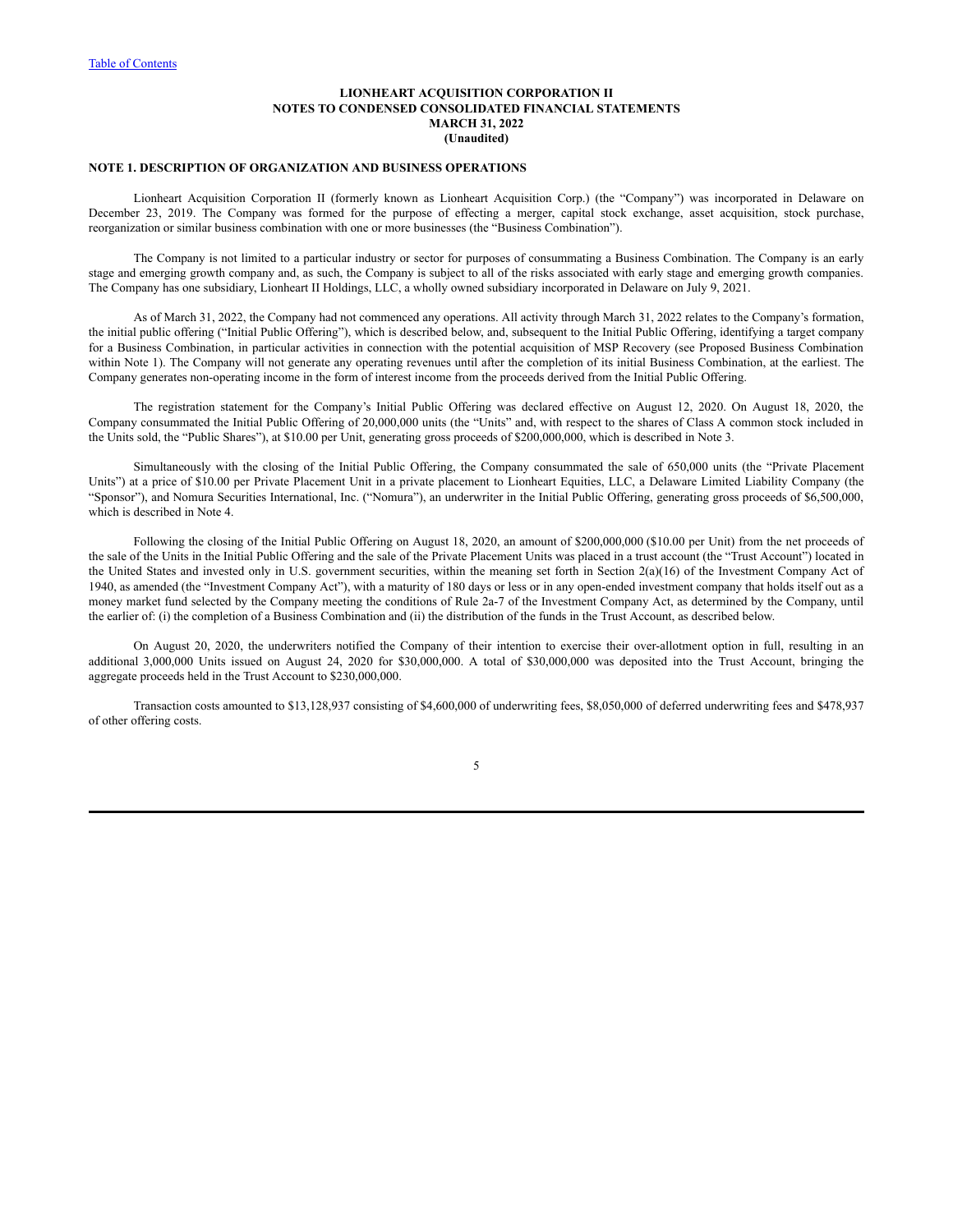The Company's management has broad discretion with respect to the specific application of the net proceeds of the Initial Public Offering and the sale of Private Placement Units, although substantially all of the net proceeds are intended to be applied generally toward completing a Business Combination. The Company must complete a Business Combination with one or more target businesses that together have an aggregate fair market value of at least 80% of the assets held in the Trust Account (excluding the deferred underwriting commissions and taxes payable on interest earned on the Trust Account) at the time of the agreement to enter into a Business Combination. The Company will only complete a Business Combination if the post-Business Combination company owns or acquires 50% or more of the outstanding voting securities of the target or otherwise acquires a controlling interest in the target sufficient for it not to be required to register as an investment company under the Investment Company Act. There is no assurance that the Company will be able to complete a Business Combination successfully.

The Company will provide its stockholders with the opportunity to redeem all or a portion of their Public Shares upon the completion of a Business Combination either (i) in connection with a stockholder meeting called to approve the Business Combination or (ii) by means of a tender offer. The decision as to whether the Company will seek stockholder approval of a Business Combination or conduct a tender offer will be made by the Company, solely in its discretion. The public stockholders will be entitled to redeem their Public Shares for a pro rata portion of the amount then in the Trust Account (initially anticipated to be \$10.00 per Public Share, plus any pro rata interest earned on the funds held in the Trust Account and not previously released to the Company to pay its tax obligations). The per-share amount to be distributed to public stockholders who redeem their Public Shares will not be reduced by the deferred underwriting commissions the Company will pay to the underwriters (as discussed in Note 6). There will be no redemption rights upon the completion of a Business Combination with respect to the Company's warrants.

The Company will proceed with a Business Combination if the Company has net tangible assets of at least \$5,000,001 immediately prior to or upon such consummation of a Business Combination and, if the Company seeks stockholder approval, a majority of the shares voted are voted in favor of the Business Combination. If a stockholder vote is not required by law and the Company does not decide to hold a stockholder vote for business or other legal reasons, the Company will, pursuant to its Amended and Restated Certificate of Incorporation (the "Amended and Restated Certificate of Incorporation"), conduct the redemptions pursuant to the tender offer rules of the U.S. Securities and Exchange Commission ("SEC") and file tender offer documents with the SEC prior to completing a Business Combination. If, however, stockholder approval of the transactions is required by law, or the Company decides to obtain stockholder approval for business or legal reasons, the Company will offer to redeem shares in conjunction with a proxy solicitation pursuant to the proxy rules and not pursuant to the tender offer rules. If the Company seeks stockholder approval in connection with a Business Combination, the Company's Sponsor, officers and directors and Nomura have agreed to vote their Founder Shares (as defined in Note 5), Private Placement Shares (as defined in Note 4) and any Public Shares purchased during or after the Initial Public Offering in favor of approving a Business Combination. Additionally, each public stockholder may elect to redeem their Public Shares, without voting, and if they do vote, irrespective of whether they vote for or against the proposed Business Combination.

If the Company seeks stockholder approval of a Business Combination and it does not conduct redemptions pursuant to the tender offer rules, the Amended and Restated Certificate of Incorporation provides that a public stockholder, together with any affiliate of such stockholder or any other person with whom such stockholder is acting in concert or as a "group" (as defined under Section 13 of the Securities Exchange Act of 1934, as amended (the "Exchange Act")), will be restricted from redeeming its shares with respect to more than an aggregate of 15% or more of the Public Shares, without the prior consent of the Company.

The Sponsor has agreed (a) to waive its redemption rights with respect to any Founder's Shares, Private Placement Shares and Public Shares held by it in connection with the completion of a Business Combination and (b) not to propose an amendment to the Amended and Restated Certificate of Incorporation that would affect the substance or timing of the ability of holders of the Public Shares to seek redemption in connection with a Business Combination or the Company's obligation to redeem 100% of its Public Shares if the Company does not complete a Business Combination, unless the Company provides the public stockholders with the opportunity to redeem their Public Shares in conjunction with any such amendment.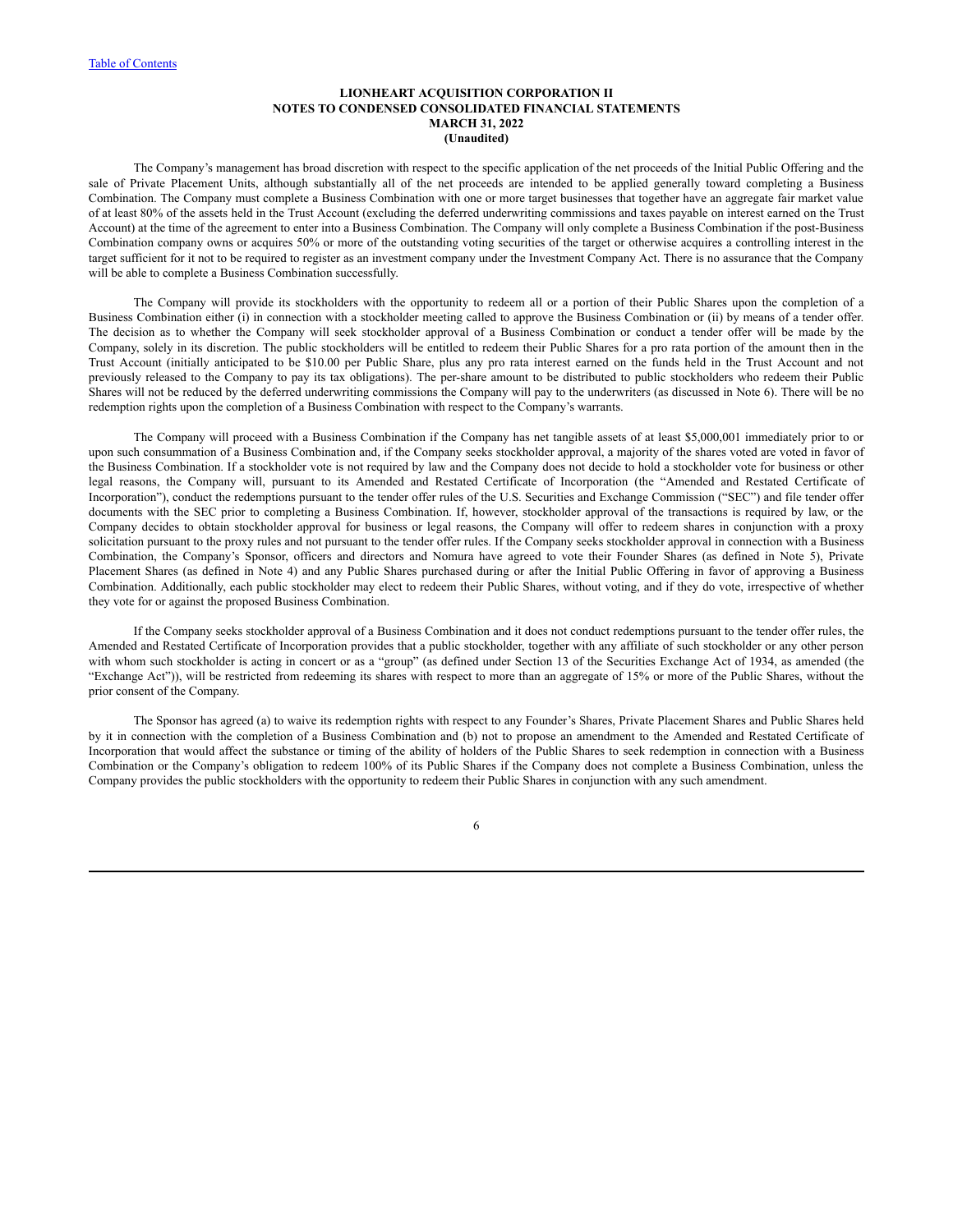On January 27, 2022, the Company held a special meeting of the Company's stockholders (the "Extension Meeting"). At the Extension Meeting, the Company's stockholders approved to extend the date by which the Company must consummate its initial business combination from February 18, 2022 to August 18, 2022. As part of the meeting, Stockholders holding 10,946,369 shares of the Company's Class A common stock exercised their right to redeem such shares for a pro rata portion of the funds in the Company's trust account, amounting to approximately \$109,469,789 removed from the Company's trust account to pay such stockholders. Additionally, the Company placed \$0.0333 into the Trust Account for each stockholder that did not redeem their public shares during the special. As such, for the months of February and March 2022, the Company deposited an aggregate of \$802,772 into the Trust Account, which was funded through the issuance of non-interest bearing promissory notes issued from the Sponsor.

The Company will have until August 18, 2022 to complete a Business Combination (the "Combination Period"). If the Company is unable to complete a Business Combination within the Combination Period, the Company will (i) cease all operations except for the purpose of winding up, (ii) as promptly as reasonably possible but not more than ten business days thereafter subject to lawfully available funds therefor, redeem 100% of the Public Shares, at a per-share price, payable in cash, equal to the aggregate amount then on deposit in the Trust Account including interest earned on the funds held in the Trust Account and not previously released to the Company to pay its tax obligations (less up to \$100,000 of interest to pay dissolution expenses), divided by the number of then outstanding Public Shares, which redemption will completely extinguish public stockholders' rights as stockholders (including the right to receive further liquidating distributions, if any), subject to applicable law, and (iii) as promptly as reasonably possible following such redemption, subject to the approval of the Company's remaining stockholders and the Company's board of directors, dissolve and liquidate, subject in each case to the Company's obligations under Delaware law to provide for claims of creditors and the requirements of other applicable law. There will be no redemption rights or liquidating distributions with respect to the Company's warrants, which will expire worthless if the Company fails to complete a Business Combination within the Combination Period.

The Sponsor and Nomura have agreed to waive their liquidation rights with respect to the Private Placement Shares if the Company fails to complete a Business Combination within the Combination Period. However, if the initial stockholders or any of their respective affiliates acquire Public Shares after the Initial Public Offering, such Public Shares will be entitled to liquidating distributions from the Trust Account if the Company fails to complete a Business Combination within the Combination Period. The underwriters have agreed to waive their rights to their deferred underwriting commission (see Note 6) held in the Trust Account in the event the Company does not complete a Business Combination within the Combination Period and, in such event, such amounts will be included with the other funds held in the Trust Account that will be available to fund the redemption of the Public Shares. In the event of such distribution, it is possible that the per share value of the assets remaining available for distribution will be less than the Initial Public Offering price per Unit (\$10.00).

In order to protect the amounts held in the Trust Account, the Sponsor has agreed to be liable to the Company if and to the extent any claims by a third party for services rendered or products sold to the Company, or a prospective target business with which the Company has discussed entering into a transaction agreement, reduce the amount of funds in the Trust Account to below the lesser of (i) \$10.00 per Public Share and (ii) the actual amount per Public Share held in the Trust Account as of the date of the liquidation of the Trust Account, if less than \$10.00 per share due to reductions in the value of the trust assets, less taxes payable, provided that such liability will not apply to any claims by a third party or prospective target business who executed a waiver of any and all rights to the monies held in the Trust Account (whether or not such waiver is enforceable) nor will it apply to any claims under the Company's indemnity of the underwriters of Initial Public Offering against certain liabilities, including liabilities under the Securities Act of 1933, as amended (the "Securities Act"). Moreover, in the event that an executed waiver is deemed to be unenforceable against a third party, the Sponsor will not be responsible to the extent of any liability for such third-party claims. The Company will seek to reduce the possibility that the Sponsor will have to indemnify the Trust Account due to claims of creditors by endeavoring to have all vendors, service providers, prospective target businesses or other entities with which the Company does business, execute agreements with the Company waiving any right, title, interest or claim of any kind in or to monies held in the Trust Account.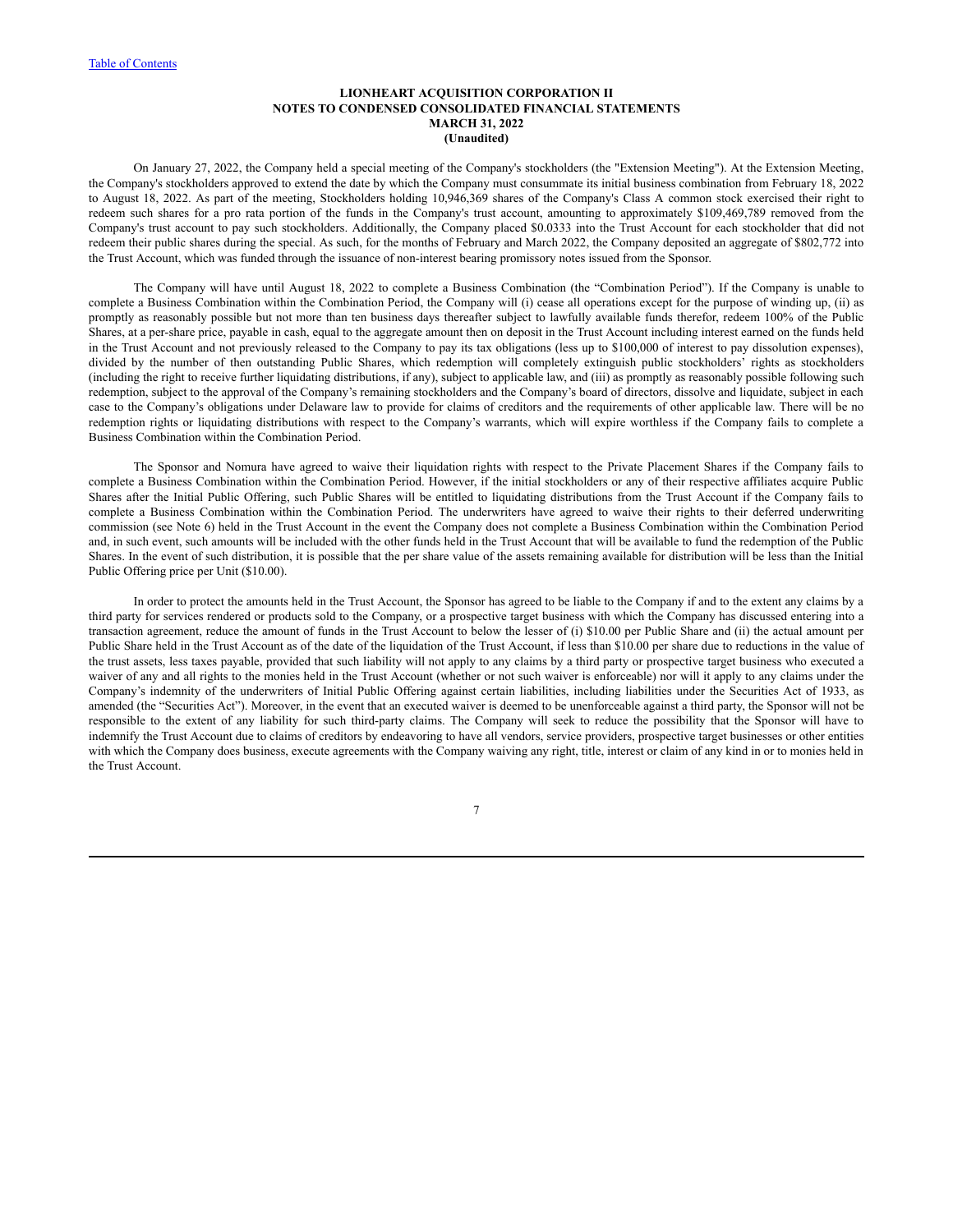## *Liquidity and Going Concern*

The Company has principally financed its operations from inception using proceeds from the sale of its equity securities to its stockholders prior to the Initial Public Offering and such amount of proceeds from the Initial Public Offering that were placed in an account outside of the Trust Account for working capital purposes. At March 31, 2022, the Company had cash outside the trust of \$39,058 and working capital deficit of \$6,392,038. The Company has incurred and expects to continue to incur significant costs in pursuit of its financing and acquisition plans. On February 25, 2021, the Sponsor committed up to \$750,000 in loans to the Company for continuing operations to consummate a business combination. The loans would be non-interest bearing, unsecured, and to be repaid upon the consummation of a business combination. On July 29, 2021, the Sponsor committed up to an additional \$250,000 in loans to the Company for continuing operations to consummate a business combination. The loans would be non-interest bearing, unsecured, and to be repaid upon the consummation of a business combination. In the event that a business combination does not occur, then all loaned amounts under these commitments will be forgiven except to the extent that the Company has funds available to it outside the trust account. The Sponsor has committed an aggregate of \$1,000,000 between these two commitments. The consolidated financial statements do not include any adjustments that might result from the outcome of this uncertainty.

Until the consummation of a Business Combination, the Company will be using the funds not held in the Trust Account for identifying and evaluating prospective acquisition candidates, performing due diligence on prospective target businesses, paying for travel expenditures, selecting the target business to acquire, and structuring, negotiating and consummating the Business Combination.

The Company will need to raise further additional capital through loans or additional investments from its Sponsor, stockholders, officers, directors, or third parties. In addition to the loan commitment described herein, the Company's officers, directors and Sponsor may, but are not obligated to, loan the Company funds, from time to time or at any time, in whatever amount they deem reasonable in their sole discretion, to meet the Company's working capital needs. Accordingly, the Company may not be able to obtain additional financing. If the Company is unable to raise additional capital, it may be required to take additional measures to conserve liquidity, which could include, but not necessarily be limited to, curtailing operations, suspending the pursuit of a potential transaction, and reducing overhead expenses. The Company cannot provide any assurance that new financing will be available to it on commercially acceptable terms, if at all. These conditions raise substantial doubt about the Company's ability to continue as a going concern through August 18, 2022, the Company's liquidation date, and/or through twelve months from the issuance of these consolidated financial statements. These consolidated financial statements do not include any adjustments relating to the recovery of the recorded assets or the classification of the liabilities that might be necessary should the Company be unable to continue as a going concern.

#### *Proposed Business Combination*

On July 11, 2021, the Company entered into a Membership Interest Purchase Agreement (the "MIPA") by and among the Company, Lionheart II Holdings, LLC, a newly formed wholly owned subsidiary of the Company ("Purchaser"), each limited liability company set forth on Schedule 2.1(a) thereto (the "MSP Purchased Companies"), the members of the MSP Purchased Companies listed on Schedule 2.1(b) thereto (the "Members"), and John H. Ruiz, as the representative of the Members.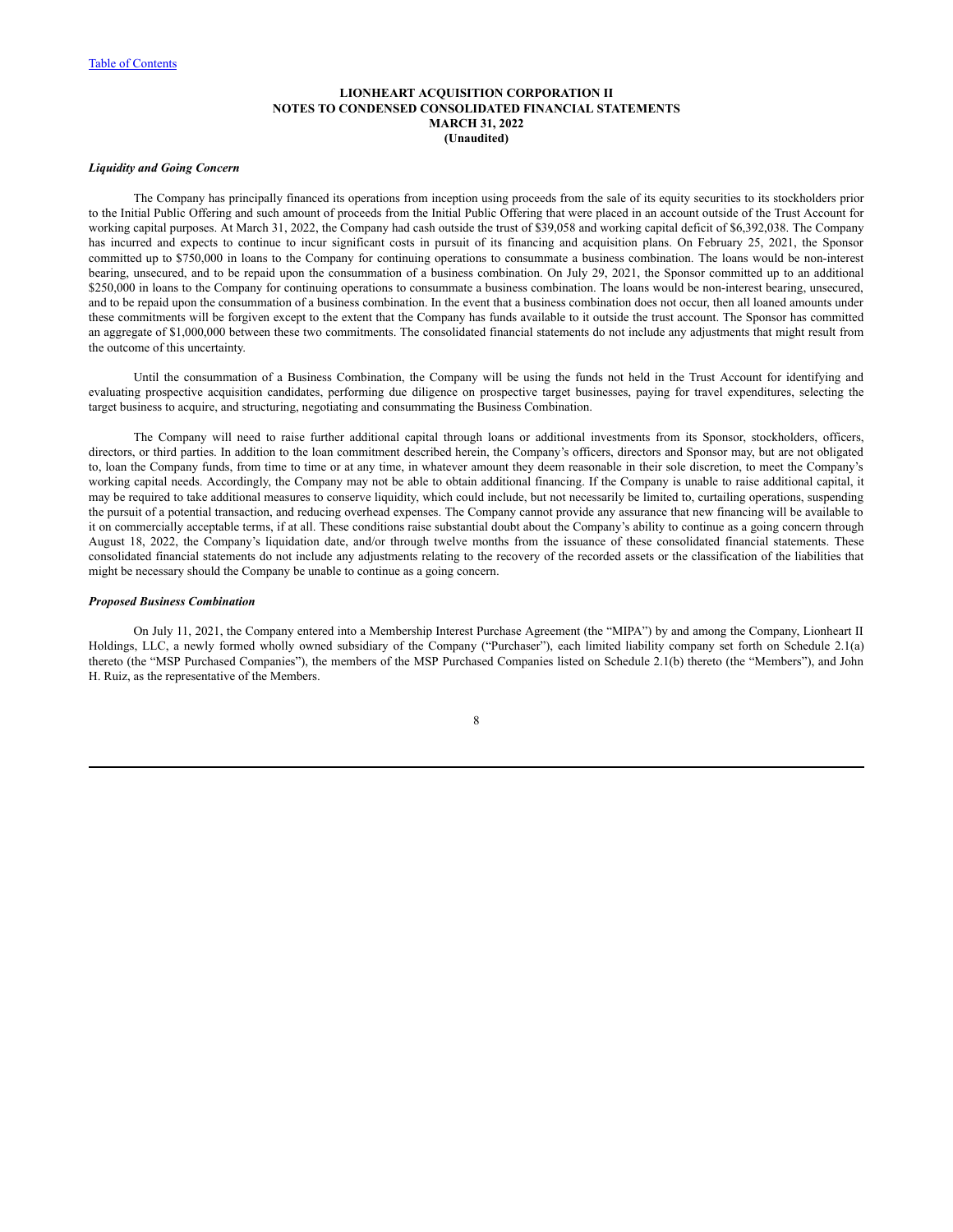Subject to the terms and conditions set forth in the MIPA, including the approval of the Company's stockholders, the parties thereto will enter into a business combination transaction (the "Business Combination"), pursuant to which, among other things, the Members will sell and assign all of their membership interests in the MSP Purchased Companies to Purchaser in exchange for non-economic voting shares of Class V common stock, par value \$0.0001, of the Company ("Class V Common Stock") and non-voting economic Class B Units of Purchaser ("Class B Units," and each pair consisting of one share of Class V Common Stock and one Class B Unit, an "Up-C Unit"), with Up-C Units being exchangeable on a one-for-one basis for shares of the Company's Class A common stock. Following the closing of the Business Combination (the "MIPA Closing"), the Company will own all of the voting Class A Units of Purchaser and the Members or their designees will own all of the non-voting economic Class B Units of Purchaser. Subject to the terms and conditions set forth in the MIPA, the aggregate consideration to be paid to the Members (or their designees) will consist of a number of (i) Up-C Units equal to (a) \$32.5 billion divided by (b) \$10.00 and (ii) rights to receive payments under the Tax Receivable Agreement (as defined below). Of the Up-C Units to be issued to certain Members at the MIPA Closing, 6,000,000 (the "Escrow Units") will be deposited into an escrow account with Continental Stock Transfer and Trust, to satisfy potential indemnification claims brought pursuant to the MIPA. Additionally, in connection with the Business Combination, the Company intends, subject to compliance with applicable law, to declare a dividend comprising approximately 1,029,000,000 newly issued warrants, each to purchase one share of Class A common stock for an exercise price of \$11.50 per share, conditioned upon the consummation of any redemptions by the Company's stockholders and the MIPA, to the holders of record of Class A common stock as of the close of business on the date of the MIPA Closing, after giving effect to the waiver of the right to participate in such dividend by the Members.

On November 10, 2021, the Company entered into Amendment No. 1 to the MIPA whereby the par-ties agreed to: (a) extend the deadlines for (i) the parties to make the required filings or application under the Hart-Scott-Rodino Act (the "HSR Act") and (ii) the Company to seek stockholder approval to extend the deadline for LCAP to consummate its initial business combination; (b) require each party to pay 50% of the filing fee with respect to the HSR Act; (c) permit the MSP Principals (as defined in the MIPA) to contribute any amount to MSP necessary to meet the minimum cash requirement in the MIPA; and (d) reflect the MSP Principals paying the registration fee for the securities registered on the Company's registration statement on Form S-4, and Parent reimbursing such amount at Closing. On December 22, 2021, the Company entered into Amendment No. 2 to the MIPA to provide that the Minimum Closing Cash (as defined in the MIPA) closing condition could be satisfied by a loan by the MSP Principals in the event that the Closing Cash (as defined in the MIPA) was less than the Minimum Cash Condition. On March 11, 2022, the Company entered into Amendment No. 3 to the MIPA to extend the outside closing date to close the business combination to June 30, 2022.

The MIPA contains customary representations, warranties and covenants by the parties thereto and the closing is subject to certain conditions as further described in the MIPA.

### *Risks and Uncertainties*

In March 2020, the World Health Organization declared the outbreak of a novel coronavirus (COVID-19) as a pandemic which continues to spread throughout the United States and the World. As of the date the consolidated financial statements were issued, there was considerable uncertainty around the expected duration of this pandemic. The Company has concluded that while it is reasonably possible that COVID-19 could have a negative effect on identifying a target company for a Business Combination, the specific impact is not readily determinable as of the date of these consolidated financial statements. The consolidated financial statements do not include any adjustments that might result from the outcome of this uncertainty.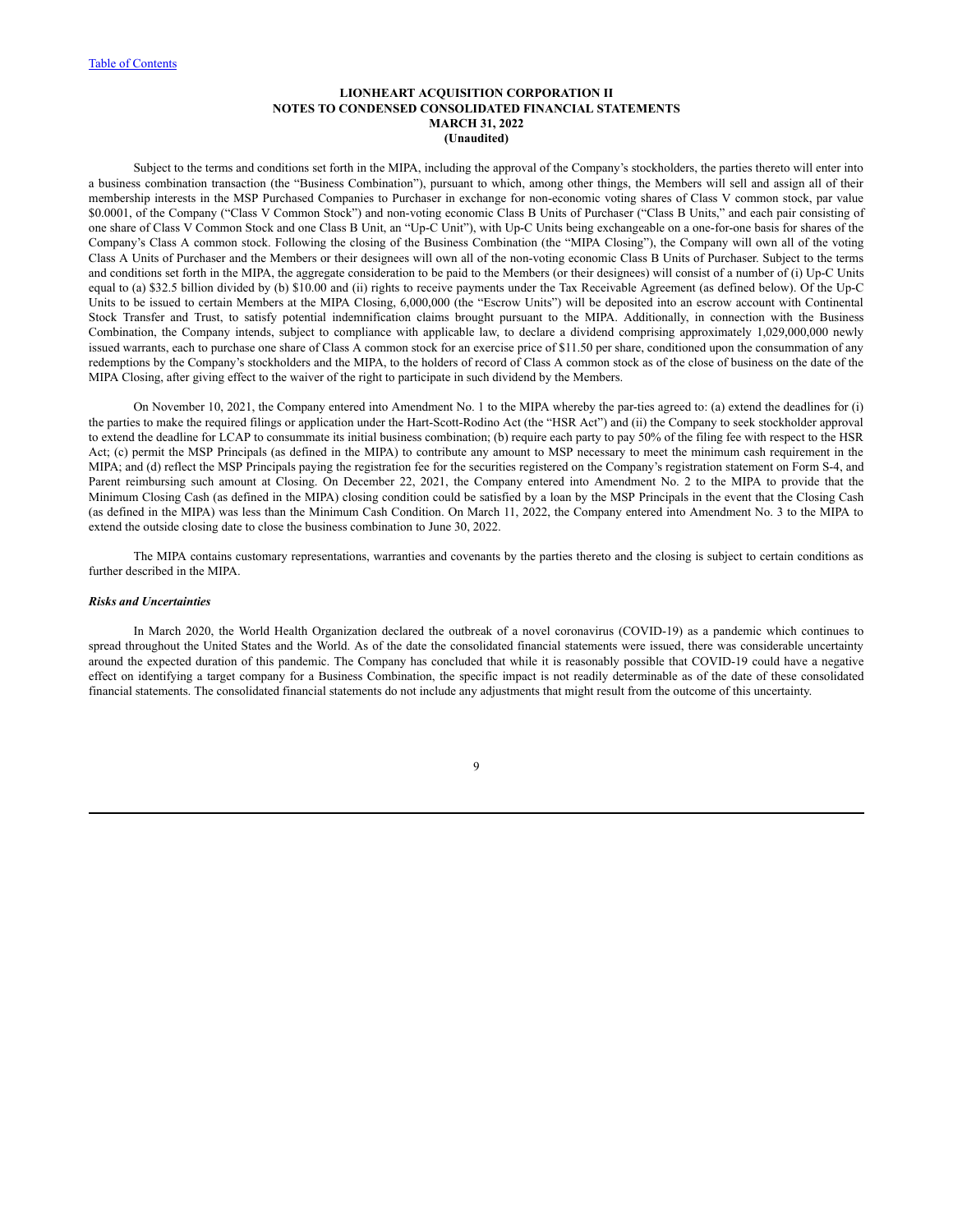## **NOTE 2. SUMMARY OF SIGNIFICANT ACCOUNTING POLICIES**

#### *Basis of Presentation*

The accompanying unaudited condensed consolidated financial statements have been prepared in accordance with accounting principles generally accepted in the United States of America ("GAAP") for interim financial information and in accordance with the instructions to Form 10-Q and Article 8 of Regulation S-X promulgated under the Securities Act. Certain information or footnote disclosures normally included in financial statements prepared in accordance with GAAP have been condensed consolidated or omitted, pursuant to the rules and regulations of the SEC for interim financial reporting. Accordingly, they do not include all the information and footnotes necessary for a complete presentation of financial position, results of operations, or cash flows. In the opinion of management, the accompanying unaudited condensed consolidated financial statements include all adjustments, consisting of a normal recurring nature, which are necessary for a fair presentation of the financial position, operating results and cash flows for the periods presented.

The accompanying unaudited condensed consolidated financial statements should be read in conjunction with the Company's Annual Report on Form 10-K as filed with the SEC on March 3, 2022. The interim results for the three months ended March 31, 2022 are not necessarily indicative of the results to be expected for the year ending December 31, 2022 or for any future periods.

### *Principles of Consolidation*

The accompanying consolidated financial statements include the accounts of the Company and its wholly owned subsidiary. All significant intercompany balances and transactions have been eliminated in consolidation.

#### *Emerging Growth Company*

The Company is an "emerging growth company," as defined in Section 2(a) of the Securities Act, as modified by the Jumpstart Our Business Startups Act of 2012 (the "JOBS Act"), and it may take advantage of certain exemptions from various reporting requirements that are applicable to other public companies that are not emerging growth companies including, but not limited to, not being required to comply with the independent registered public accounting firm attestation requirements of Section 404 of the Sarbanes-Oxley Act, reduced disclosure obligations regarding executive compensation in its periodic reports and proxy statements, and exemptions from the requirements of holding a nonbinding advisory vote on executive compensation and stockholder approval of any golden parachute payments not previously approved.

Further, Section 102(b)(1) of the JOBS Act exempts emerging growth companies from being required to comply with new or revised financial accounting standards until private companies (that is, those that have not had a Securities Act registration statement declared effective or do not have a class of securities registered under the Exchange Act) are required to comply with the new or revised financial accounting standards. The JOBS Act provides that a company can elect to opt out of the extended transition period and comply with the requirements that apply to non-emerging growth companies but any such election to opt out is irrevocable. The Company has elected not to opt out of such extended transition period which means that when a standard is issued or revised and it has different application dates for public or private companies, the Company, as an emerging growth company, can adopt the new or revised standard at the time private companies adopt the new or revised standard. This may make comparison of the Company's consolidated financial statements with another public company which is neither an emerging growth company nor an emerging growth company which has opted out of using the extended transition period difficult or impossible because of the potential differences in accounting standards used.

#### *Use of Estimates*

The preparation of condensed consolidated financial statements in conformity with GAAP requires the Company's management to make estimates and assumptions that affect the reported amounts of assets and liabilities and disclosure of contingent assets and liabilities at the date of the consolidated financial statements and the reported amounts of revenues and expenses during the reporting periods.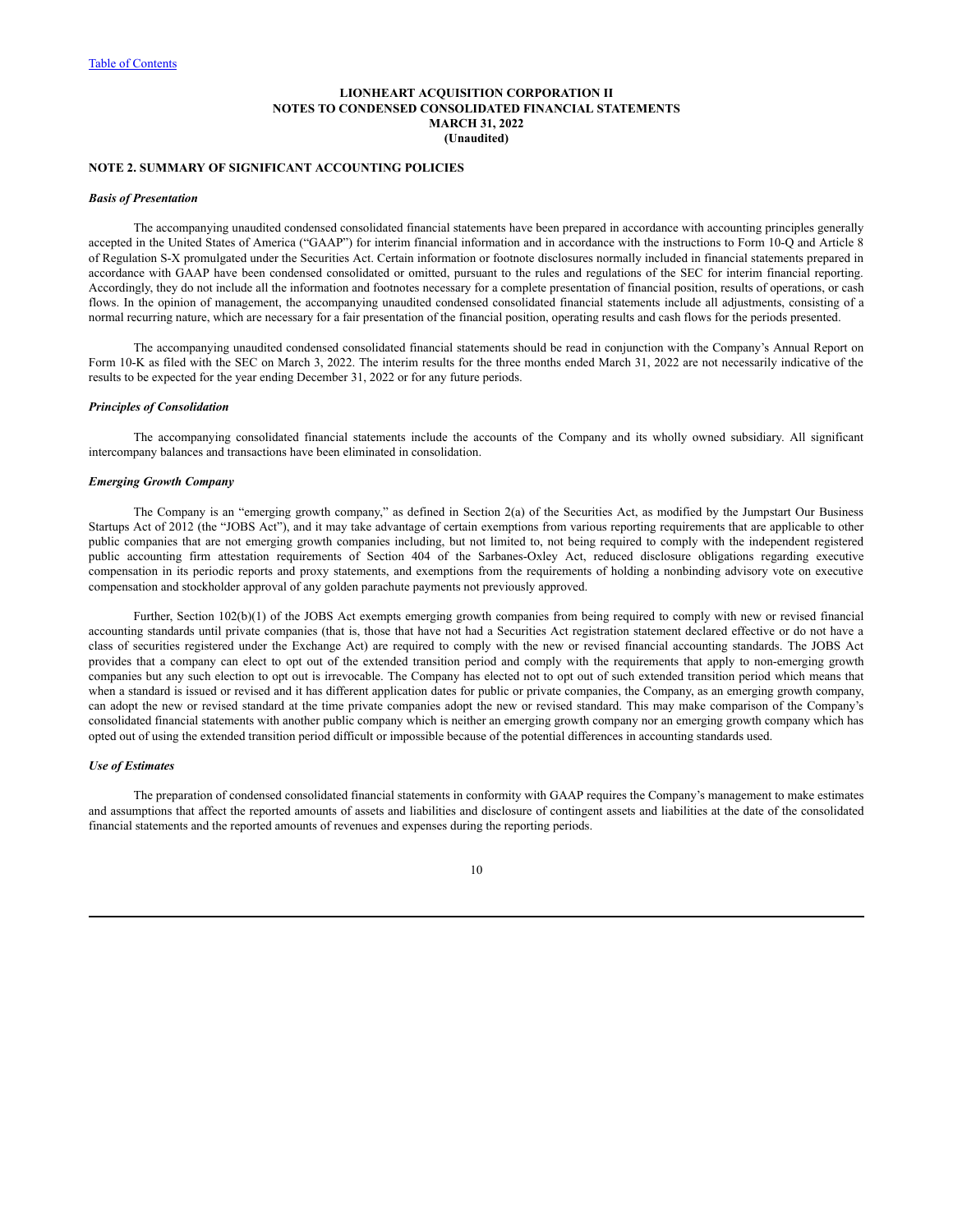Making estimates requires management to exercise significant judgment. It is at least reasonably possible that the estimate of the effect of a condition, situation or set of circumstances that existed at the date of the consolidated financial statements, which management considered in formulating its estimate, could change in the near term due to one or more future confirming events. One of the more significant accounting estimates included in these consolidated financial statements is the determination of the fair value of warrant liabilities. Such estimates may be subject to change as more current information becomes available and accordingly, the actual results could differ significantly from those estimates.

## *Cash and Cash Equivalents*

The Company considers all short-term investments with an original maturity of three months or less when purchased to be cash equivalents. The Company did not have any cash equivalents as of March 31, 2022 and December 31, 2021.

#### *Marketable Securities Held in Trust Account*

At March 31, 2022 and December 31, 2021, substantially all of the assets held in the Trust Account were held in money market funds which are invested primarily in U.S. Treasury Securities. All of the Company's investments held in the Trust Account are classified as trading securities. Trading securities are presented on the consolidated balance sheets at fair value at the end of each reporting period. Gains and losses resulting from the change in fair value of investments held in Trust Account are included in interest earned on marketable securities held in Trust Account in the accompanying condensed consolidated statements of operations. The estimated fair values of investments held in Trust Account are determined using available market information.

#### *Class A Common Stock Subject to Possible Redemption*

The Company accounts for its Class A common stock subject to possible redemption in accordance with the guidance in ASC 480. Class A common stock subject to mandatory redemption are classified as a liability instrument and are measured at fair value. Conditionally redeemable common stock (including common stock that feature redemption rights that are either within the control of the holder or subject to redemption upon the occurrence of uncertain events not solely within the Company's control) are classified as temporary equity. At all other times, common stock is classified as shareholders' equity. The Company's Class A common stock feature certain redemption rights that are considered to be outside of the Company's control and subject to occurrence of uncertain future events. Accordingly, at March 31, 2022 and December 31, 2021, Class A common stock subject to possible redemption are presented as temporary equity, outside of the stockholders' deficit section of the Company's condensed consolidated balance sheets.

The Company recognizes changes in redemption value immediately as they occur and adjusts the carrying value of redeemable common stock to equal the redemption value at the end of each reporting period. Immediately upon the closing of the Initial Public Offering, the Company recognized the accretion from initial book value to redemption amount value. The change in the carrying value of redeemable Class A common stock resulted in charges against additional paid-in capital and accumulated deficit.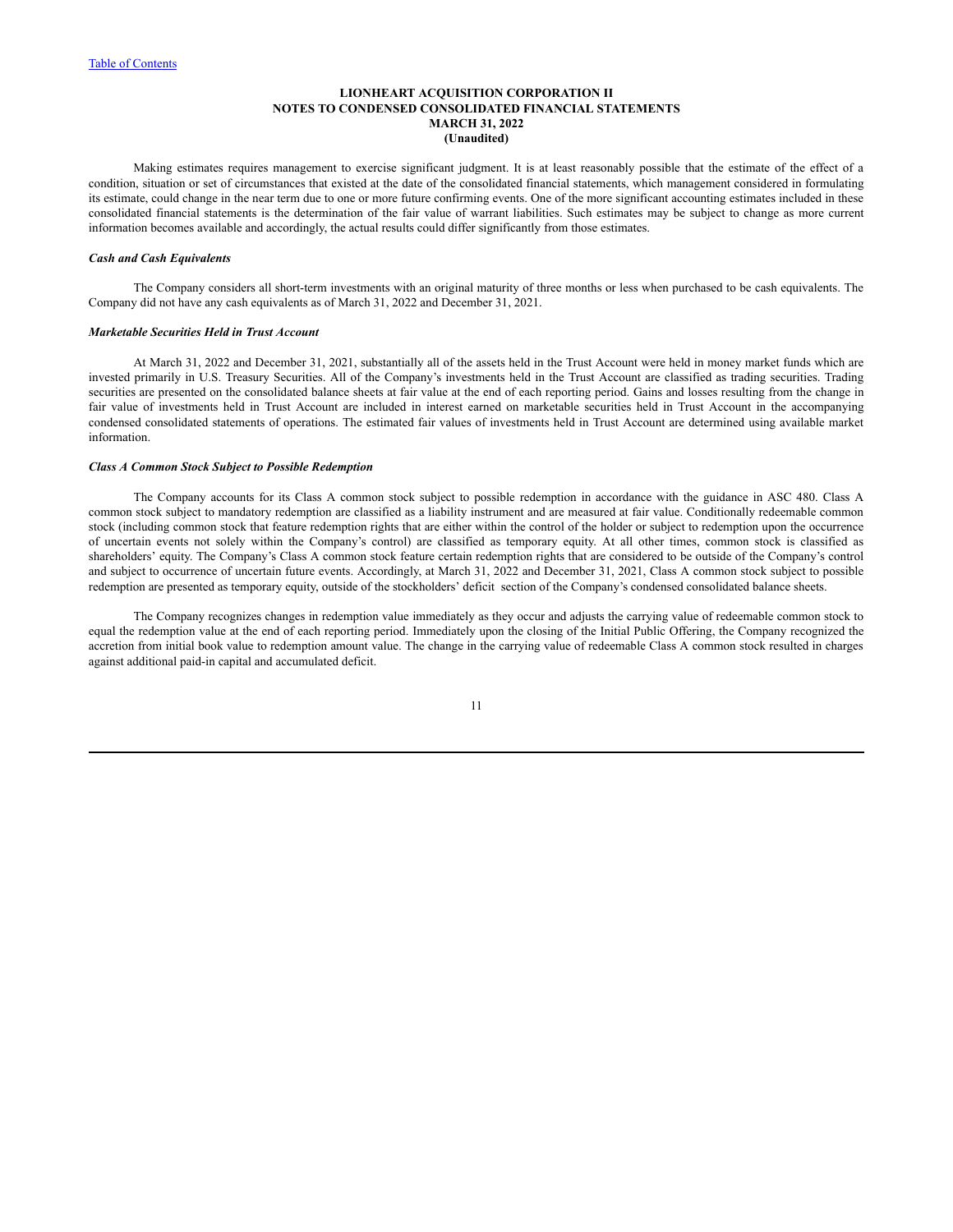At March 31, 2022 and December 31, 2021, the Class A common stock subject to redemption reflected in the condensed consolidated balance sheets are reconciled in the following table:

| Gross proceeds                                                        | S  | 230,000,000     |
|-----------------------------------------------------------------------|----|-----------------|
| Less:                                                                 |    |                 |
| Proceeds allocated to Public Warrants                                 | \$ | (13,225,000)    |
| Class A common stock issuance costs                                   | \$ | (12, 292, 456)  |
| Plus:                                                                 |    |                 |
| Accretion of carrying value to redemption value                       |    | 25,517,456      |
| Class A common stock subject to possible redemption, December 31,2021 |    | 230,000,000     |
|                                                                       |    |                 |
| Less:                                                                 |    |                 |
| Redemption of Class A common stock                                    |    | (109, 469, 789) |
| Add:                                                                  |    |                 |
| Accretion of carrying value to redemption value                       |    | 802,772         |
| Class A common stock subject to possible redemption, March 31, 2022   |    | 121,332,983     |
|                                                                       |    |                 |

#### *Warrant Liabilities*

The Company accounts for warrants as either equity-classified or liability-classified instruments based on an assessment of the warrant's specific terms and applicable authoritative guidance in Financial Accounting Standards Board ("FASB") Accounting Standards Codification ("ASC") 480, Distinguishing Liabilities from Equity ("ASC 480") and ASC 815, Derivatives and Hedging ("ASC 815"). The assessment considers whether the warrants are freestanding financial instruments pursuant to ASC 480, meet the definition of a liability pursuant to ASC 480, and whether the warrants meet all of the requirements for equity classification under ASC 815, including whether the warrants are indexed to the Company's own ordinary shares, among other conditions for equity classification. This assessment, which requires the use of professional judgment, is conducted at the time of warrant issuance and as of each subsequent quarterly period end date while the warrants are outstanding.

For issued or modified warrants that meet all of the criteria for equity classification, the warrants are required to be recorded as a component of additional paid-in capital at the time of issuance. For issued or modified warrants that do not meet all the criteria for equity classification, the warrants are required to be recorded at their initial fair value on the date of issuance, and each balance sheet date thereafter. Changes in the estimated fair value of the warrants are recognized as a non-cash gain or loss on the statements of operations.

Based on management's evaluation, the Company's audit committee, in consultation with management, concluded that the Company's Private Placement Warrants are not indexed to the Company's common stock in the manner contemplated by ASC Section 815-40-15 because the holder of the instrument is not an input into the pricing of a fixed-for-fixed option on equity shares. In addition, based on management's evaluation, the Company's audit committee, in consultation with management, concluded that the tender offer provision fails the "classified in stockholders' equity" criteria as contemplated by ASC Section 815-40-25. As a result, the Company accounts for the Public Warrants and Private Placement Warrants as liabilities in accordance with the guidance in Accounting Standards Codification ("ASC") Topic 480 "Distinguishing Liabilities from Equity."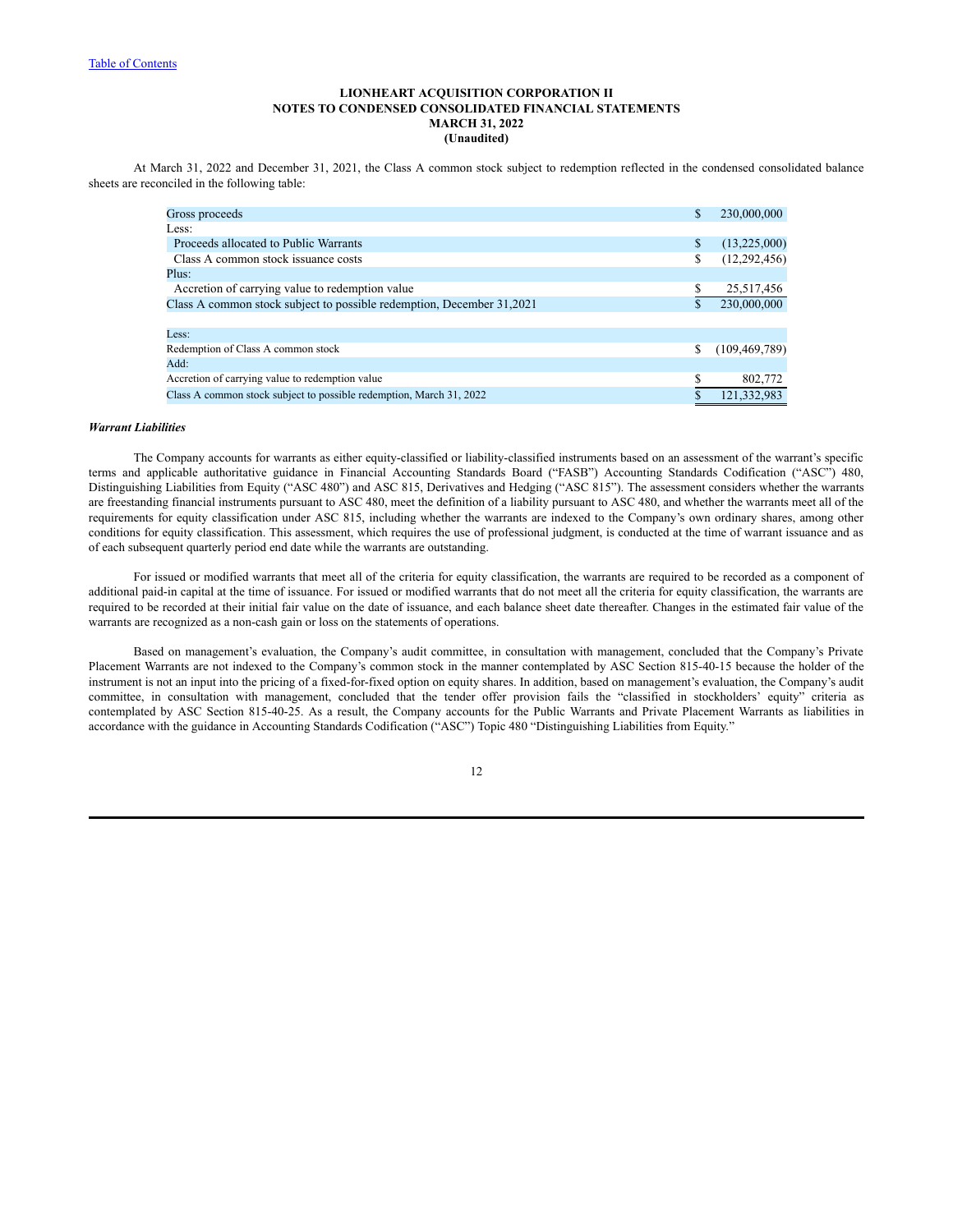## *Income Taxes*

The Company follows the asset and liability method of accounting for income taxes under ASC 740, "Income Taxes." Deferred tax assets and liabilities are recognized for the estimated future tax consequences attributable to differences between the consolidated financial statements carrying amounts of existing assets and liabilities and their respective tax bases. Deferred tax assets and liabilities are measured using enacted tax rates expected to apply to taxable income in the years in which those temporary differences are expected to be recovered or settled. The effect on deferred tax assets and liabilities of a change in tax rates is recognized in income in the period that included the enactment date. Valuation allowances are established, when necessary, to reduce deferred tax assets to the amount expected to be realized.

ASC 740 prescribes a recognition threshold and a measurement attribute for the financial statement recognition and measurement of tax positions taken or expected to be taken in a tax return. For those benefits to be recognized, a tax position must be more likely than not to be sustained upon examination by taxing authorities. The Company recognizes accrued interest and penalties related to unrecognized tax benefits as income tax expense. There were no unrecognized tax benefits and no amounts accrued for interest and penalties as of March 31, 2022 and December 31, 2021. The Company is currently not aware of any issues under review that could result in significant payments, accruals or material deviation from its position. The Company is subject to income tax examinations by major taxing authorities since inception.

On March 27, 2020, the CARES Act was enacted in response to COVID-19 pandemic. Under ASC 740, the effects of changes in tax rates and laws are recognized in the period which the new legislation is enacted. The CARES Act made various tax law changes including among other things (i) increasing the limitation under Section 163(j) of the Internal Revenue Code of 1986, as amended (the "IRC") for 2019 and 2020 to permit additional expensing of interest (ii) enacting a technical correction so that qualified improvement property can be immediately expensed under IRC Section 168(k), (iii) making modifications to the federal net operating loss rules including permitting federal net operating losses incurred in 2018, 2019, and 2020 to be carried back to the five preceding taxable years in order to generate a refund of previously paid income taxes and (iv) enhancing the recoverability of alternative minimum tax credits.

#### *Net Income (Loss) Per Common Share*

The Company complies with accounting and disclosure requirements of FASB ASC Topic 260, "Earnings Per Share". Net income (loss) per common stock is computed by dividing net income (loss) by the weighted average number of common stocks outstanding for the period. The Company applies the two-class method in calculating earnings per share. Accretion associated with the redeemable shares of Class A common stocks is excluded from earnings per share as the redemption value approximates fair value.

The calculation of diluted income (loss) per share does not consider the effect of the warrants issued in connection with the (i) Initial Public Offering, and (ii) the private placement since the exercise of the warrants is contingent upon the occurrence of future events. The warrants are exercisable to purchase 11,825,000 Class A common stocks in the aggregate. As of March 31, 2022 and 2021, the Company did not have any dilutive securities or other contracts that could, potentially, be exercised or converted into common stocks and then share in the earnings of the Company. As a result, diluted net loss per common stock is the same as basic net loss per common stock for the periods presented.

|                                                       | <b>For the Three Months Ended</b><br><b>March 31, 2022</b> |            |    | <b>For the Three Months Ended</b><br><b>March 31, 2021</b> |               |                |  |                |
|-------------------------------------------------------|------------------------------------------------------------|------------|----|------------------------------------------------------------|---------------|----------------|--|----------------|
|                                                       |                                                            | Class A    |    | <b>Class B</b>                                             |               | <b>Class A</b> |  | <b>Class B</b> |
| Basic and diluted net income (loss) per common stock  |                                                            |            |    |                                                            |               |                |  |                |
| Numerator:                                            |                                                            |            |    |                                                            |               |                |  |                |
| Allocation of net income (loss), as adjusted          |                                                            | (814.301)  | S. | (292.867)                                                  | <sup>\$</sup> | 3,733,893      |  | 907.817        |
| Denominator:                                          |                                                            |            |    |                                                            |               |                |  |                |
| Basic and diluted weighted average shares outstanding |                                                            | 15.987.542 |    | 5.750,000                                                  |               | 23.650.000     |  | 5,750,000      |
| Basic and diluted net income per common stock         |                                                            | (0.05)     |    | (0.05)                                                     |               | 0.16           |  | 0.16           |

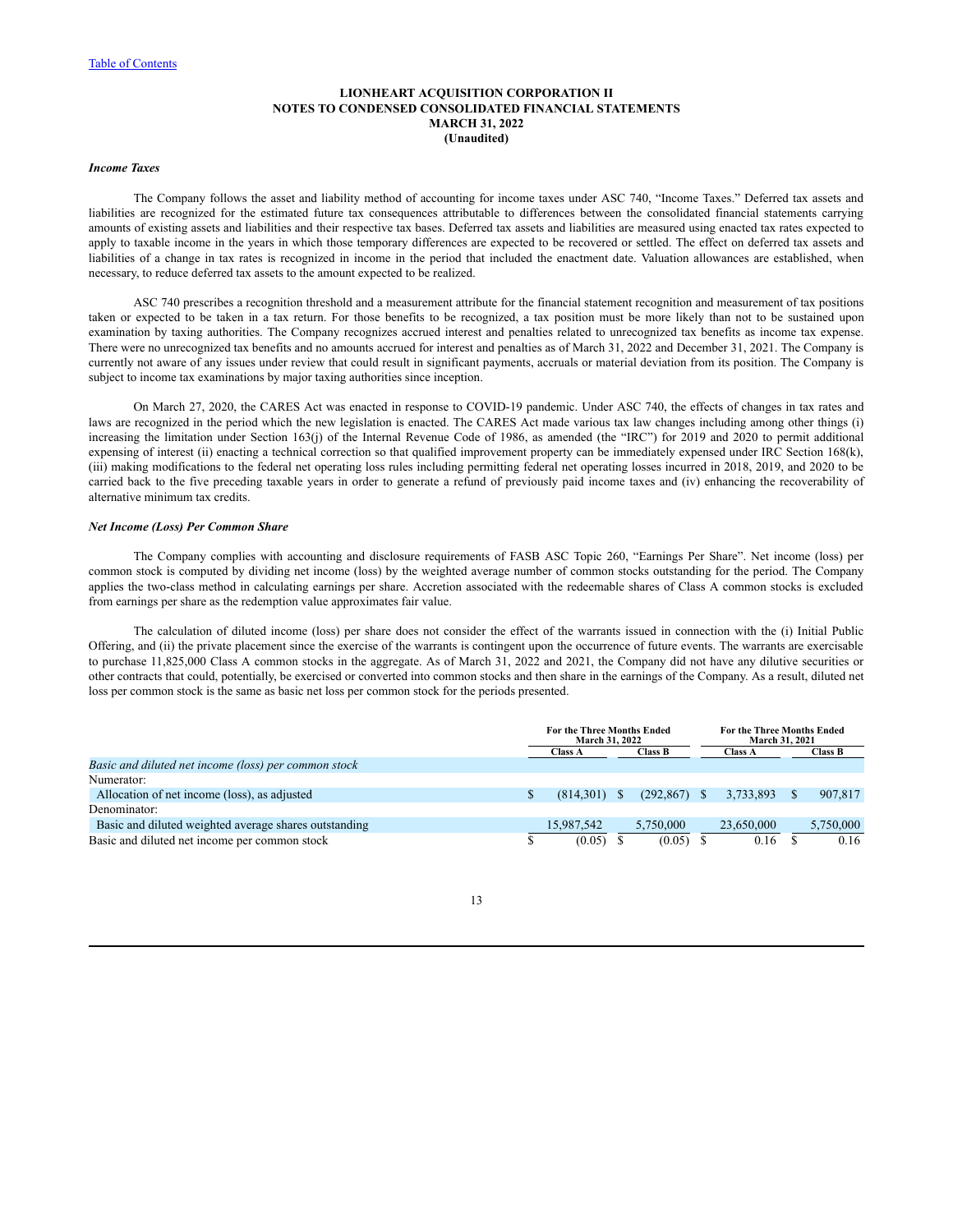## *Concentration of Credit Risk*

Financial instruments that potentially subject the Company to concentrations of credit risk consist of a cash account in a financial institution, which, at times, may exceed the Federal Depository Insurance Coverage of \$250,000. The Company has not experienced losses on this account and management believes the Company is not exposed to significant risks on such account.

#### *Fair value of Financial Instruments*

The fair value of the Company's assets and liabilities, which qualify as financial instruments under ASC 820, "Fair Value Measurement," approximates the carrying amounts represented in the accompanying condensed consolidated balance sheets, primarily due to their short-term nature, except for warrant liabilities (see Note 9.)

#### *Out of Period Adjustments*

The Company notes that approximately \$96,800 of adjustments related to the year ended December 31, 2021 have been corrected and recorded within the three months ended March 31, 2022. The Company has not restated or revised its previous balances for the year ended December 31, 2021. The Company will continue to evaluate the impacts of the out of period adjustments within the fiscal year 2022 reported balances.

### *Recent Accounting Standards*

Management does not believe that any recently issued, but not yet effective, accounting standards update, if currently adopted, would have a material effect on the Company's consolidated financial statements.

# **NOTE 3. INITIAL PUBLIC OFFERING**

Pursuant to the Initial Public Offering, the Company sold 23,000,000 Units, inclusive of 3,000,000 Units sold to the underwriters on August 24, 2020 upon the underwriters' election to fully exercise their option to purchase additional Units, at a purchase price of \$10.00 per Unit. Each Unit consists of one share of Class A common stock and one-half of one redeemable warrant ("Public Warrant"). Each whole Public Warrant entitles the holder to purchase one share of Class A common stock at a price of \$11.50 per share, subject to adjustment (see Note 8).

#### **NOTE 4. PRIVATE PLACEMENT**

Simultaneously with the closing of the Initial Public Offering, the Sponsor and Nomura purchased an aggregate of 650,000 Private Placement Units at a price of \$10.00 per Private Placement Unit, for an aggregate purchase price of \$6,500,000. Each Private Placement Unit consists of one share of Class A common stock ("Private Placement Share") and one-half of one redeemable warrant ("Private Placement Warrant"). Each whole Private Placement Warrant entitles the holder to purchase one share of Class A common stock at a price of \$11.50 per share, subject to adjustment (see Note 8). A portion of the proceeds from the Private Placement Units were added to the proceeds from the Initial Public Offering held in the Trust Account. The Private Placement Units are identical to the Public Units sold in the Initial Public Offering, except as described in Note 7. If the Company does not complete a Business Combination within the Combination Period, the proceeds of the sale of the Private Placement Units will be used to fund the redemption of the Public Shares (subject to the requirements of applicable law) and underlying securities will be worthless.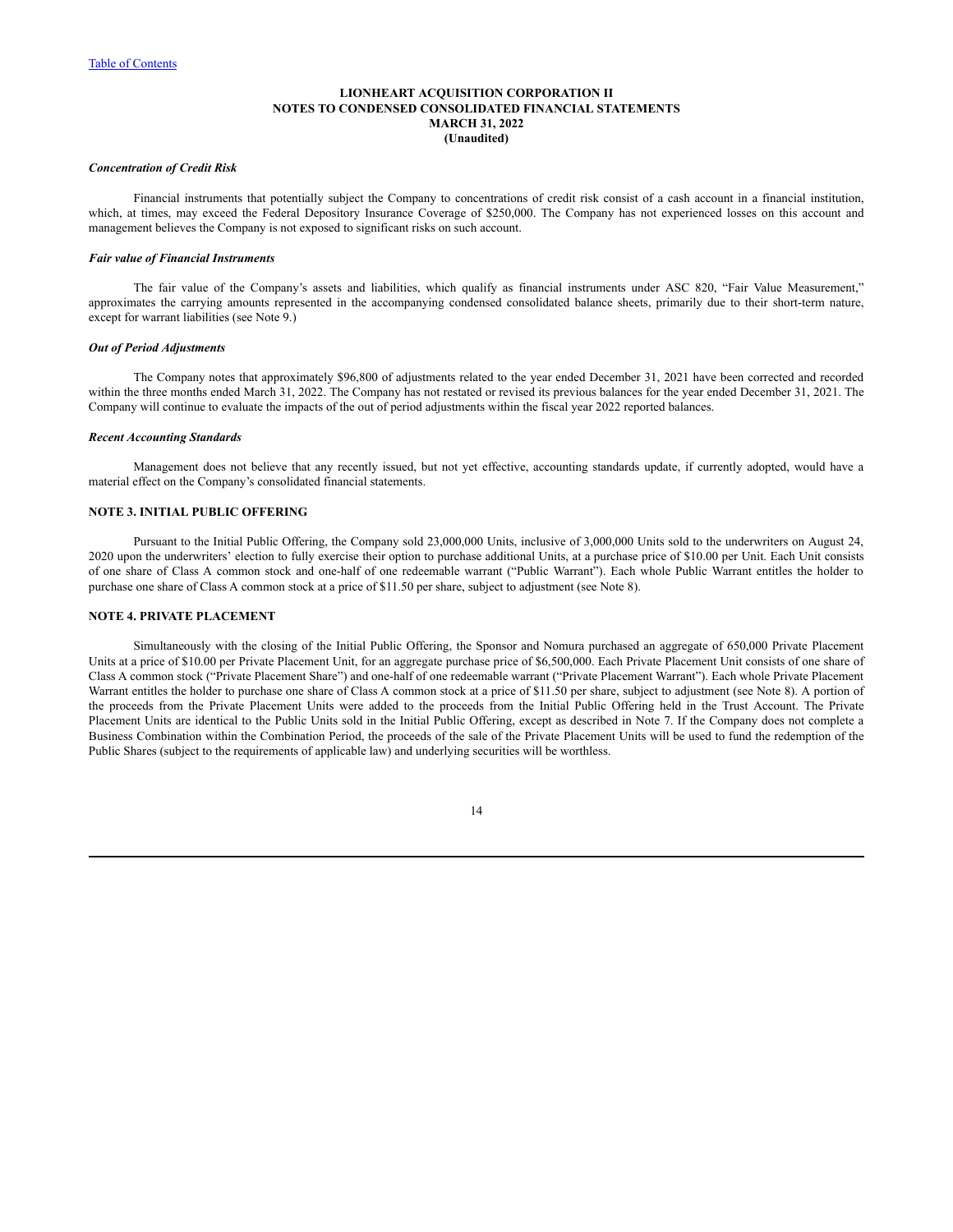#### **NOTE 5. RELATED PARTY TRANSACTIONS**

#### *Founder Shares*

On January 10, 2020, the Sponsor purchased 5,000,000 shares (the "Founder's Shares") of the Company's Class B common stock for an aggregate price of \$25,000. Subsequently, on February 6, 2020, the Company effected a stock dividend of 0.15 share for each Founder's Share outstanding, resulting in the Sponsor holding an aggregate of 5,750,000 Founder's Shares. All share and per-share amounts have been retroactively restated to reflect the stock dividend.

The Founder's Shares included an aggregate of up to 750,000 shares subject to forfeiture to the extent that the underwriters' over-allotment option was not exercised in full or in part, so that the initial stockholders (including Nomura) would own, on an as-converted basis, 22.03% of the Company's issued and outstanding shares after the Initial Public Offering (including the Private Placement Shares and assuming the initial stockholders do not purchase any Public Shares in the Initial Public Offering). As a result of the underwriters' election to exercise their over-allotment option in full on August 24, 2020, the 750,000 Founder's Shares are no longer subject to forfeiture.

The initial stockholders have agreed, subject to limited exceptions, not to transfer, assign or sell any of their Founder's Shares until the earlier to occur of: (A) six months after the completion of a Business Combination or (B) subsequent to a Business Combination, (x) if the last sale price of the Company's Class A common stock equals or exceeds \$12.00 per share (as adjusted for stock splits, stock dividends, reorganizations, recapitalizations and the like) for any 20 trading days within any 30-trading day period commencing at least 30 days after a Business Combination, or (y) the date on which the Company completes a liquidation, merger, capital stock exchange, reorganization or other similar transaction that results in all of the Company's stockholders having the right to exchange their shares of common stock for cash, securities or other property.

## *Promissory Note — Related Party*

On January 10, 2020, the Company issued the Promissory Note to Lionheart Equities, LLC, the Sponsor, pursuant to which the Company could borrow up to an aggregate amount of \$300,000 to cover expenses related to the Initial Public Offering. The Promissory Note was non-interest bearing and payable on the completion of the Initial Public Offering. The outstanding balance under the Promissory Note of \$140,671 was repaid on August 24, 2020. Borrowings under the Promissory Note are no longer available.

As part of the Extension Amendment that was filed on January 27, 2022, during which the Company held a special meeting to extend the date by which the Company must consummate its initial business combination from February 18, 2022 to August 18, 2022, the Company placed \$0.0333 into the Trust Account per month for each stockholder that did not redeem their public shares during the special meeting. As such, for the months of February and March 2022, the Company deposited an aggregate of \$802,772 into the Trust Account, which was funded through the issuance of non-interest bearing promissory notes issued from the Sponsor, which are described in the following paragraphs.

On February 18, 2022, the Company issued a Promissory Note to Lionheart Equities, LLC, the Sponsor, pursuant to which the Company borrowed an aggregate amount of \$300,000 to fund the Extension Contribution that was placed into the Trust Account. The Promissory Note was noninterest bearing and payable on the completion of the Initial Public Offering. On May 17, 2022, the Company amended the note to modify the repayment date from the completion of the Initial Public offering to the completion of an initial business combination. The outstanding balance under the Promissory Note as of March 31, 2022 was \$300,000.

On March 14, 2022, the Company issued a Promissory Note to Lionheart Equities, LLC, the Sponsor, pursuant to which the Company borrowed an aggregate amount of \$20,000 to fund the Extension Contribution that was placed into the Trust Account. The Promissory Note was non-interest bearing and payable on the completion of the Initial Public Offering. On May 17, 2022, the Company amended the note to modify the repayment date from the completion of the Initial Public offering to the completion of an initial business combination. The outstanding balance under the Promissory Note as of March 31, 2022 was \$20,000.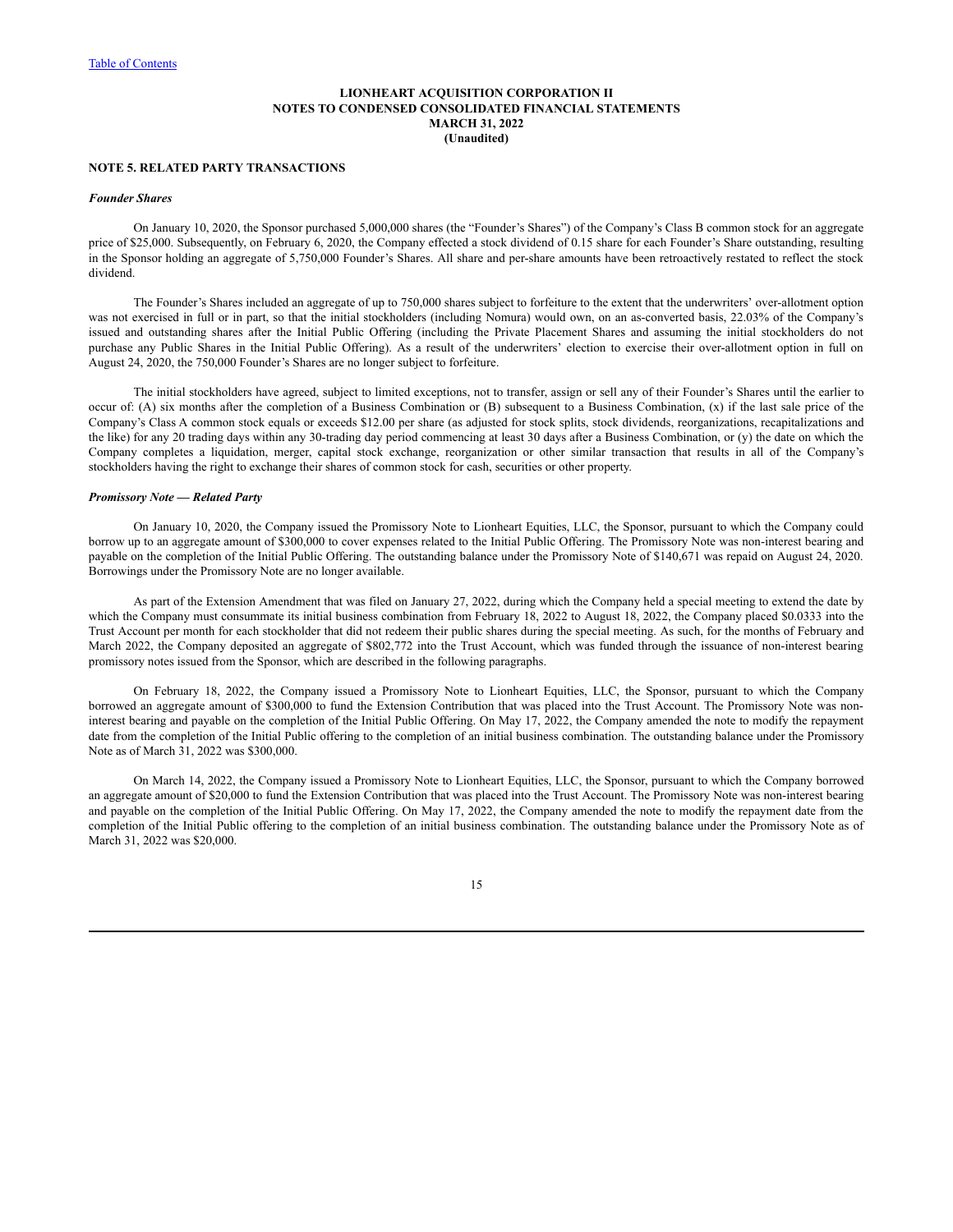On March 24, 2022, the Company issued a Promissory Note to Lionheart Equities, LLC, the Sponsor, pursuant to which the Company borrowed an aggregate amount of \$430,000 to fund the Extension Contribution that was placed into the Trust Account. The Promissory Note was non-interest bearing and payable on the completion of the Initial Public Offering. On May 17, 2022, the Company amended the note to modify the repayment date from the completion of the Initial Public offering to the completion of an initial business combination. The outstanding balance under the Promissory Note as of March 31, 2022 was \$430,000.

## *Administrative Services Agreement*

The Company entered into an agreement whereby, commencing on the August 14, 2020, the Company will pay the Sponsor a total of \$15,000 per month for office space, utilities and secretarial and administrative support. Upon completion of the Business Combination or the Company's liquidation, the Company will cease paying these monthly fees. For the three months ended March 31, 2022 and 2021, the Company incurred \$45,000 in fees for these services of which \$15,000 and \$0, respectively, are included in the accounts payable and accrued expenses in the accompanying consolidated balance sheets.

#### *Related Party Loans*

In addition, in order to finance transaction costs in connection with a Business Combination, the Sponsor or an affiliate of the Sponsor, or certain of the Company's officers and directors may, but are not obligated to, loan the Company funds as may be required ("Working Capital Loans"). If the Company completes a Business Combination, the Company would repay the Working Capital Loans out of the proceeds of the Trust Account released to the Company. Otherwise, the Working Capital Loans would be repaid only out of funds held outside the Trust Account. In the event that a Business Combination does not close, the Company may use a portion of proceeds held outside the Trust Account to repay the Working Capital Loans, but no proceeds held in the Trust Account would be used to repay the Working Capital Loans. Except for the foregoing, the terms of such Working Capital Loans, if any, have not been determined and no written agreements exist with respect to such loans. The Working Capital Loans would either be repaid upon consummation of a Business Combination, without interest, or, at the lender's discretion, up to \$1 million of such Working Capital Loans may be convertible into units identical to the Private Placement Units at a price of \$10.00 per unit.

On February 25, 2021, the Sponsor committed up to \$750,000 in loans to the Company for continuing operations to consummate a business combination. The loans are non-interest bearing, unsecured, and to be repaid upon the consummation of a business combination. In the event that a business combination does not occur, then all loaned amounts under this commitment will be forgiven except to the extent that the Company has funds available to it outside the trust account. The Company has not drawn on the aforementioned Sponsor commitment.

On July 29, 2021, the Sponsor committed up to an additional \$250,000 in loans to the Company for continuing operations to consummate a business combination. The loans are non-interest bearing, unsecured, and to be repaid upon the consummation of a business combination. In the event that a business combination does not occur, then all loaned amounts under this commitment will be forgiven except to the extent that the Company has funds available to it outside the trust account. The Company has not drawn on the aforementioned Sponsor commitment. The Sponsor has committed an aggregate of \$1,000,000.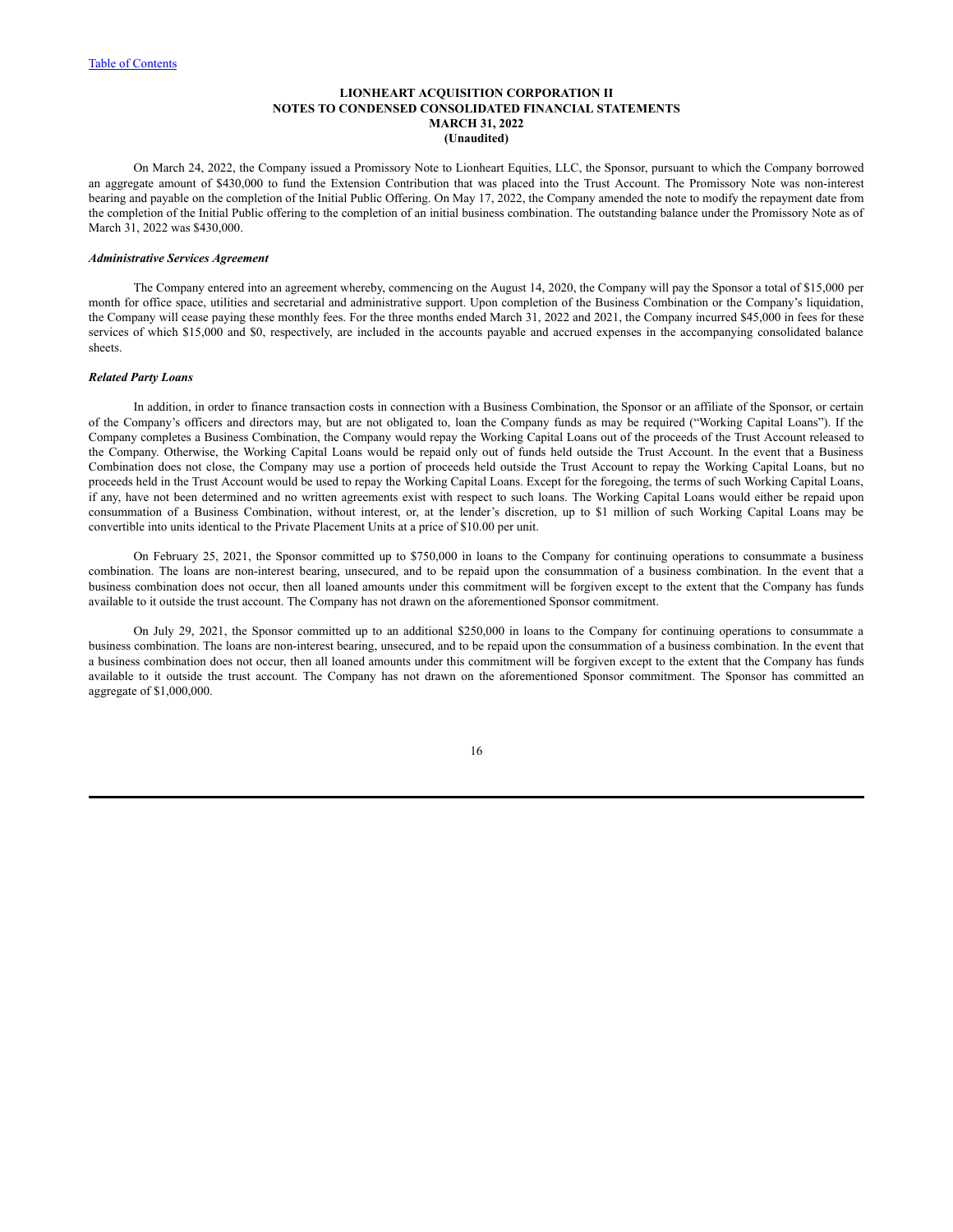#### **NOTE 6. COMMITMENTS AND CONTINGENCIES**

#### *Registration Rights*

Pursuant to a registration rights agreement entered into on August 13, 2020, the holders of the Founder's Shares, Private Placement Units, Private Placement Shares, Private Placement Warrants, securities issuable pursuant to the forward purchase agreement (discussed below), the units that may be issued upon conversion of Working Capital Loans, the shares of Class A common stock and the warrants issued as part of such units (and any shares of Class A common stock issuable upon the exercise of the Private Placement Warrants and warrants included as part of the units that may be issued upon conversion of Working Capital Loans and upon conversion of the Founder's Shares) will be entitled to registration rights requiring the Company to register such securities for resale (in the case of the Founder's Shares, only after conversion to the Company's Class A common stock). The holders of the majority of these securities are entitled to make up to three demands, excluding short form demands, that the Company register such securities. In addition, the holders have certain "piggy-back" registration rights with respect to registration statements filed subsequent to the completion of a Business Combination and rights to require the Company to register for resale such securities pursuant to Rule 415 under the Securities Act. The registration rights agreement does not contain liquidating damages or other cash settlement provisions resulting from delays in registering the Company's securities. The Company will bear the expenses incurred in connection with the filing of any such registration statements.

#### *Underwriting Agreement*

The underwriters are entitled to a deferred fee of \$0.35 per Unit, or \$8,050,000 in the aggregate. The deferred fee will become payable to the underwriters from the amounts held in the Trust Account solely in the event that the Company completes a Business Combination, subject to the terms of the underwriting agreement.

#### *Forward Purchase Agreement*

Nomura entered into a forward purchase agreement with the Company, which provides for the purchase by Nomura of the Company's Public Shares for an aggregate purchase price of up to \$100.0 million through, other than as described below, open market purchases or privately negotiated transactions with one or more third parties. In lieu of purchasing Public Shares in the open market or privately negotiated transactions, up to \$85.0 million of such aggregate purchase price may instead be in the form of an investment in the Company's equity securities on terms to be mutually agreed between Nomura and the Company, to occur concurrently with the closing of a Business Combination. In consideration of the forward purchase commitment, the Company will pay to Nomura (i) an amount equal to 2% of the aggregate purchase price of the purchases or investment requested by the Company pursuant to the forward purchase agreement (the "commitment fee") plus (ii) an amount equal to the internal charges and carrying costs incurred by Nomura in connection with the forward purchase commitment (the "commitment carrying costs") on a monthly basis during the period from and including the date the Company executes a definitive agreement for a Business Combination through the earlier of  $(x)$  the consummation of a Business Combination and (y) the date the Company notifies Nomura in writing that the Company does not require Nomura to provide the forward purchase commitment. Up to \$1.0 million of aggregate commitment carrying costs, to the extent timely paid pursuant to the forward purchase agreement, may be credited against the commitment fee. If the Company requests that Nomura purchase or invest the full \$100.0 million forward purchase commitment pursuant to the forward purchase agreement, a maximum of \$1.0 million of the commitment carrying costs will not be credited toward the commitment fee. The decision to make such an investment in other equity securities will not reduce the aggregate purchase price. However, Nomura will be excused from its purchase obligation in connection with a specific business combination unless, within five business days following written notice delivered by the Company of its intention to enter into such Business Combination, Nomura notifies the Company that it has decided to proceed with the purchase in whole or in part. Nomura may decide not to proceed with the purchase for any reason, including, without limitation, if it has determined that such purchase would constitute a conflict of interest. Nomura will also be restricted from making purchases if they are in possession of any material nonpublic information not disclosed to the seller or if such purchases are prohibited by Regulation M under the Exchange Act.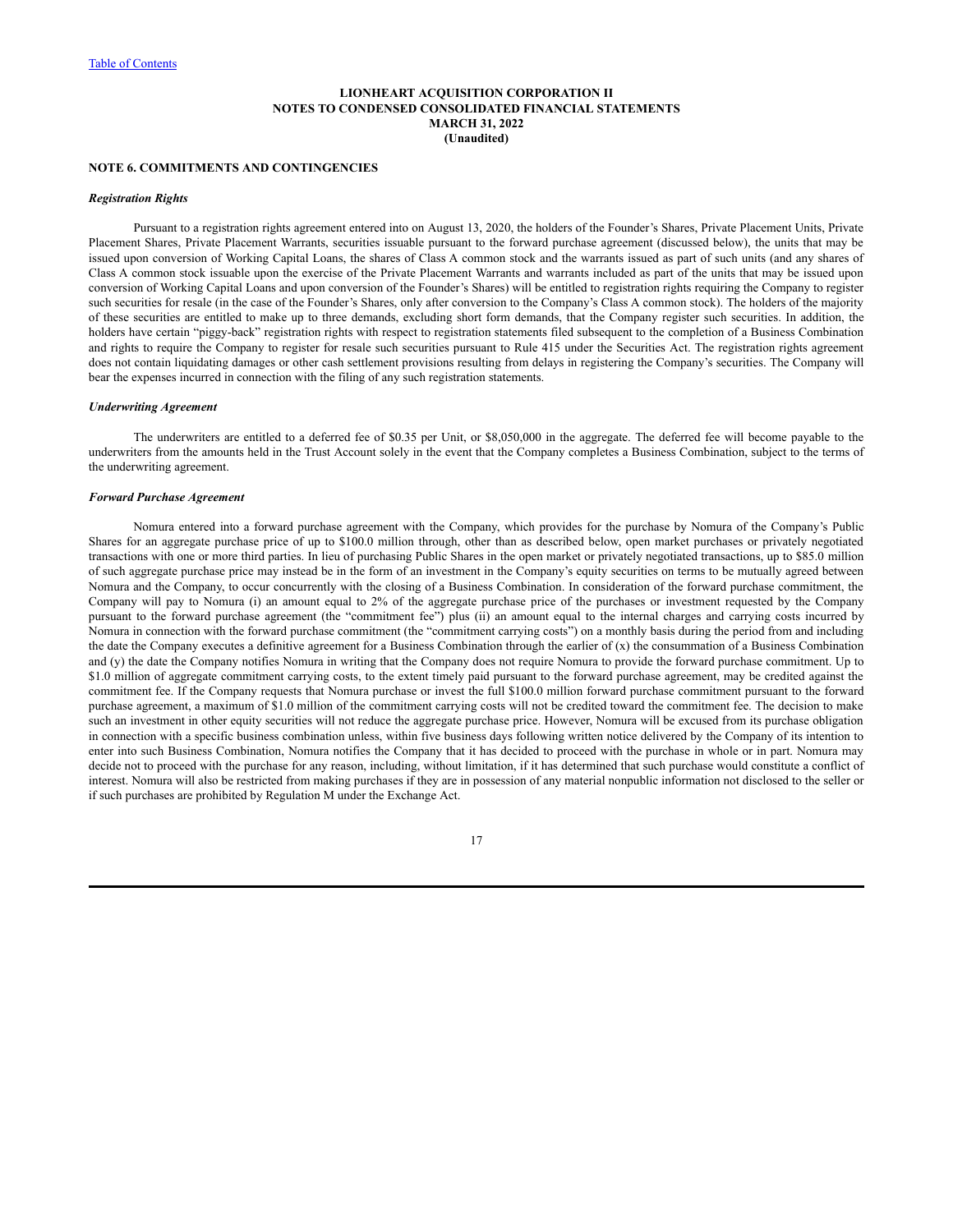Nomura has also indicated its intent, if so requested by the Company, to use its commercially reasonable efforts to underwrite, arrange and/or syndicate up to \$400 million of additional financing for the Company in the form of equity or debt (or a combination thereof) in connection with a Business Combination, subject to market conditions and on terms and conditions satisfactory in all respects to Nomura in its sole judgment and determination.

## *Advisory Agreement*

Nomura and the Company have entered into an advisory agreement for the proposed business combination with MSP Recovery. This advisory agreement is for Nomura's role as a financial and capital markets advisor to the Company for the proposed business combination. Nomura is entitled a transaction fee amounting to \$20 million that is payable at the closing of the proposed business combination. This fee is contingent upon the successful closing of the proposed business combination; and as such, no amounts have been recorded within the Company's consolidated financial statements as of March 31, 2022.

## *Right of First Refusal*

The Company has agreed that, if Nomura offers to purchase any securities under the forward purchase agreement, it will have a "right of first refusal" to act as a bookrunner on any capital markets transaction issued in order to complete a Business Combination. In addition, so long as the investor owns 5% or more of the outstanding common stock of the post-business combination company on a fully-diluted basis, the Sponsor has agreed to use its best efforts and influence on the successor company to offer the investor a bookrunner role on any capital markets transaction. Any such bookrunner role will be pursuant to a separate agreement containing terms and conditions customary for the investor and mutually agreed upon by the Company or its successor company, as applicable. Notwithstanding the foregoing, the right of first refusal will not have a duration of more than three years from the date of commencement of sales of the Initial Public Offering.

# **NOTE 7. STOCKHOLDERS' DEFICIT**

*Preferred Stock* — On January 30, 2020, the Company amended Certificate of Incorporation such that the Company is authorized to issue 1,000,000 shares of preferred stock with a par value of \$0.0001 per share with such designation, rights and preferences as may be determined from time to time by the Company's Board of Directors. At March 31, 2022 and December 31, 2021, there were no shares of preferred stock issued or outstanding.

*Class A Common Stock* — On January 30, 2020, the Company amended its Certificate of Incorporation such that the Company is authorized to issue 100,000,000 shares of Class A common stock with a par value of \$0.0001 per share. Holders of Class A common stock are entitled to one vote for each share. At March 31, 2022 and December 31, 2021, there were 650,000 shares of Class A common stock issued and outstanding, excluding 12,053,631 shares of Class A common stock subject to possible redemption which are presented as temporary equity.

*Class B Common Stock* — On January 30, 2020, the Company amended its Certificate of Incorporation such that the Company is authorized to issue 10,000,000 shares of common stock with a par value of \$0.0001 per share. Holders of Class B common stock are entitled to one vote for each share. At March 31, 2022 and December 31, 2021, there were 5,750,000 shares of common stock issued and outstanding.

Holders of Class A common stock and Class B common stock are entitled to one vote for each share. Holders of Class A common stock and Class B common stock will vote separately as two separate classes on all matters submitted to a vote of stockholders, except as required by law.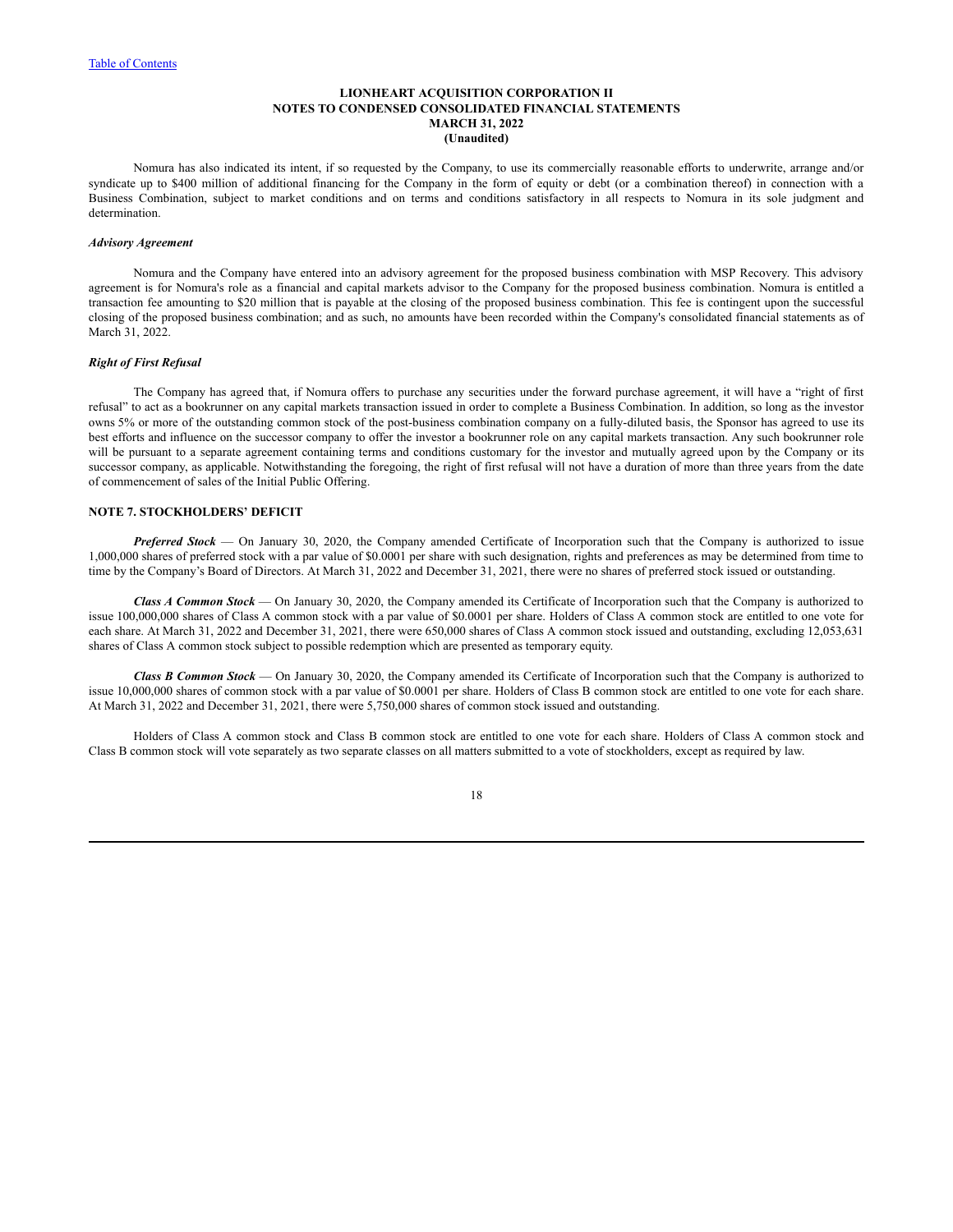The shares of Class B common stock will automatically convert into shares of Class A common stock at the time of a Business Combination on a one-for-one basis, subject to adjustment. In the case that additional shares of Class A common stock, or equity-linked securities, are issued or deemed issued in excess of the amounts offered in the Initial Public Offering and related to the closing of a Business Combination, the ratio at which shares of Class B common stock shall convert into shares of Class A common stock will be adjusted (unless the holders of a majority of the outstanding shares of Class B common stock agree to waive such adjustment with respect to any such issuance or deemed issuance) so that the number of shares of Class A common stock issuable upon conversion of all shares of Class B common stock will equal, in the aggregate, on an as-converted basis, 20% of the sum of the total number of all shares of common stock outstanding upon the completion of the Initial Public Offering plus all shares of Class A common stock and equity-linked securities issued or deemed issued in connection with a Business Combination (excluding any shares or equity-linked securities issued, or to be issued, to any seller in a Business Combination).

# **NOTE 8. WARRANTS**

*Warrants* — Public Warrants may only be exercised for a whole number of shares. No fractional warrants will be issued upon separation of the Units and only whole warrants will trade. The Public Warrants will become exercisable on the later of (a) 30 days after the completion of a Business Combination or (b) 12 months from the closing of the Initial Public Offering. The Public Warrants will expire five years after the completion of a Business Combination or earlier upon redemption or liquidation.

The Company will not be obligated to deliver any shares of Class A common stock pursuant to the exercise of a warrant and will have no obligation to settle such warrant exercise unless a registration statement under the Securities Act with respect to the shares of Class A common stock underlying the warrants is then effective and a prospectus relating thereto is current, subject to the Company satisfying its obligations with respect to registration. No warrant will be exercisable and the Company will not be obligated to issue any shares of Class A common stock upon exercise of a warrant unless Class A common stock issuable upon such warrant exercise has been registered, qualified or deemed to be exempt under the securities laws of the state of residence of the registered holder of the warrants.

The Company has agreed that as soon as practicable, but in no event later than 30 days, after the closing of a Business Combination, it will use its best efforts to file with the SEC a registration statement for the registration under the Securities Act of the shares of Class A common stock issuable upon exercise of the warrants and thereafter will use its reasonable best efforts to cause the same to become effective within 60 business days following the Business Combination and to maintain a current prospectus relating to the Class A common stock issuable upon exercise of the warrants, until the expiration of the warrants in accordance with the provisions of the warrant agreement. If a registration statement covering the shares of Class A common stock issuable upon exercise of the warrants is not effective by the 60th business day after the closing of a Business Combination, warrant holders may, until such time as there is an effective registration statement and during any period when the Company will have failed to maintain an effective registration statement, exercise warrants on a "cashless basis" in accordance with Section 3(a)(9) of the Securities Act or another exemption. If that exemption, or another exemption, is not available, holders will not be able to exercise their warrants on a cashless basis.

Once the warrants become exercisable, the Company may redeem the Public Warrants:

- in whole and not in part;
- at a price of \$0.01 per warrant;
- upon not less than 30 days' prior written notice of redemption to each warrant holder; and
- if, and only if, the reported last reported sale price of the Company's Class A common stock equals or exceeds \$18.00 per share for any 20 trading days within a 30-trading day period ending the third trading day prior to the date on which the Company sends the notice of redemption to each warrant holder.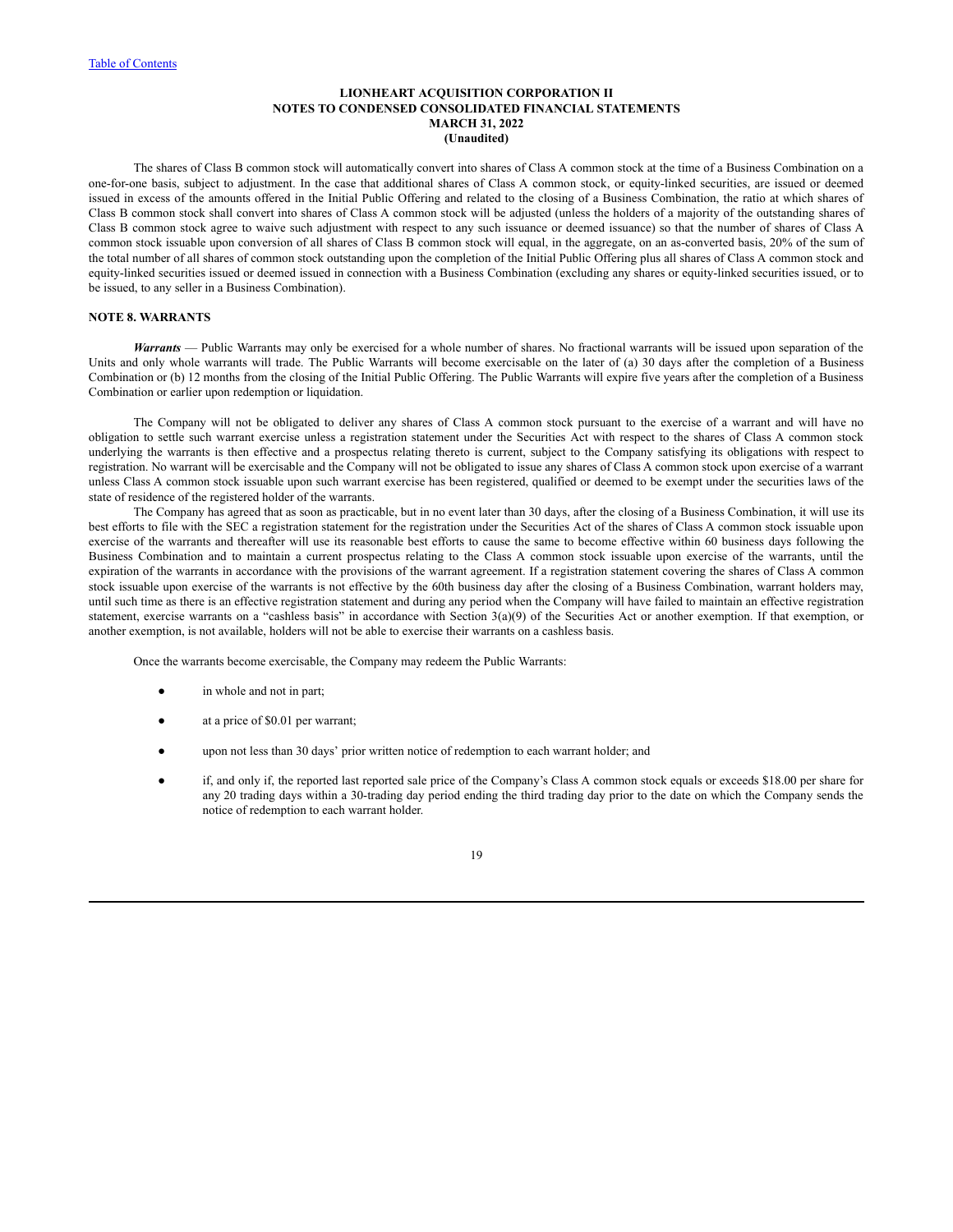If the Company calls the Public Warrants for redemption for cash, management will have the option to require all holders that wish to exercise the Public Warrants to do so on a "cashless basis," as described in the warrant agreement. The exercise price and number of shares of Class A common stock issuable upon exercise of the warrants may be adjusted in certain circumstances including in the event of a stock dividend, or recapitalization, reorganization, merger or consolidation. However, except as described below, the warrants will not be adjusted for issuance of Class A common stock at a price below its exercise price. Additionally, in no event will the Company be required to net cash settle the warrants. If the Company is unable to complete a Business Combination within the Combination Period and the Company liquidates the funds held in the Trust Account, holders of warrants will not receive any of such funds with respect to their warrants, nor will they receive any distribution from the Company's assets held outside of the Trust Account with the respect to such warrants. Accordingly, the warrants may expire worthless.

In addition, if the Company issues additional shares of common stock or equity-linked securities for capital raising purposes in connection with the closing of an initial Business Combination at an issue price or effective issue price of less than \$9.20 per share of common stock (with such issue price or effective issue price to be determined in good faith by the Company's board of directors, and in the case of any such issuance to the initial stockholders or their affiliates, without taking into account any Founder's Shares or private placement securities held by them, as applicable, prior to such issuance) (the "Newly Issued Price"), the exercise price of the warrants will be adjusted (to the nearest cent) to be equal to 115% of the Newly Issued Price.

The Private Placement Warrants are identical to the Public Warrants underlying the Units sold in the Initial Public Offering, except that the Private Placement Warrants and the Class A common stock issuable upon the exercise of the Private Placement Warrants will not be transferable, assignable or salable until 30 days after the completion of a Business Combination, subject to certain limited exceptions. Additionally, the Private Placement Warrants will be exercisable on a cashless basis and be non-redeemable so long as they are held by the initial purchasers of the Private Placement Units or their permitted transferees. If the Private Placement Warrants are held by someone other than the initial purchasers of the Private Placement Units or their permitted transferees, the Private Placement Warrants will be redeemable by the Company and exercisable by such holders on the same basis as the Public Warrants.

# **NOTE 9. FAIR VALUE MEASUREMENTS**

The Company follows the guidance in ASC 820 for its financial assets and liabilities that are re-measured and reported at fair value at each reporting period, and non-financial assets and liabilities that are re-measured and reported at fair value at least annually.

The fair value of the Company's financial assets and liabilities reflects management's estimate of amounts that the Company would have received in connection with the sale of the assets or paid in connection with the transfer of the liabilities in an orderly transaction between market participants at the measurement date. In connection with measuring the fair value of its assets and liabilities, the Company seeks to maximize the use of observable inputs (market data obtained from independent sources) and to minimize the use of unobservable inputs (internal assumptions about how market participants would price assets and liabilities). The following fair value hierarchy is used to classify assets and liabilities based on the observable inputs and unobservable inputs used in order to value the assets and liabilities:

- Level 1: Quoted prices in active markets for identical assets or liabilities. An active market for an asset or liability is a market in which transactions for the asset or liability occur with sufficient frequency and volume to provide pricing information on an ongoing basis.
- Level 2: Observable inputs other than Level 1 inputs. Examples of Level 2 inputs include quoted prices in active markets for similar assets or liabilities and quoted prices for identical assets or liabilities in markets that are not active.
- Level 3: Unobservable inputs based on our assessment of the assumptions that market participants would use in pricing the asset or liability.

At March 31, 2022 and December 31, 2021, there were 11,500,000 Public Warrants and 325,000 Private Placement Warrants outstanding.

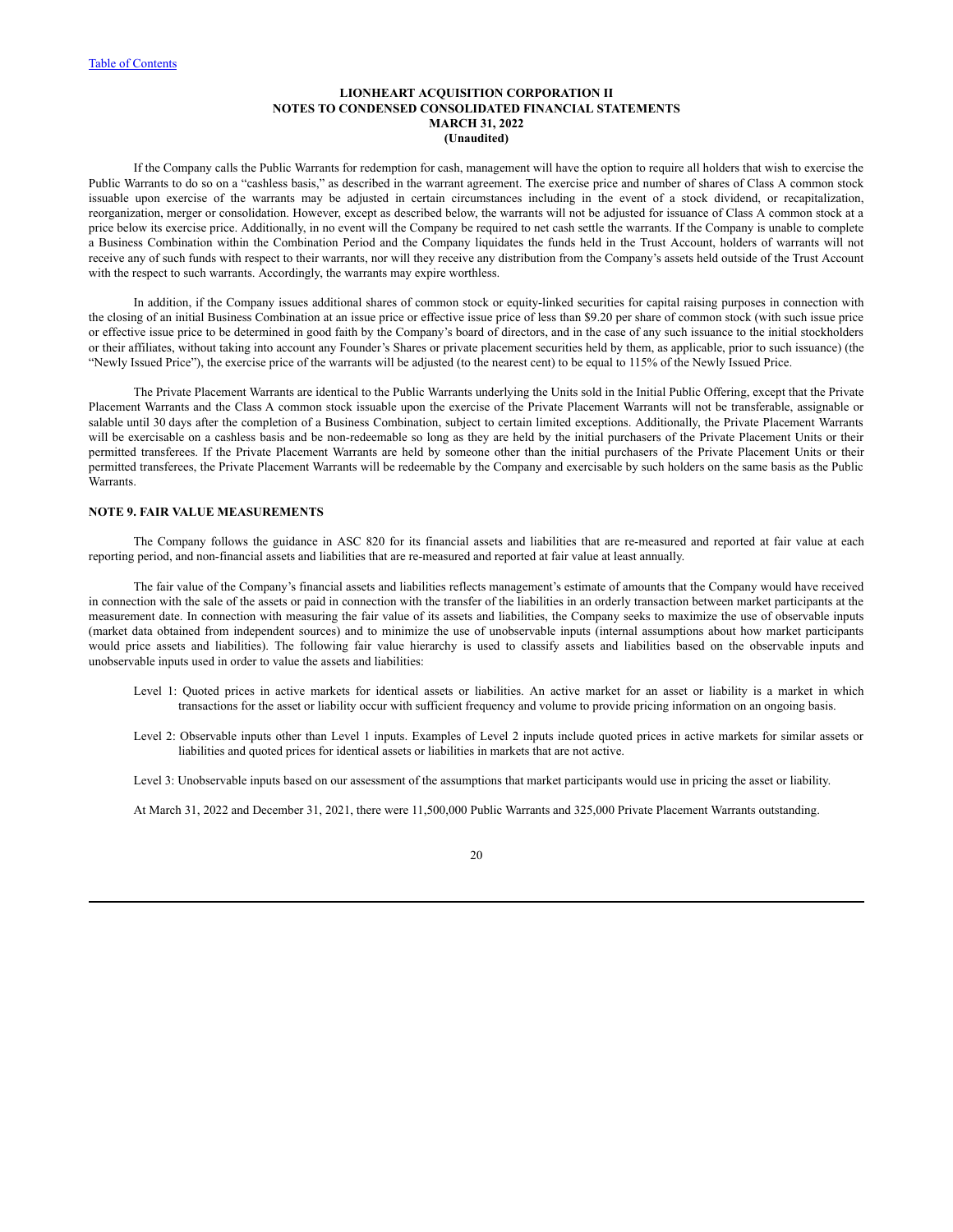The following table presents information about the Company's assets that are measured at fair value on a recurring basis at March 31, 2022 and December 31, 2021, and indicates the fair value hierarchy of the valuation inputs the Company utilized to determine such fair value:

| <b>Description</b>                          | Level | March 31,<br>2022 |             |     |             |  | December 31,<br>2021 |
|---------------------------------------------|-------|-------------------|-------------|-----|-------------|--|----------------------|
| Assets:                                     |       |                   |             |     |             |  |                      |
| Marketable securities held in Trust Account |       |                   | 121.354.431 | - S | 230,013,074 |  |                      |
|                                             |       |                   |             |     |             |  |                      |
| Liabilities                                 |       |                   |             |     |             |  |                      |
| Warrant Liability – Public Warrants         |       |                   | 5,520,000   |     | 6,210,000   |  |                      |
| Warrant Liability - Private Warrants        |       |                   | 159,250     |     | 178,750     |  |                      |

The Warrants were accounted for as liabilities in accordance with ASC 815-40 and are presented within warrant liabilities on our consolidated balance sheets. The warrant liabilities are measured at fair value at inception and on a recurring basis, with changes in fair value presented within change in fair value of warrant liabilities in the statements of operations.

The Private Warrants were valued using Monte Carlo Model, which is considered to be a Level 3 fair value measurement. The Monte Carlo model's primary unobservable input utilized in determining the fair value of the Private Warrants is the expected volatility of the common stock. The expected volatility as of the IPO Closing date was derived from observable public warrant pricing on comparable 'blank-check' companies without an identified target. The expected volatility as of subsequent valuation dates was implied from the Company's own public warrant pricing. The Public warrants were valued using the close price of the public warrant price was used as the fair value as of each relevant date.

The key inputs into the Monte Carlo simulation model for the Private Placement Warrants were as follows at March 31, 2022 and December 31, 2021:

| Input                      | <b>March 31, 2022</b> | <b>December 31, 2021</b> |  |  |
|----------------------------|-----------------------|--------------------------|--|--|
| Risk-free interest rate    | $2.42 \%$             | $1.29\%$                 |  |  |
| Trading days per year      | 250                   | 250                      |  |  |
| <b>Expected volatility</b> | 4.8 $%$               | $9.5\%$                  |  |  |
| Exercise price             | 11.50                 | 11.50                    |  |  |
| <b>Stock Price</b>         | 10.26                 | 9.96                     |  |  |

The following table presents the changes in the fair value of warrant liabilities for the three months ended March 31, 2022 and 2021:

|                                  | <b>Private Placement</b> |            |        | Public                     |  | <b>Warrant liabilities</b> |  |
|----------------------------------|--------------------------|------------|--------|----------------------------|--|----------------------------|--|
| Fair value as of January 1, 2022 |                          | 178,750    |        | 6.210.000                  |  | 6,388,750                  |  |
| Change in fair value             |                          | (19,500)   |        | (690,000)                  |  | (709, 500)                 |  |
| Fair value as of March 31, 2022  |                          | 159,250    |        | 5.520,000                  |  | 5,679,250                  |  |
|                                  |                          |            |        |                            |  |                            |  |
|                                  | <b>Private Placement</b> |            | Public | <b>Warrant liabilities</b> |  |                            |  |
| Fair value as of January 1, 2021 |                          | 370,500    |        | 12,995,000                 |  | 13,365,500                 |  |
| Change in fair value             |                          | (133, 250) |        | (4,715,000)                |  | (4,848,250)                |  |
| Fair value as of March 31, 2021  |                          | 237,250    |        | 8.280,000                  |  | 8,517,250                  |  |
|                                  |                          |            |        |                            |  |                            |  |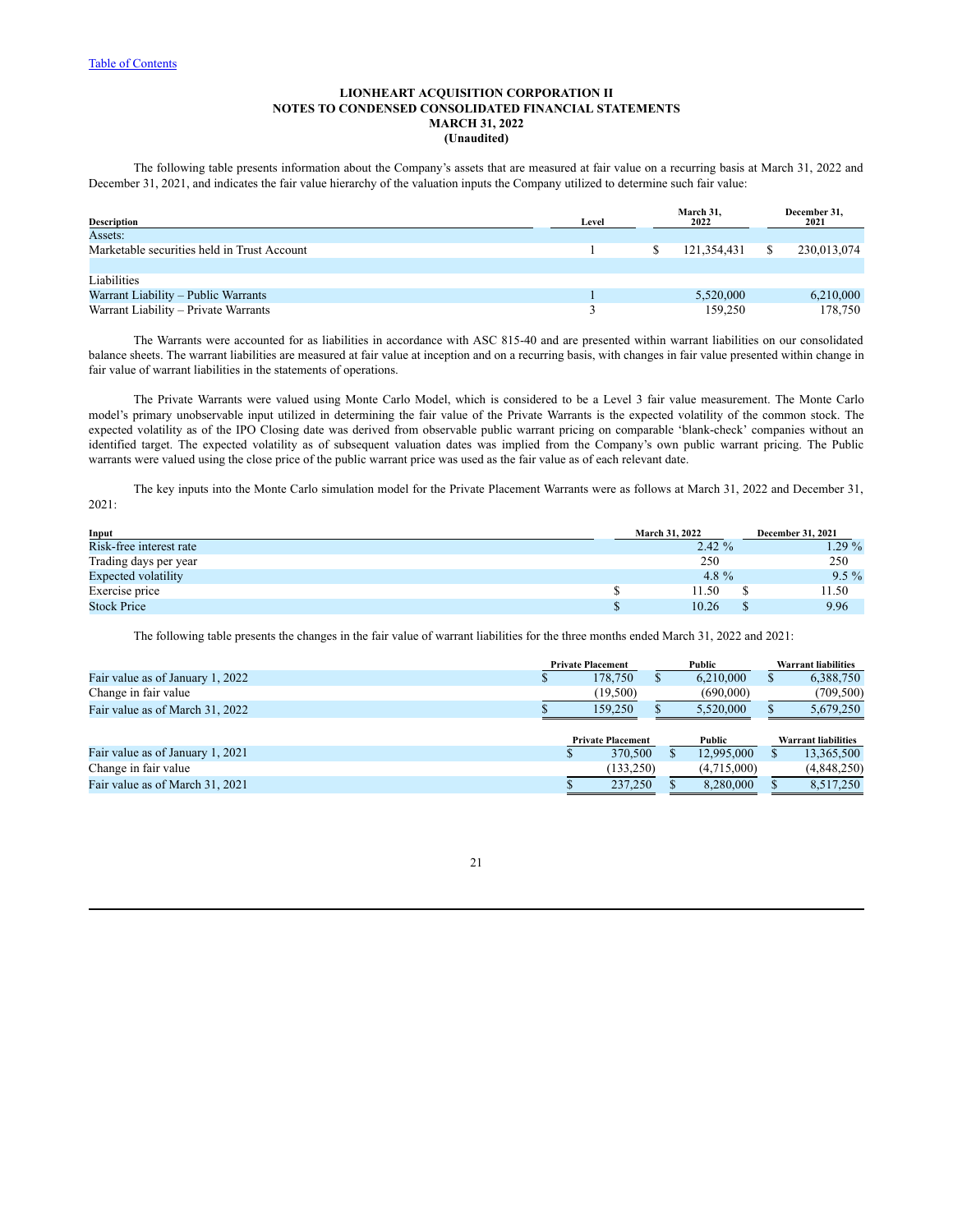## **NOTE 10. SUBSEQUENT EVENTS**

The Company evaluated subsequent events and transactions that occurred after the balance sheet date up to the date that the financial statements were issued. Based upon this review, the Company did not identify any subsequent events that would have required adjustment or disclosure in the financial statements.

On April 5, 2022, the Company issued a Promissory Note to Lionheart Equities, LLC, the Sponsor, pursuant to which the Company borrowed an aggregate amount of \$50,000 to fund towards the Extension Contribution to be placed into the Trust Account. The Promissory Note was non-interest bearing and payable on the completion of the Initial Public Offering. On May 17, 2022, the Company amended the note to modify the repayment date from the completion of the Initial Public offering to the completion of an initial business combination.

On April 29, 2022, the Company issued a Promissory Note to Lionheart Equities, LLC, the Sponsor, pursuant to which the Company borrowed an aggregate amount of \$400,000 to fund towards the Extension Contribution to be placed into the Trust Account. The Promissory Note was non-interest bearing and payable on the completion of the Initial Public Offering. On May 17, 2022, the Company amended the note to modify the repayment date from the completion of the Initial Public offering to the completion of an initial business combination.

On May 2, 2022, the Company deposited 401,386 into the Trust account as an extension contribution pursuant the Special Meeting that was held on January 27, 2022.

On May 9, 2022, the Company entered into the First Amendment to Warrant Agreement (the "Warrant Agreement Amendment") with Continental Stock Transfer & Trust Company (the "Warrant Agent"), amending the Warrant Agreement, dated as of August 13, 2020, by and between the Company and the Warrant Agent (the "Existing Warrant Agreement" and the warrants issued thereunder, the "Existing Warrants"). The Warrant Agreement Amendment permits holders of Existing Warrants to exercise the Existing Warrants beginning 10 days following the closing of the Company's initial business combination (rather than the current 30 days) and on a cashless basis at the holder's preference.

On May 13, 2022, the Company entered into a non-binding term sheet (the "FEF Term Sheet") with an affiliate of Cantor Fitzgerald & Co. ("Cantor"). Upon negotiation and execution of a definitive forward purchase agreement between the parties with respect to the proposed transaction, Cantor may purchase from public stockholders of LCAP who have elected to redeem their shares up to 3.5 million shares of Class A Common Stock of LCAP (the "Shares") at a per share purchase price at or below the redemption price for the Shares (the "Redemption Price") prior to the closing of LCAP's business combination (the "Business Combination") with MSP Recovery, LLC and certain of its affiliates ("MSP", which term also refers to the postcombination company). If Cantor makes any such purchases, Cantor will agree to (i) transfer to MSP for cancellation any warrants to purchase Shares received as a result of being the stockholder of record of a Share as of the close of business on the closing date of the Business Combination following the redemption, pursuant to the previously announced and declared LCAP dividend, and (ii) waive any redemption right that would require the redemption of the Shares in exchange for a pro rata amount of the funds held in LCAP's trust account.

Upon the closing of the Business Combination and receipt of written notice from Cantor as to the total number of Shares purchased by it and held as of the close of business on the date of the closing of the Business Combination (the "FEF Shares"), if any, MSP will deposit cash into a dedicated escrow account equal to the aggregate Redemption Price of such Shares purchased in the open market by Cantor.

At any time after acquiring the any such FEF Shares and prior to the Settlement Date (as defined below), Cantor may sell the FEF Shares at its sole discretion in one or more transactions, publicly or privately, at any price. For the avoidance of doubt, Cantor may also buy and sell shares of LCAP common stock that will not be subject to the terms of the FEF Term Sheet for its own account or on behalf of third parties without restriction as part of Cantor's regular business activities as a broker-dealer.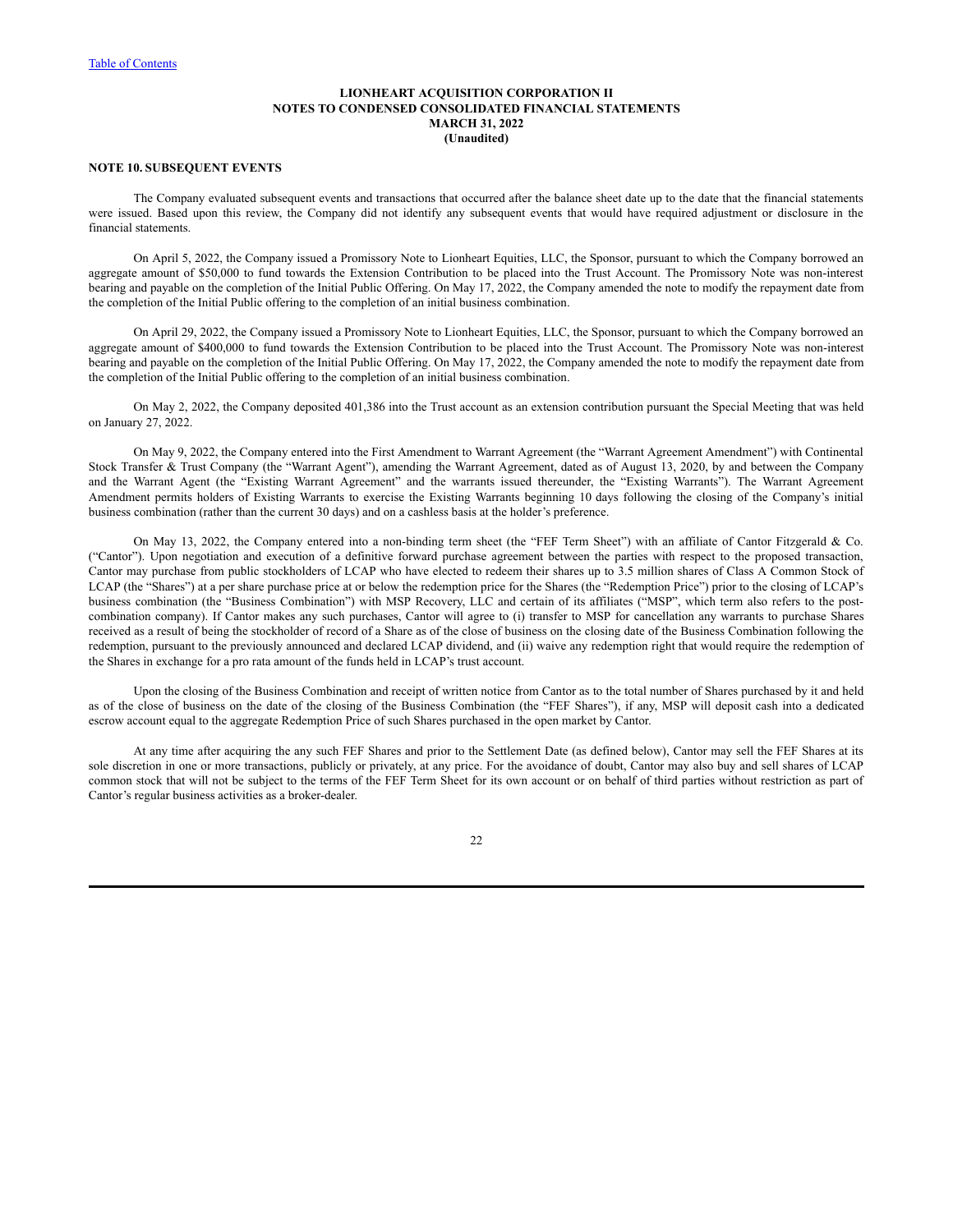On May 17, 2022, LCAP and CF Principal Investments LLC ("CF"), an affiliate of Cantor, entered into an agreement (the "Confirmation") for an OTC Equity Prepaid Forward Transaction (the "Transaction"). The Confirmation confirms the terms and conditions of the Transaction entered into between CF and LCAP.

Pursuant to the terms of the Confirmation, CF agreed to (a) transfer to MSP for cancellation any warrants to purchase Shares received as a result of being the stockholder of record of a Share as of the close of business on the closing date of the Business Combination, pursuant to the previously announced and declared LCAP dividend and (b) waive any redemption right that would require the redemption of the Subject Shares (as defined below) in exchange for a pro rata amount of the funds held in LCAP's trust account (the "Trust").

Immediately following the closing of the Business Combination, MSP will transfer from the Trust to the Escrow Account (as defined in the Confirmation) an amount equal to (a) the aggregate number of such Subject Shares, multiplied by (b) the per share redemption price for Shares out of the Trust (the "Forward Price") (such actual aggregate cash amount, the "Prepayment Amount"), as a prepayment to CF of the amount to be paid to CF in settlement of the Transaction upon the Valuation Date (as defined below) for the number of Shares owned by CF at the closing of the Business Combination (the "Subject Shares").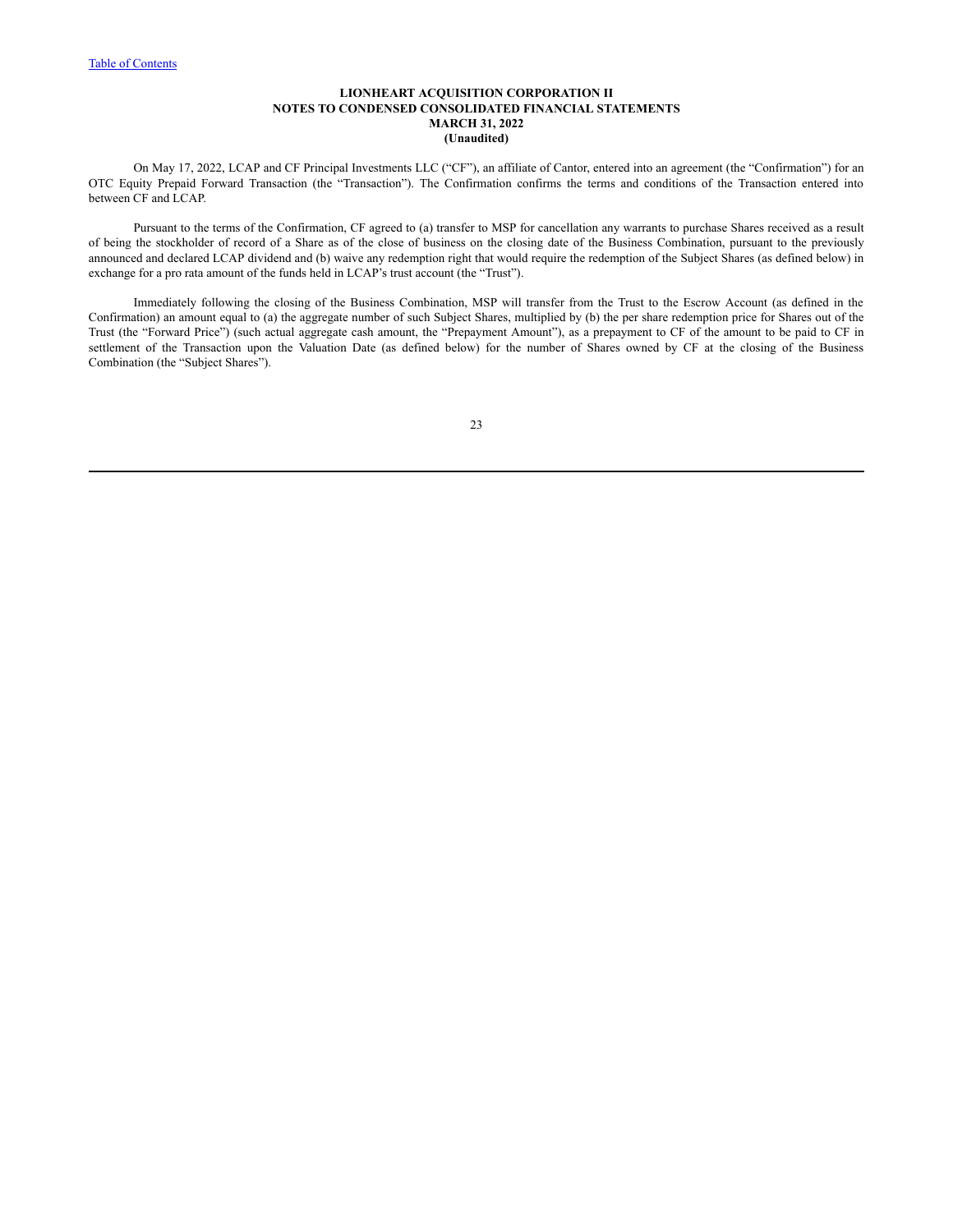# <span id="page-25-0"></span>**ITEM 2. MANAGEMENT'S DISCUSSION AND ANALYSIS OF FINANCIAL CONDITION AND RESULTS OF OPERATIONS**

References in this report (the "Quarterly Report") to "we," "us" or the "Company" refer to Lionheart Acquisition Corporation II. References to our "management" or our "management team" refer to our officers and directors, references to the "Sponsor" refer to Lionheart Equities, LLC. The following discussion and analysis of the Company's financial condition and results of operations should be read in conjunction with the financial statements and the notes thereto contained elsewhere in this Quarterly Report. Certain information contained in the discussion and analysis set forth below includes forward-looking statements that involve risks and uncertainties.

## **Special Note Regarding Forward-Looking Statements**

This Quarterly Report includes "forward-looking statements" within the meaning of Section 27A of the Securities Act of 1933, as amended (the "Securities Act") and Section 21E of the Securities Exchange Act of 1934, as amended (the "Exchange Act") that are not historical facts and involve risks and uncertainties that could cause actual results to differ materially from those expected and projected. All statements, other than statements of historical fact included in this Form 10-Q including, without limitation, statements in this "Management's Discussion and Analysis of Financial Condition and Results of Operations" regarding the Company's financial position, business strategy and the plans and objectives of management for future operations, are forward-looking statements. Words such as "expect," "believe," "anticipate," "intend," "estimate," "seek" and variations and similar words and expressions are intended to identify such forward-looking statements. Such forward-looking statements relate to future events or future performance, but reflect management's current beliefs, based on information currently available. A number of factors could cause actual events, performance or results to differ materially from the events, performance and results discussed in the forward-looking statements. For information identifying important factors that could cause actual results to differ materially from those anticipated in the forward-looking statements, please refer to the Risk Factors section of the Company's Annual Report on Form 10-K filed with the U.S. Securities and Exchange Commission (the "SEC"). The Company's securities filings can be accessed on the EDGAR section of the SEC's website at www.sec.gov. Except as expressly required by applicable securities law, the Company disclaims any intention or obligation to update or revise any forward-looking statements whether as a result of new information, future events or otherwise.

This Management's Discussion and Analysis of Financial Condition and Results of Operations has been amended and restated to give effect to the restatement of our financial statements as of September 30, 2020, December 31, 2020, March 31, 2021, and June 30, 2021. Management identified errors made in its historical financial statements where, at the closing of our Initial Public Offering, we improperly valued our Class A common stock subject to possible redemption. We previously determined the Class A common stock subject to possible redemption to be equal to the redemption value of \$10.00 per share of Class A common stock while also taking into consideration a redemption cannot result in net tangible assets being less than \$5,000,001. Management determined that the Class A common stock issued during the Initial Public Offering can be redeemed or become redeemable subject to the occurrence of future events considered outside of the Company's control. Therefore, management concluded that the redemption value should include all Class A common stock subject to possible redemption, resulting in the Class A common stock subject to possible redemption being equal to their redemption value. As a result, management has noted a reclassification error related to temporary equity and permanent equity. This resulted in a restatement to the initial carrying value of the Class A common stock subject to possible redemption with the offset recorded to additional paid-in capital (to the extent available), accumulated deficit and Class A common stock.

#### **Overview**

We are a blank check company formed under the laws of the State of Delaware on December 23, 2019 for the purpose of effecting a merger, capital stock exchange, asset acquisition, stock purchase, reorganization or other similar Business Combination with one or more businesses. We intend to effectuate our Business Combination using cash from the proceeds of the Initial Public Offering and the sale of the Private Placement Units, the proceeds of the sale of our shares in connection with a Business Combination (pursuant to the forward purchase agreement with Nomura and pursuant to forward purchase agreements or backstop agreements, shares issued to the owners of the target, debt issued to bank or other lenders or the owners of the target, or a combination of the foregoing.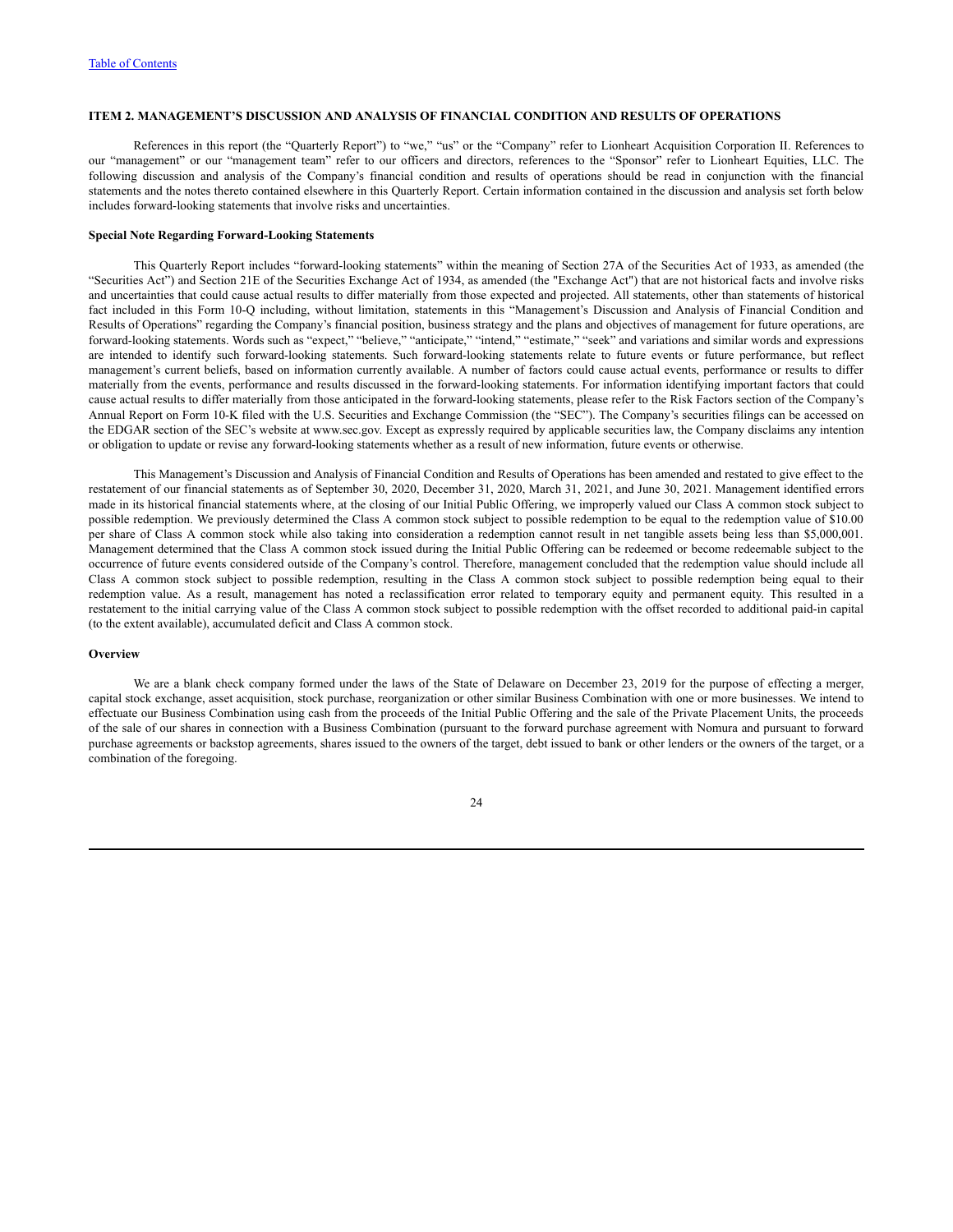## **Recent Developments**

On July 11, 2021, we entered into a Membership Interest Purchase Agreement (the "*MIPA*") with Lionheart II Holdings, LLC, our newly formed wholly owned subsidiary ("*Purchaser*"), each limited liability company set forth on Schedule 2.1(a) thereto (the "*MSP Purchased Companies*"), the members of the MSP Purchased Companies listed on Schedule 2.1(b) thereto (the "*Members*"), and John H. Ruiz, as the representative of the Members. See Note 9 to Item 1 above for a description of the MIPA and the transactions contemplated thereby.

On January 27, 2022, the Company held a special meeting of the Company's stockholders (the "*Extension Meeting*"). At the Extension Meeting, the Company's stockholders approved to extend the date by which the Company must consummate its initial business combination from February 18, 2022 to August 18, 2022. As part of the meeting, Stockholders holding 10,946,369 shares of the Company's Class A common stock exercised their right to redeem such shares for a pro rata portion of the funds in the Company's trust account, amounting to approximately \$109,469,789 removed from the Company's trust account to pay such stockholders.

#### **Results of Operations**

We have neither engaged in any operations nor generated any revenues to date. Our only activities through March 31, 2022 were organizational activities, those necessary to prepare for the Initial Public Offering, described below, and, subsequent to the Initial Public Offering, identifying a target company for a Business Combination, in particular activities in connection with the potential acquisition of the MSP Purchased Companies. We do not expect to generate any operating revenues until after the completion of our Business Combination. We expect to generate non-operating income in the form of interest income on marketable securities held after the Initial Public Offering. We incur expenses as a result of being a public company (for legal, financial reporting, accounting and auditing compliance), as well as for due diligence expenses.

For the three months ended March 31, 2022, we had a net loss of \$1,107,168, which consists of the change in fair value of warrant liabilities of \$709,500 and interest earned on marketable securities held in the Trust Account of \$8,374, offset by operating and formation costs of \$1,825,042.

For the three months ended March 31, 2021, we had a net income of \$4,641,710, which consists of the change in fair value of warrant liabilities of \$4,848,250 and interest earned on marketable securities held in the Trust Account of \$3,398, offset by operating and formation costs of \$209,938.

### **Liquidity and Capital Resources**

Until the consummation of the Initial Public Offering, our only source of liquidity was an initial purchase of common stock by the Sponsor and loans from our Sponsor.

On August 18, 2020, we consummated the Initial Public Offering of 20,000,000 Units at a price of \$10.00 per Unit, generating gross proceeds of \$200,000,000. Simultaneously with the closing of the Initial Public Offering, we consummated the sale of 650,000 Private Placement Units at a price of \$10.00 per Private Placement Unit in a private placement to our stockholders, generating gross proceeds of \$6,500,000.

On August 24, 2020, in connection with the underwriters' election to fully exercise of their option to purchase additional Units, we consummated the sale of an additional 3,000,000 Units, generating total gross proceeds of \$30,000,000.

Following the Initial Public Offering, the full exercise of the over-allotment option by the underwriters' and the sale of the Private Placement Units, a total of \$230,000,000 was placed in the Trust Account and we had \$1,421,063 of cash held outside of the Trust Account, after payment of costs related to the Initial Public Offering, and available for working capital purposes. We incurred \$13,128,937 in transaction costs, including \$4,600,000 of underwriting fees, \$8,050,000 of deferred underwriting fees and \$478,937 of other offering costs.

For the three months ended March 31, 2022, cash used in operating activities was \$85,556, Net loss of \$1,107,168 was affected by the change in fair value of warrant liability of \$709,500 and interest earned on marketable securities held in the Trust Account of \$8,374. Changes in operating assets and liabilities provided \$1,739,486 of cash from operating activities.

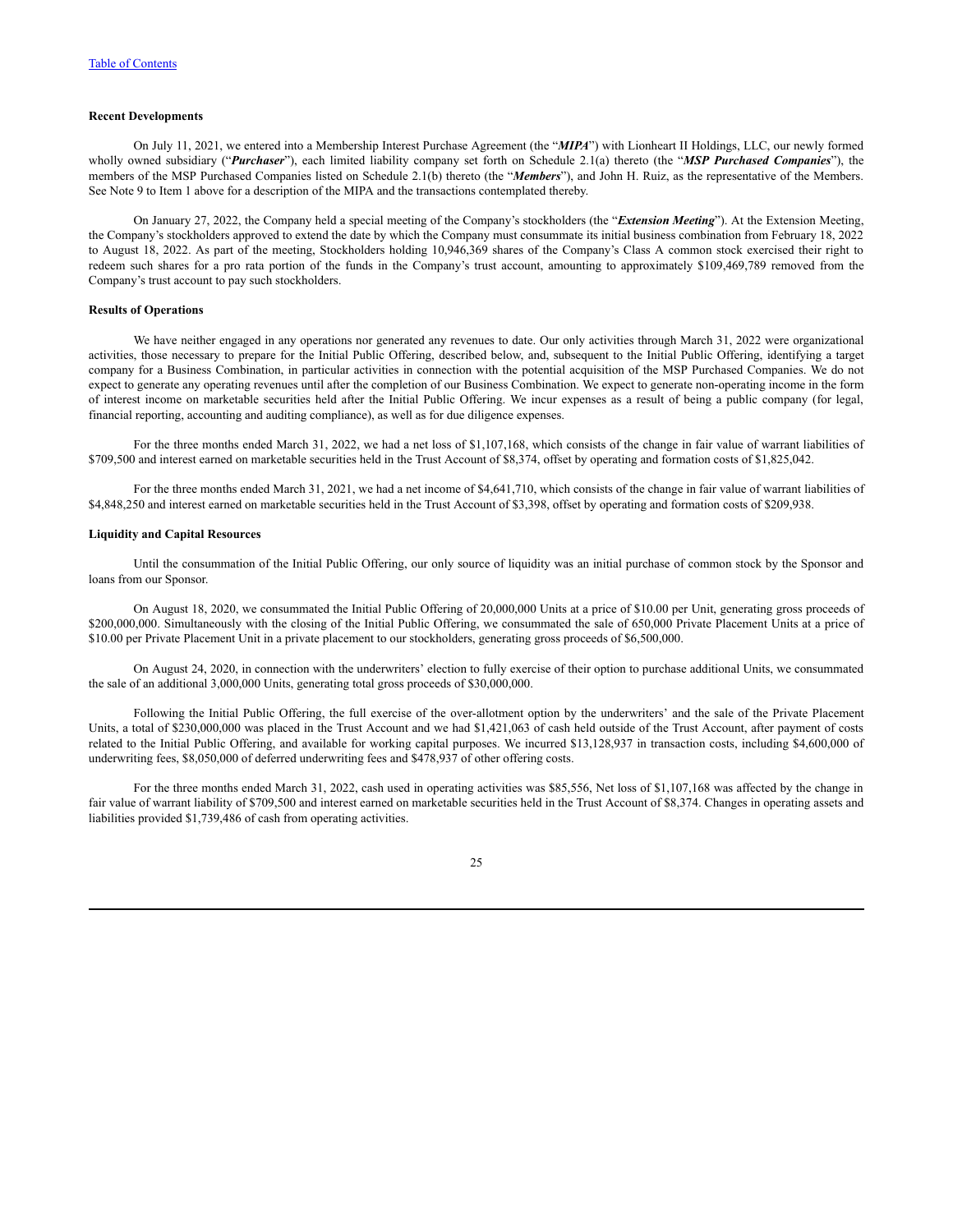For the three months ended March 31, 2021, cash used in operating activities was \$224,398, Net income of \$4,641,710 was affected by the change in fair value of warrant liability of \$4,848,250 and interest earned on marketable securities held in the Trust Account of \$3,398. Changes in operating assets and liabilities provided \$14,460 of cash from operating activities.

As of March 31, 2022, we had cash and marketable securities held in the Trust Account of \$121,354,431. We intend to use substantially all of the funds held in the Trust Account, including any amounts representing interest earned on the Trust Account to complete our Business Combination. We may withdraw interest to pay franchise and income taxes. Through March 31, 2022, we have withdrawn \$13,368 of interest earned on the Trust Account for the payment of franchise and income taxes. To the extent that our capital stock or debt is used, in whole or in part, as consideration to complete our Business Combination, the remaining proceeds held in the Trust Account will be used as working capital to finance the operations of the target business or businesses, make other acquisitions and pursue our growth strategies.

As of March 31, 2022, we had cash of \$39,058 outside of the Trust Account. We intend to use the funds held outside the Trust Account primarily to complete our disclosed Business Combination as agreed upon in our Membership Interest Purchase Agreement.

In addition, the Sponsor, an affiliate of the Sponsor, or our officers and directors may, but are not obligated to, loan us funds as may be required. If we complete a Business Combination, we would repay such loaned amounts. In the event that a Business combination does not close, we may use a portion of the working capital held outside the trust account to repay such loaned amounts but no proceeds from our Trust Account would be used for such repayment. Up to \$1,000,000 of such loans may be convertible into units, at a price of \$10.00 per unit at the option of the lender. The units would be identical to the Private Placement Units. The terms of such loans by our officers and directors, if any, have not been determined and no written agreements exist with respect to such loans. The loans would be repaid upon consummation of a Business Combination, without interest.

In order to fund working capital deficiencies or finance transaction costs in connection with a business combination, on February 21, 2021, the Sponsor, Lionheart Equities, LLC, committed up to \$750,000 in loans to the Company for continuing operations to consummate a business combination. The Sponsor committed up to an additional \$250,000 in loans to the Company for continuing operations to consummate a business combination on July 29, 2021, for an aggregate commitment of \$1,000,000. The loans are non-interest bearing, unsecured, and to be repaid upon the consummation of a business combination. In the event that a business combination does not occur, then all loaned amounts under this commitment will be forgiven except to the extent that the Company has funds available to it outside the trust account.

#### **Going Concern**

We will need to raise additional funds in order to meet the expenditures required for operating our business. Based off our estimates of the costs of identifying a target business, undertaking in-depth due diligence, and negotiating a Business Combination, we may have insufficient funds available to operate our business prior to our Business Combination. Moreover, we may need to obtain additional financing either to complete our Business Combination or because we become obligated to redeem a significant number of our public shares upon consummation of our Business Combination, in which case we may issue additional securities or incur debt in connection with such Business Combination. Subject to compliance with applicable securities laws, we would only complete such financing simultaneously with the completion of our Business Combination. If we are unable to complete our Business Combination because we do not have sufficient funds available to us, we will be forced to cease operations and liquidate the Trust Account. In addition, following our Business Combination, if cash on hand is insufficient, we may need to obtain additional financing in order to meet our obligations. These conditions raise substantial doubt about our ability to continue as a going concern through August 18, 2022, the Company's liquidation date, and/or through twelve months from the issuance of these consolidated financial statements. These consolidated financial statements do not include any adjustments relating to the recovery of the recorded assets or the classification of the liabilities that might be necessary should the Company be unable to continue as a going concern.

#### **Proposed Business Combination**

On July 11, 2021, the Company entered into a Membership Interest Purchase Agreement (the "*MIPA*") by and among the Company, Lionheart II Holdings, LLC, a newly formed wholly owned subsidiary of the Company ("*Purchaser*"), each limited liability company set forth on Schedule 2.1(a) thereto (the "*MSP Purchased Companies*"), the members of the MSP Purchased Companies listed on Schedule 2.1(b) thereto (the "*Members*"), and John H. Ruiz, as the representative of the Members.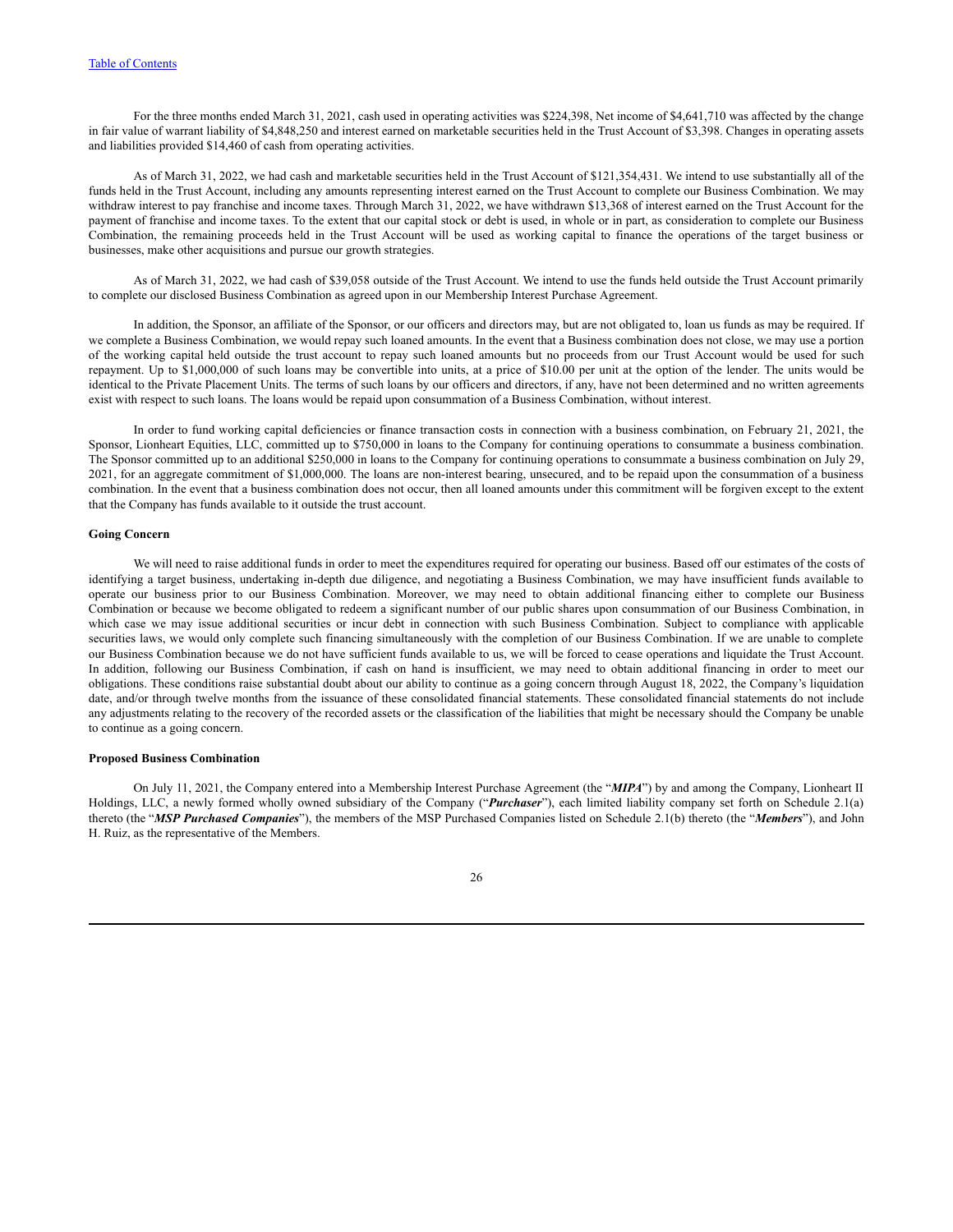Subject to the terms and conditions set forth in the MIPA, including the approval of the Company's stockholders, the parties thereto will enter into a business combination transaction (the "*Business Combination*"), pursuant to which, among other things, the Members will sell and assign all of their membership interests in the MSP Purchased Companies to Purchaser in exchange for non-economic voting shares of Class V common stock, par value \$0.0001, of the Company ("Class V Common Stock") and non-voting economic Class B Units of Purchaser ("*Class B Units*," and each pair consisting of one share of Class V Common Stock and one Class B Unit, an "*Up-C Unit*"), with Up-C Units being exchangeable on a one-for-one basis for shares of the Company's Class A common stock. Following the closing of the Business Combination (the "*MIPA Closing*"), the Company will own all of the voting Class A Units of Purchaser and the Members or their designees will own all of the non-voting economic Class B Units of Purchaser. Subject to the terms and conditions set forth in the MIPA, the aggregate consideration to be paid to the Members (or their designees) will consist of a number of (i) Up-C Units equal to (a) \$32.5 billion divided by (b) \$10.00 and (ii) rights to receive payments under the Tax Receivable Agreement (as defined below). Of the Up-C Units to be issued to certain Members at the MIPA Closing, 6,000,000 (the "Escrow Units") will be deposited into an escrow account with Continental Stock Transfer and Trust, to satisfy potential indemnification claims brought pursuant to the MIPA. Additionally, in connection with the Business Combination, the Company intends, subject to compliance with applicable law, to declare a dividend comprising approximately 1,029,000,000 newly issued warrants, each to purchase one share of Class A common stock for an exercise price of \$11.50 per share, conditioned upon the consummation of any redemptions by the Company's stockholders and the MIPA, to the holders of record of Class A common stock as of the close of business on the date of the MIPA Closing, after giving effect to the waiver of the right to participate in such dividend by the Members.

The MIPA contains customary representations, warranties and covenants by the parties thereto and the closing is subject to certain conditions as further described in the MIPA.

On November 10, 2021, the Company filed with the U.S. Securities and Exchange Commission ("*SEC*") in preliminary form a registration statement on Form S-4 (the "*Registration Statement*") which contains a preliminary proxy statement/prospectus, in connection with the proposed business combination between the Company and MSP Recovery announced on July 12, 2021. While the Registration Statement has not yet become effective and the information contained therein is subject to change, it provides important information about MSP Recovery, LCAP, and the proposed business combination.

## **Going Concern**

We have until August 18, 2022 to consummate an initial business combination. It is uncertain that we will have sufficient liquidity to fund the working capital needs of the Company until the liquidation date and/or through twelve months from the issuance of this report. Additionally, it is uncertain that we will be able to consummate an initial business combination by this time. The Company may not have sufficient liquidity to fund the working capital needs of the Company until August 18, 2022, the liquidation date, and/or through twelve months from the issuance of this report. If an initial business combination is not consummated by the liquidation date, there will be a mandatory liquidation and subsequent dissolution. Management has determined that the liquidity condition and mandatory liquidation, should an initial business combination not occur, and potential subsequent dissolution raises substantial doubt about our ability to continue as a going concern. No adjustments have been made to the carrying amounts of assets or liabilities should we be required to liquidate after August 18, 2022.

#### **Off-Balance Sheet Arrangements**

We did not have any off-balance sheet arrangements as of March 31, 2022.

#### **Contractual obligations**

We do not have any long-term debt, capital lease obligations, operating lease obligations or long-term liabilities, other than an agreement to pay the Sponsor a monthly fee of \$15,000 for office space, utilities and secretarial and administrative support to the Company. We began incurring these fees on August 14, 2020 and will continue to incur these fees monthly until the earlier of the completion of the Business Combination and the Company's liquidation.

The underwriters are entitled to a deferred fee of \$0.35 per Unit, or \$8,050,000 in the aggregate. The deferred fee will become payable to the underwriters from the amounts held in the Trust Account solely in the event that the Company completes a Business Combination, subject to the terms of the underwriting agreement.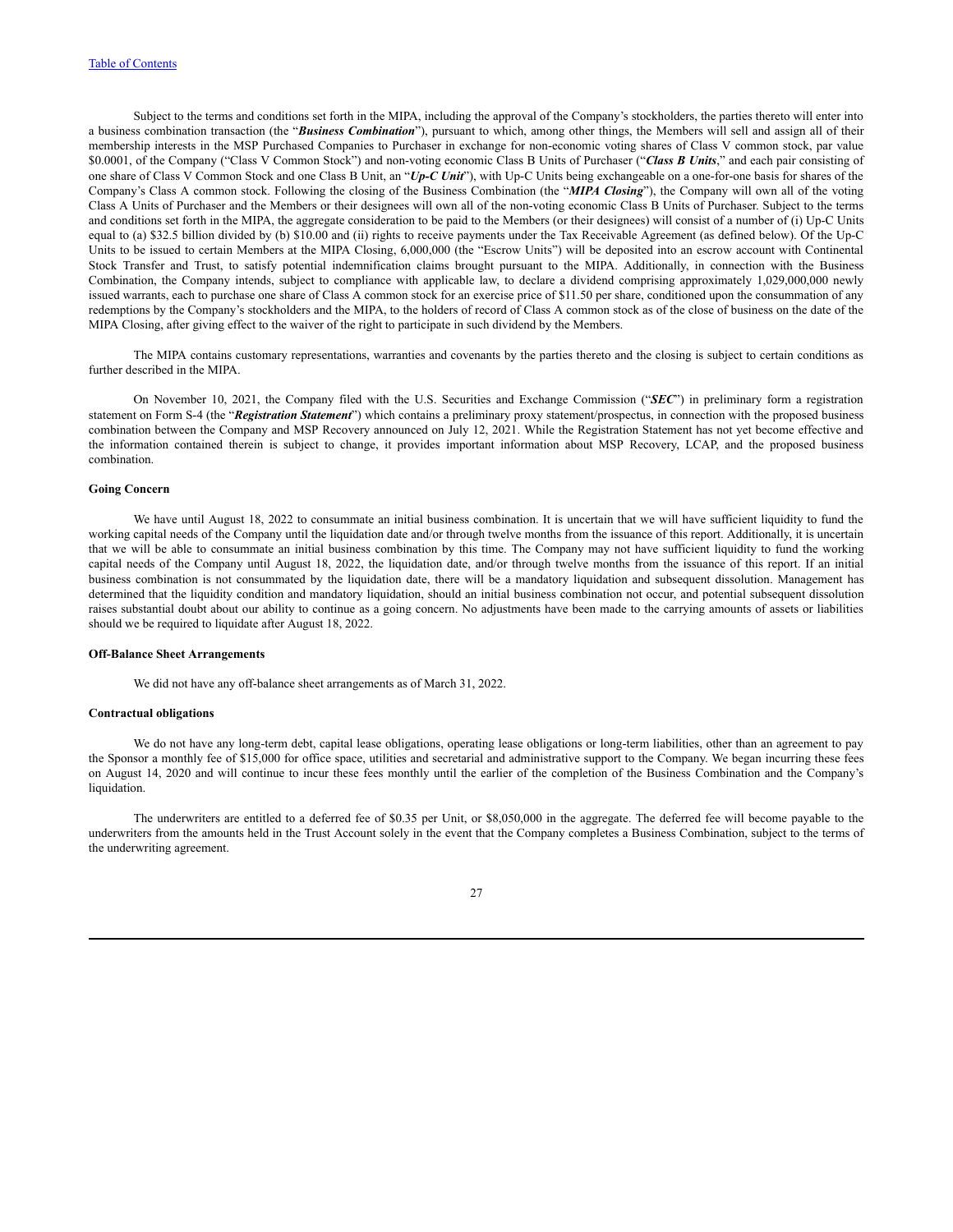## **Critical Accounting Policies**

The preparation of condensed consolidated financial statements and related disclosures in conformity with accounting principles generally accepted in the United States of America requires management to make estimates and assumptions that affect the reported amounts of assets and liabilities, disclosure of contingent assets and liabilities at the date of the financial statements, and income and expenses during the periods reported. Actual results could materially differ from those estimates. We have identified the following critical accounting policies:

#### *Warrant Liabilities*

We account for the warrants issued in connection with our Initial Public Offering in accordance with the guidance contained in ASC 815 under which the warrants do not meet the criteria for equity treatment and must be recorded as liabilities. Accordingly, we classify the warrants as liabilities at their fair value and adjust the warrants to fair value at each reporting period. This liability is subject to re-measurement at each balance sheet date until exercised, and any change in fair value is recognized in our statements of operations.

#### *Common Stock Subject to Possible Redemption*

We account for our common stock subject to possible conversion in accordance with the guidance in Accounting Standards Codification ("*ASC*") Topic 480 "Distinguishing Liabilities from Equity." Common stock subject to mandatory redemption is classified as a liability instrument and measured at fair value. Conditionally redeemable common stock (including common stock that features redemption rights that are either within the control of the holder or subject to redemption upon the occurrence of uncertain events not solely within our control) is classified as temporary equity. At all other times, common stock is classified as stockholders' equity. Our common stock features certain redemption rights that are considered to be outside of our control and subject to occurrence of uncertain future events. Accordingly, common stock subject to possible redemption is presented at redemption value as temporary equity, outside of the stockholders' deficit section of our condensed consolidated balance sheets.

#### *Net Income (Loss) Per Common Share*

We comply with accounting and disclosure requirements of FASB ASC Topic 260, "Earnings Per Share". Net income (loss) per common stock is computed by dividing net income (loss) by the weighted average number of common stocks outstanding for the period. We apply the two-class method in calculating earnings per share. Accretion associated with the redeemable shares of Class A common stocks is excluded from earnings per share as the redemption value approximates fair value.

The calculation of diluted income (loss) per share does not consider the effect of the warrants issued in connection with the (i) Initial Public Offering, and (ii) the private placement since the exercise of the warrants is contingent upon the occurrence of future events. The warrants are exercisable to purchase 11,825,000 Class A common stocks in the aggregate. As of March 31, 2022 and 2021, we did not have any dilutive securities or other contracts that could, potentially, be exercised or converted into common stocks and then share in the earnings of the Company. As a result, diluted net loss per common stock is the same as basic net loss per common stock for the periods presented.

## *Out of Period Adjustments*

We have corrected and recorded approximately \$96,800 of adjustments related to the year ended December 31, 2021 within the three months ended March 31, 2022. We have not restated or revised our previous balances for the year ended December 31, 2021. We will continue to evaluate the impacts of the out of period adjustments within the fiscal year 2022 reported balances.

## *Recent Accounting Standards*

Management does not believe that any other recently issued, but not yet effective, accounting standards, if currently adopted, would have a material effect on our condensed consolidated financial statements.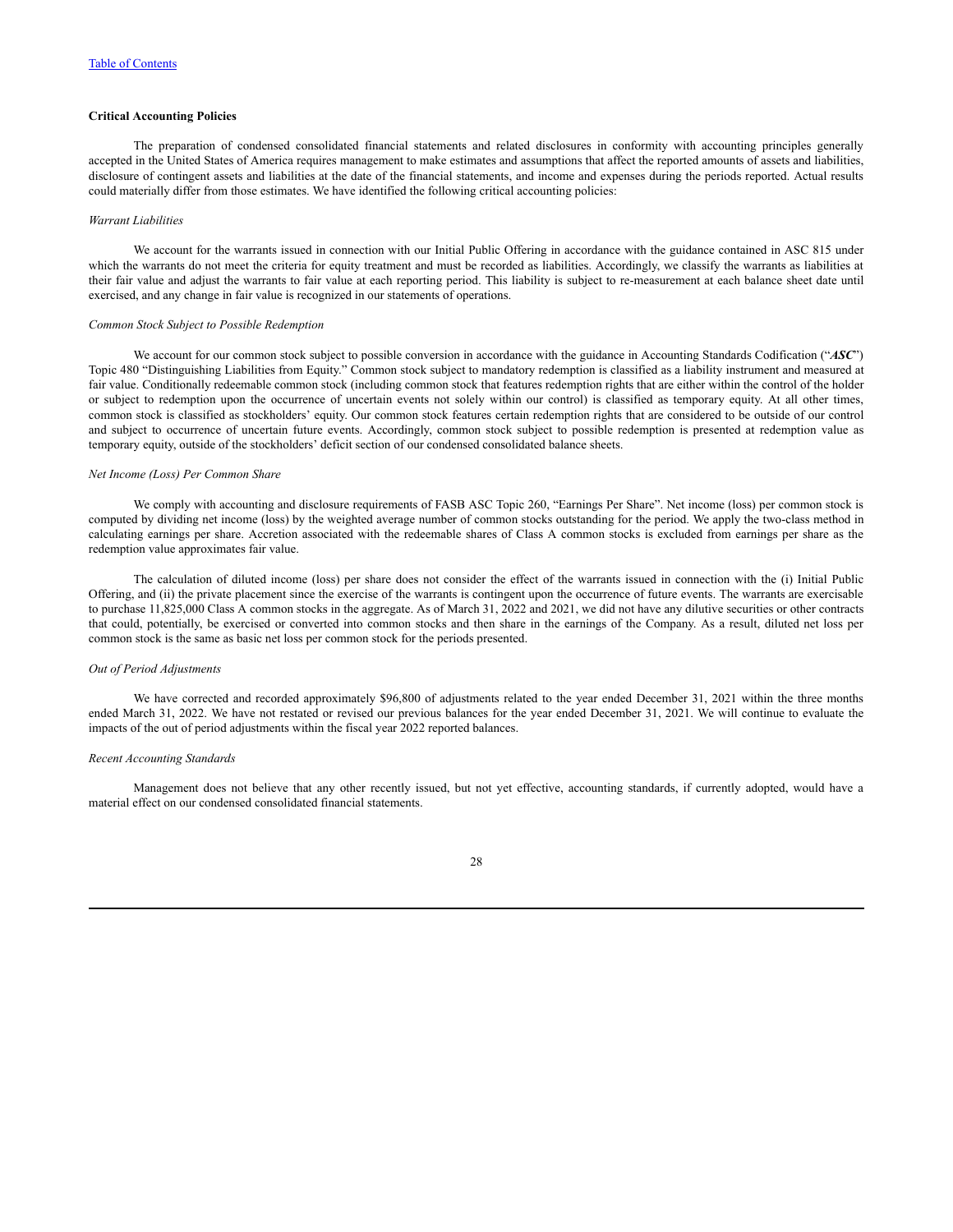## <span id="page-30-0"></span>**Item 3. Quantitative and Qualitative Disclosures About Market Risk**

Following the consummation of our Initial Public Offering, the net proceeds of our Initial Public Offering, including amounts in the Trust Account, have been invested in U.S. government treasury bills, notes or bonds with a maturity of 180 days or less or in certain money market funds that invest solely in US treasuries. Due to the short-term nature of these investments, we believe there will be no associated material exposure to interest rate risk.

#### <span id="page-30-1"></span>**Item 4. Controls and Procedures**

Disclosure controls and procedures are controls and other procedures that are designed to ensure that information required to be disclosed in our reports filed or submitted under the Exchange Act is recorded, processed, summarized and reported within the time periods specified in the SEC's rules and forms. Disclosure controls and procedures include, without limitation, controls and procedures designed to ensure that information required to be disclosed in our reports filed or submitted under the Exchange Act is accumulated and communicated to our management, including our Chief Executive Officer and Chief Financial Officer, to allow timely decisions regarding required disclosure.

### *Evaluation of Disclosure Controls and Procedures*

As required by Rules 13a-15 and 15d-15 under the Exchange Act, our Chief Executive Officer and Chief Financial Officer carried out an evaluation of the effectiveness of the design and operation of our disclosure controls and procedures as of March 31, 2022. Based upon their evaluation, our Chief Executive Officer and Chief Financial Officer concluded that our disclosure controls and procedures (as defined in Rules 13a-15(e) and 15d-15(e) under the Exchange Act) were not effective, due to the material weaknesses in our internal control over financial reporting related to the Company's accounting for complex financial instruments, related party disclosures, and review of accrued liabilities.

Management has identified a material weakness in internal controls related to the accounting for complex financial instruments, review of related party transactions, and review of accrued liabilities. While we have processes to identify and appropriately apply applicable accounting requirements, we plan to continue to enhance our system of evaluating and implementing the accounting standards that apply to our financial statements, including through enhanced analyses by our personnel and third-party professionals with whom we consult regarding complex accounting applications, including the identification and disclosure of related party transactions and review of accrued liabilities. The elements of our remediation plan can only be accomplished over time, and we can offer no assurance that these initiatives will ultimately have the intended effects.

#### *Changes in Internal Control Over Financial Reporting*

There were no changes in our internal control over financial reporting during the most recent fiscal quarter that have materially affected, or are reasonably likely to materially affect, our internal control over financial reporting.

# **PART II - OTHER INFORMATION**

#### <span id="page-30-3"></span><span id="page-30-2"></span>**Item 1. Legal Proceedings.**

None.

## <span id="page-30-4"></span>**Item 1A. Risk Factors.**

As of the date of this Quarterly Report on Form 10-Q, except as described below, there have been no material changes to the risk factors disclosed in our annual report on Form 10-K/A filed with the SEC on May 19, 2021.

In connection with the recent restatements of our financial statements, our management has concluded that our disclosure controls and procedures were not effective as of March 31, 2022 due to a material weakness in internal control over financial reporting solely related to our accounting for complex financial instruments. If we are unable to maintain an effective system of disclosure controls and procedures and internal *control over financial reporting, we may not be able to accurately report our*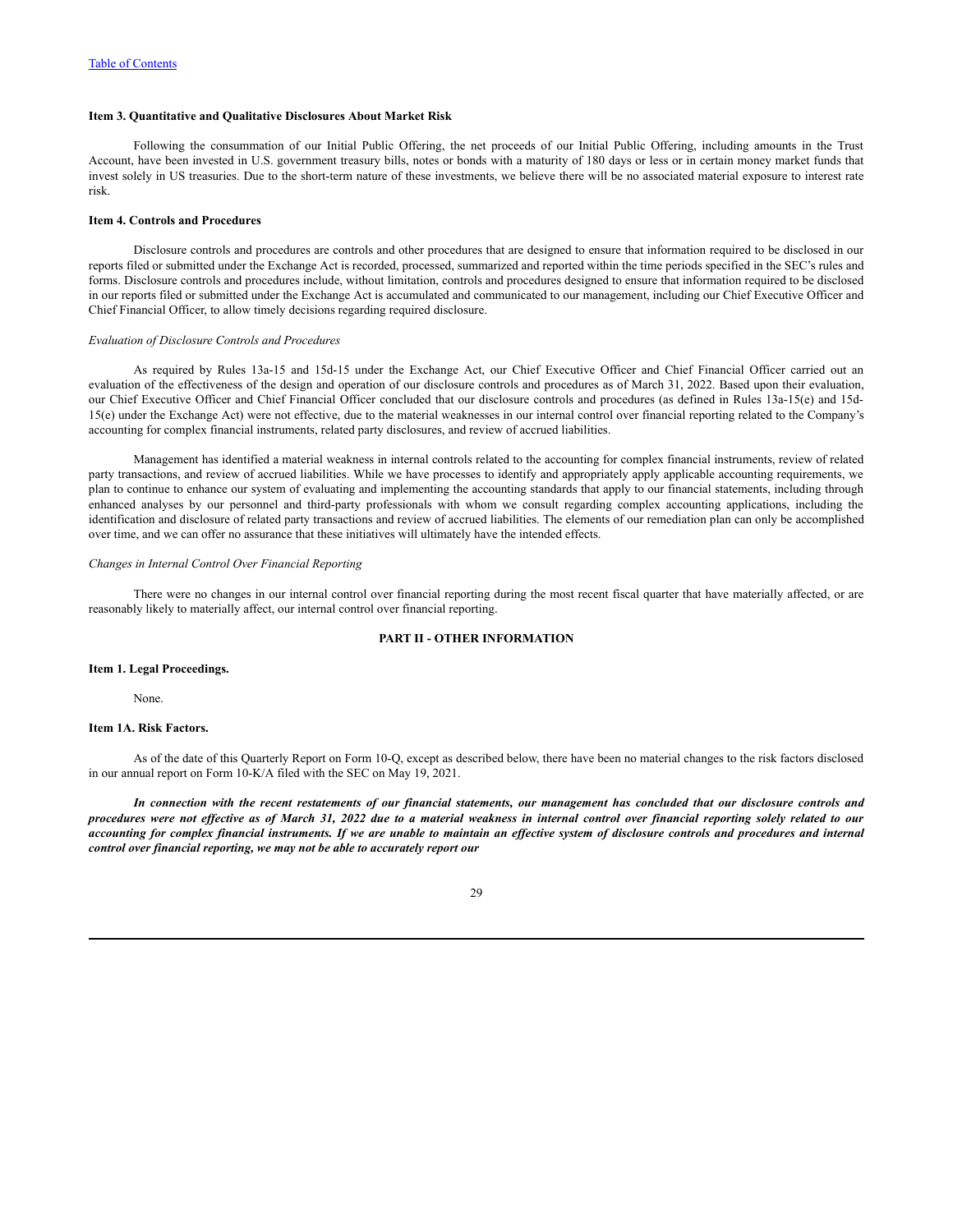## financial results in a timely manner, which may adversely affect investor confidence in us and materially and adversely affect our business and *financial results.*

After consultation with our independent registered public accounting firm and our management team, our audit committee concluded that it was appropriate to restate our previously issued financial statements as described in Note 2 to the financial statements included in this report. As part of such process, we identified a material weakness in our internal control over financial reporting, solely related to our accounting for complex financial instruments.

A material weakness is a deficiency, or a combination of deficiencies, in internal control over financial reporting such that there is a reasonable possibility that a material misstatement of our annual or interim financial statements will not be prevented or detected and corrected on a timely basis. Effective internal controls are necessary for us to provide reliable financial reports and prevent fraud. We expect to take steps to remediate the material weakness, but there is no assurance that any remediation efforts will ultimately have the intended effects.

If we identify any new material weaknesses in the future, any such newly identified material weakness could limit our ability to prevent or detect a misstatement of our accounts or disclosures that could result in a material misstatement of our annual or interim financial statements. In such case, we may be unable to maintain compliance with securities law requirements regarding timely filing of periodic reports in addition to applicable stock exchange listing requirements, investors may lose confidence in our financial reporting and our stock price may decline as a result. We cannot assure you that the measures we have taken to date, or any measures we may take in the future, will be sufficient to avoid potential future material weaknesses.

### <span id="page-31-0"></span>**Item 2. Unregistered Sales of Equity Securities and Use of Proceeds.**

On August 18, 2020, we consummated our Initial Public Offering of 20,000,000 Units. On August 24, 2020, in connection with underwriters' election to fully exercise their option to purchase additional Units, we sold an additional 3,000,000 Units. The Units were sold at an offering price of \$10.00 per Unit, generating total gross proceeds of \$230,000,0000. Nomura Securities International, Inc. and Cantor Fitzgerald & Co. acted as the joint book running manager of the offering. The securities sold in the offering were registered under the Securities Act on a registration statement on Form S-1 (No. 333-240130). The SEC declared the registration statement effective on August 12, 2020.

Simultaneously with the consummation of the Initial Public Offering and the option to purchase additional Units, we consummated a private placement of 650,000 Private Placement Units to our Sponsor at a price of \$10.00 per Private Placement Unit, generating total proceeds of \$6,500,000. Such securities were issued pursuant to the exemption from registration contained in Section 4(a)(2) of the Securities Act.

Of the gross proceeds received from the Initial Public Offering, the closing of the over-allotment option and the Private Placement Units, \$230,000,000 was placed in the Trust Account.

We paid a total of \$4,600,000 in underwriting discounts and commissions and \$478,937 for other costs and expenses related to the Initial Public Offering. In addition, the underwriters agreed to defer up to \$8,050,000 in underwriting discounts and commissions.

For a description of the use of the proceeds generated in our Initial Public Offering, see Part I, Item 2 of this Form 10-Q.

## <span id="page-31-1"></span>**Item 3. Defaults Upon Senior Securities.**

None.

## <span id="page-31-2"></span>**Item 4. Mine Safety Disclosures.**

Not Applicable.

#### <span id="page-31-3"></span>**Item 5. Other Information.**

None.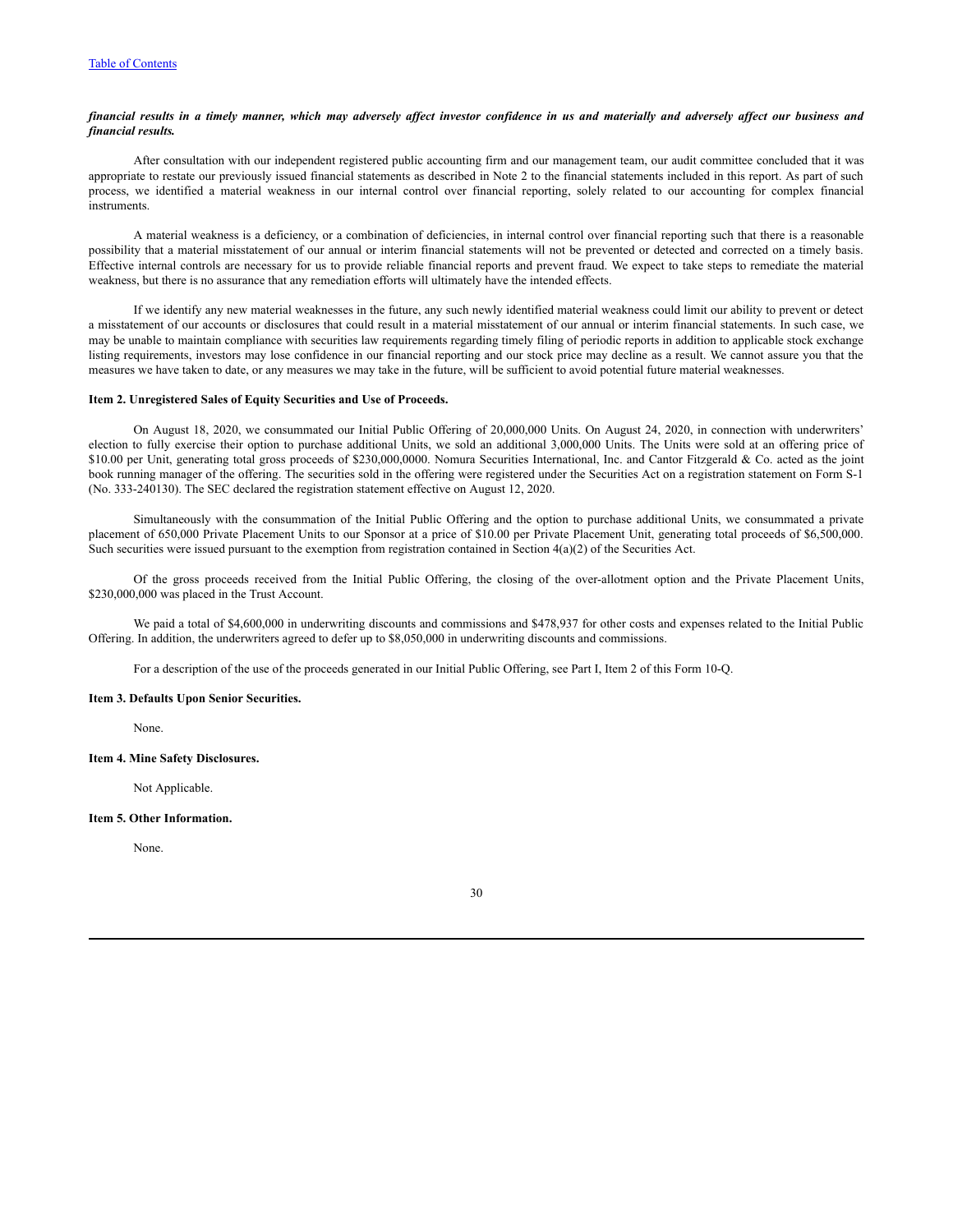# <span id="page-32-0"></span>**Item 6.Exhibits**

The following exhibits are filed as part of, or incorporated by reference into, this Quarterly Report on Form 10-Q.

| No.          | <b>Description of Exhibit</b>                                                                                                             |
|--------------|-------------------------------------------------------------------------------------------------------------------------------------------|
| $31.1*$      | Certification of Principal Executive Officer Pursuant to Securities Exchange Act Rules 13a-14(a) and 15(d)-14(a), as adopted Pursuant to  |
|              | Section 302 of the Sarbanes-Oxley Act of 2002                                                                                             |
| $31.2*$      | Certification of Principal Financial Officer Pursuant to Securities Exchange Act Rules 13a-14(a) and 15(d)-14(a), as adopted Pursuant to  |
|              | Section 302 of the Sarbanes-Oxley Act of 2002                                                                                             |
| $32.1**$     | Certification of Principal Executive Officer Pursuant to 18 U.S.C. Section 1350, as adopted Pursuant to Section 906 of the Sarbanes-Oxley |
|              | Act of 2002                                                                                                                               |
| $32.2**$     | Certification of Principal Financial Officer Pursuant to 18 U.S.C. Section 1350, as adopted Pursuant to Section 906 of the Sarbanes-Oxley |
|              | Act of 2002                                                                                                                               |
| $101$ . INS* | Inline XBRL Instance Document - the instance document does not appear in the Interactive Data File because its XBRL tags are embedded     |
|              | within the Inline XBRL document.                                                                                                          |
| $101.CAL*$   | Inline XBRL Taxonomy Extension Calculation Linkbase Document.                                                                             |
| $101.SCH*$   | Inline XBRL Taxonomy Extension Schema Document.                                                                                           |
| $101.$ DEF*  | Inline XBRL Taxonomy Extension Definition Linkbase Document.                                                                              |
| $101.LAB*$   | Inline XBRL Taxonomy Extension Labels Linkbase Document.                                                                                  |
| 101.PRE*     | Inline XBRL Taxonomy Extension Presentation Linkbase Document.                                                                            |
| 104          | Cover Page Interactive Data File (Embedded within the Inline XBRL document and included in Exhibit).                                      |
|              |                                                                                                                                           |

\* Filed herewith.

\*\* Furnished.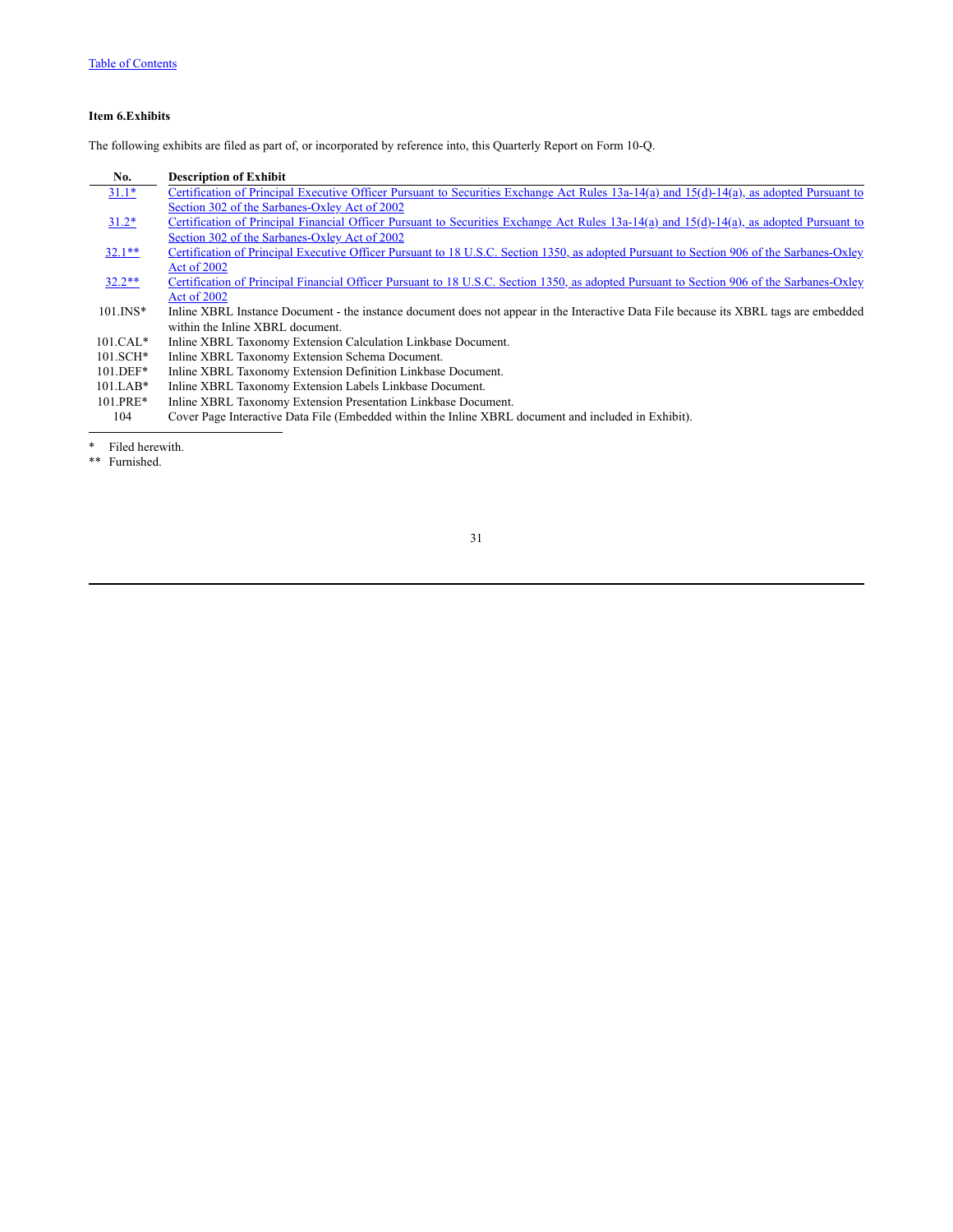## **SIGNATURES**

<span id="page-33-0"></span>In accordance with the requirements of the Exchange Act, the registrant caused this report to be signed on its behalf by the undersigned, thereunto duly authorized.

# **LIONHEART ACQUISITION CORPORATION II**

Date: May 20, 2022 By: /s/ Ophir Sternberg

Name: Ophir Sternberg Title: Chief Executive Officer (Principal Executive Officer)

Date: May 20, 2022 By: /s/ Paul Rapisarda

Name: Paul Rapisarda

Title: Chief Financial Officer (Principal Accounting and Financial Officer)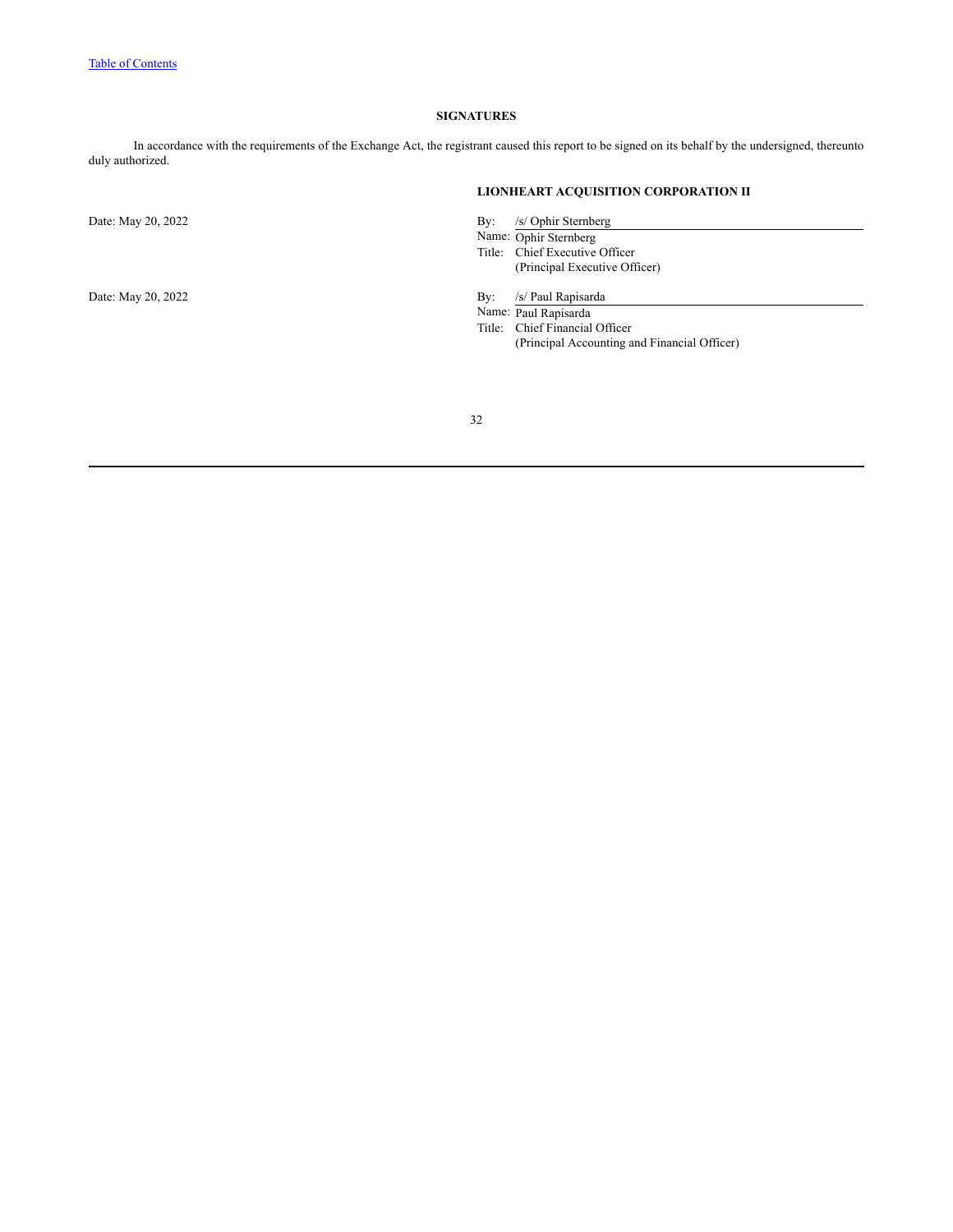#### **CERTIFICATION OF CHIEF EXECUTIVE OFFICER PURSUANT TO RULE 13A-14(A) UNDER THE SECURITIES EXCHANGE ACT OF 1934, AS ADOPTED PURSUANT TO SECTION 302 OF THE SARBANES-OXLEY ACT OF 2002**

I, Ophir Sternberg, certify that:

- 1. I have reviewed this quarterly report on Form 10-Q of Lionheart Acquisition Corporation II;
- 2. Based on my knowledge, this report does not contain any untrue statement of a material fact or omit to state a material fact necessary to make the statements made, in light of the circumstances under which such statements were made, not misleading with respect to the period covered by this report;
- 3. Based on my knowledge, the financial statements, and other financial information included in this report, fairly present in all material respects the financial condition, results of operations and cash flows of the registrant as of, and for, the periods presented in this report;
- 4. The registrant's other certifying officer(s) and I are responsible for establishing and maintaining disclosure controls and procedures (as defined in Exchange Act Rules 13a-15(e) and 15d-15(e)) for the registrant and have:
	- a) Designed such disclosure controls and procedures, or caused such disclosure controls and procedures to be designed under my supervision, to ensure that material information relating to the registrant, is made known to us by others within those entities, particularly during the period in which this report is being prepared; and
	- b) (Paragraph omitted pursuant to SEC Release Nos. 33-8238/34-47986 and 33-8392/34-49313);
	- c) Evaluated the effectiveness of the registrant's disclosure controls and procedures and presented in this report my conclusions about the effectiveness of the disclosure controls and procedures, as of the end of the period covered by this report based on such evaluation; and
	- d) Disclosed in this report any change in the registrant's internal control over financial reporting that occurred during the registrant's most recent fiscal quarter (the registrant's fourth fiscal quarter in the case of an annual report) that has materially affected, or is reasonably likely to materially affect, the registrant's internal control over financial reporting; and
- 5. The registrant's other certifying officer(s) and I have disclosed, based on our most recent evaluation of internal control over financial reporting, to the registrant's auditors and the audit committee of the registrant's board of directors (or persons performing the equivalent functions):
	- a) All significant deficiencies and material weaknesses in the design or operation of internal control over financial reporting which are reasonably likely to adversely affect the registrant's ability to record, process, summarize and report financial information; and
	- b) Any fraud, whether or not material, that involves management or other employees who have a significant role in the registrant's internal control over financial reporting.

Date: May 20, 2022

/s/ Ophir Sternberg

Ophir Sternberg Chief Executive Officer (Principal Executive Officer)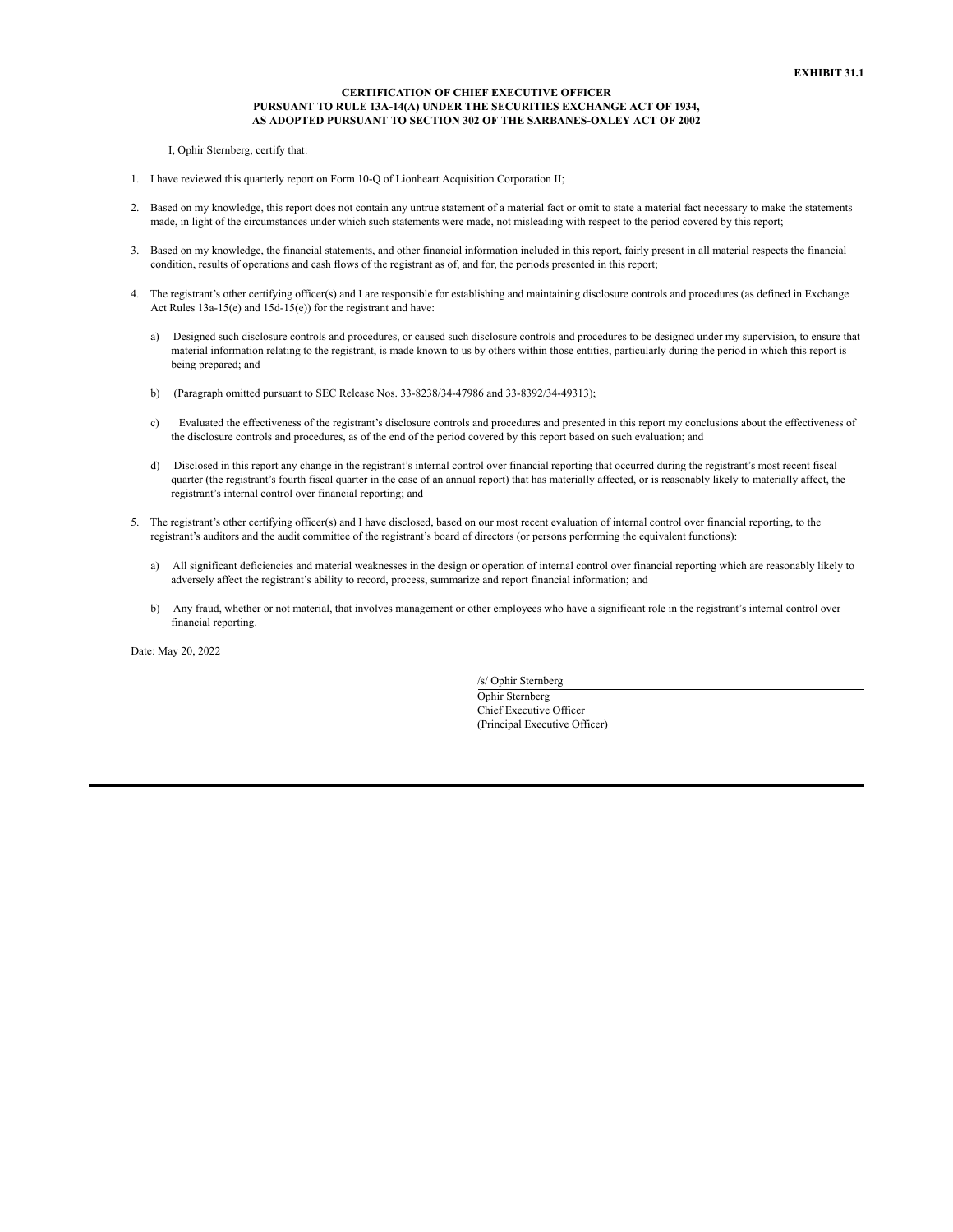## **CERTIFICATION OF CHIEF FINANCIAL OFFICER PURSUANT TO RULE 13A-14(A) UNDER THE SECURITIES EXCHANGE ACT OF 1934, AS ADOPTED PURSUANT TO SECTION 302 OF THE SARBANES-OXLEY ACT OF 2002**

I, Paul Rapisarda, certify that:

- 1. I have reviewed this quarterly report on Form 10-Q of Lionheart Acquisition Corporation II;
- 2. Based on my knowledge, this report does not contain any untrue statement of a material fact or omit to state a material fact necessary to make the statements made, in light of the circumstances under which such statements were made, not misleading with respect to the period covered by this report;
- 3. Based on my knowledge, the financial statements, and other financial information included in this report, fairly present in all material respects the financial condition, results of operations and cash flows of the registrant as of, and for, the periods presented in this report;
- 4. The registrant's other certifying officer(s) and I are responsible for establishing and maintaining disclosure controls and procedures (as defined in Exchange Act Rules 13a-15(e) and 15d-15(e)) for the registrant and have:
	- a) Designed such disclosure controls and procedures, or caused such disclosure controls and procedures to be designed under my supervision, to ensure that material information relating to the registrant, is made known to us by others within those entities, particularly during the period in which this report is being prepared; and
	- b) (Paragraph omitted pursuant to SEC Release Nos. 33-8238/34-47986 and 33-8392/34-49313);
	- c) Evaluated the effectiveness of the registrant's disclosure controls and procedures and presented in this report my conclusions about the effectiveness of the disclosure controls and procedures, as of the end of the period covered by this report based on such evaluation; and
	- d) Disclosed in this report any change in the registrant's internal control over financial reporting that occurred during the registrant's most recent fiscal quarter (the registrant's fourth fiscal quarter in the case of an annual report) that has materially affected, or is reasonably likely to materially affect, the registrant's internal control over financial reporting; and
- 5. The registrant's other certifying officer(s) and I have disclosed, based on our most recent evaluation of internal control over financial reporting, to the registrant's auditors and the audit committee of the registrant's board of directors (or persons performing the equivalent functions):
	- a) All significant deficiencies and material weaknesses in the design or operation of internal control over financial reporting which are reasonably likely to adversely affect the registrant's ability to record, process, summarize and report financial information; and
	- b) Any fraud, whether or not material, that involves management or other employees who have a significant role in the registrant's internal control over financial reporting.

Date: May 20, 2022

/s/ Paul Rapisarda Paul Rapisarda Chief Financial Officer (Principal Accounting and Financial Officer)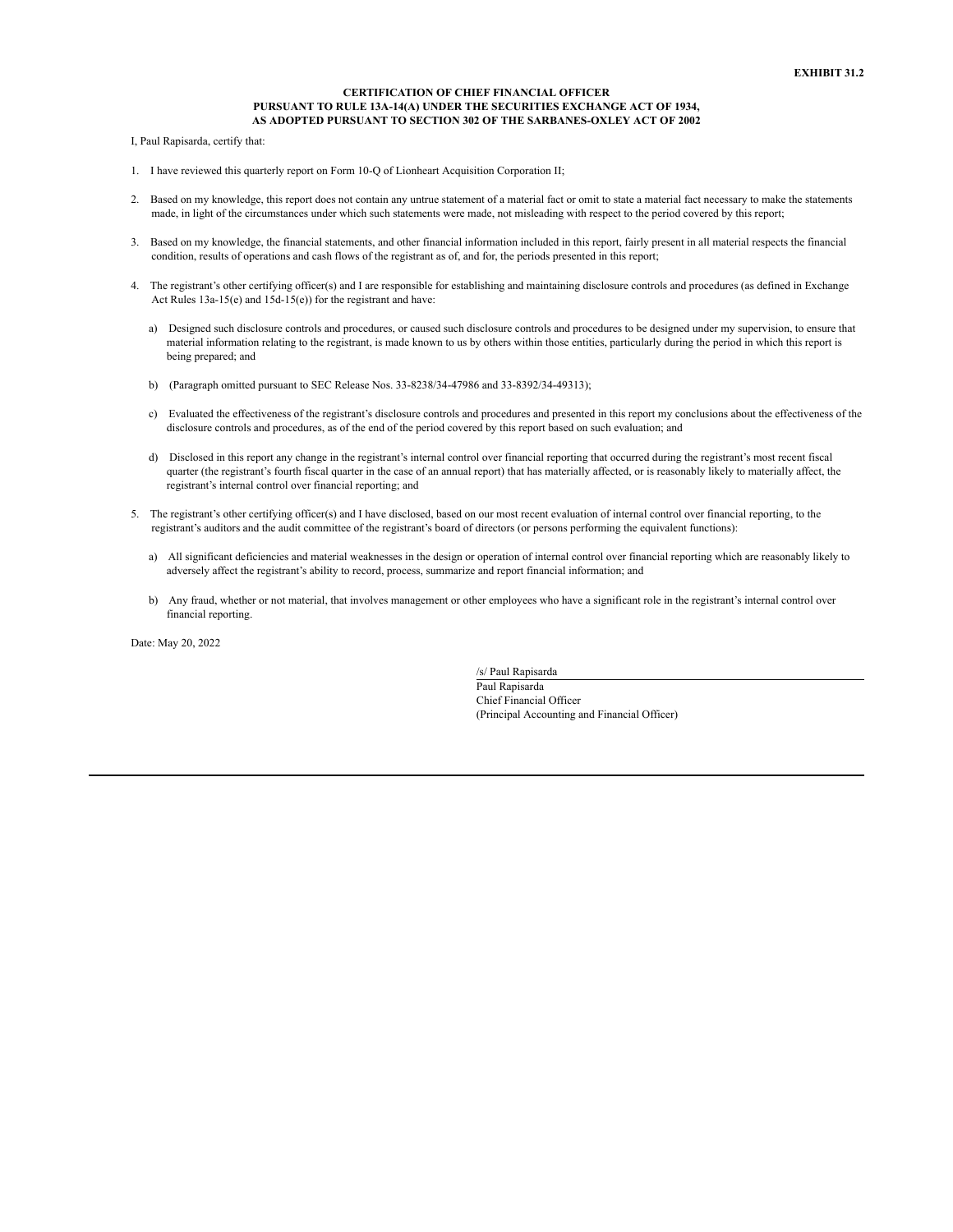### **CERTIFICATION PURSUANT TO 18 U.S.C. SECTION 1350 AS ADOPTED PURSUANT TO SECTION 906 OF THE SARBANES-OXLEY ACT OF 2002**

In connection with the Quarterly Report of Lionheart Acquisition Corporation II (the "Company") on Form 10-Q for the quarterly period ended March 31, 2022, as filed with the Securities and Exchange Commission (the "Report"), I, Ophir Sternberg, Chief Executive Officer of the Company, certify, pursuant to 18 U.S.C. §1350, as added by §906 of the Sarbanes-Oxley Act of 2002, that:

- 1. The Report fully complies with the requirements of Section 13(a) or 15(d) of the Securities Exchange Act of 1934; and
- 2. To my knowledge, the information contained in the Report fairly presents, in all material respects, the financial condition and results of operations of the Company as of and for the period covered by the Report.

Dated: May 20, 2022

/s/ Ophir Sternberg Ophir Sternberg Chief Executive Officer (Principal Executive Officer)